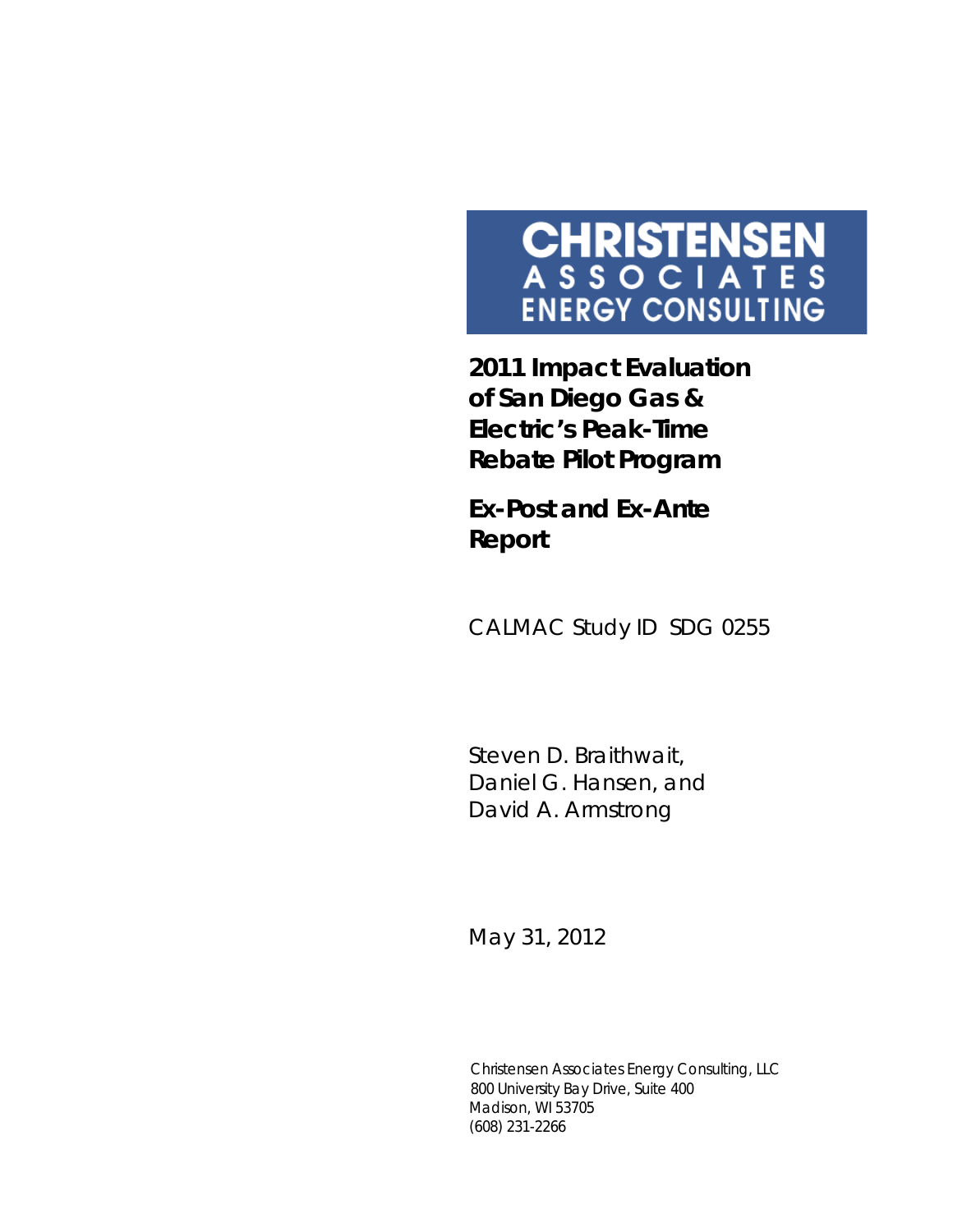| 2.4 Observed Participant and Control Group Loads - Selected Day-types 18 |  |
|--------------------------------------------------------------------------|--|
|                                                                          |  |
|                                                                          |  |
|                                                                          |  |
|                                                                          |  |
|                                                                          |  |
|                                                                          |  |
|                                                                          |  |
| 3.2.3 Customer-level regression models to identify "responders"  32      |  |
|                                                                          |  |
|                                                                          |  |
|                                                                          |  |
|                                                                          |  |
|                                                                          |  |
|                                                                          |  |
|                                                                          |  |
|                                                                          |  |
| 4.1.6 Effect of optional event notification on estimated load impacts 46 |  |
|                                                                          |  |
|                                                                          |  |
|                                                                          |  |
|                                                                          |  |
|                                                                          |  |
|                                                                          |  |
|                                                                          |  |
|                                                                          |  |
|                                                                          |  |
|                                                                          |  |

# **Table of Contents**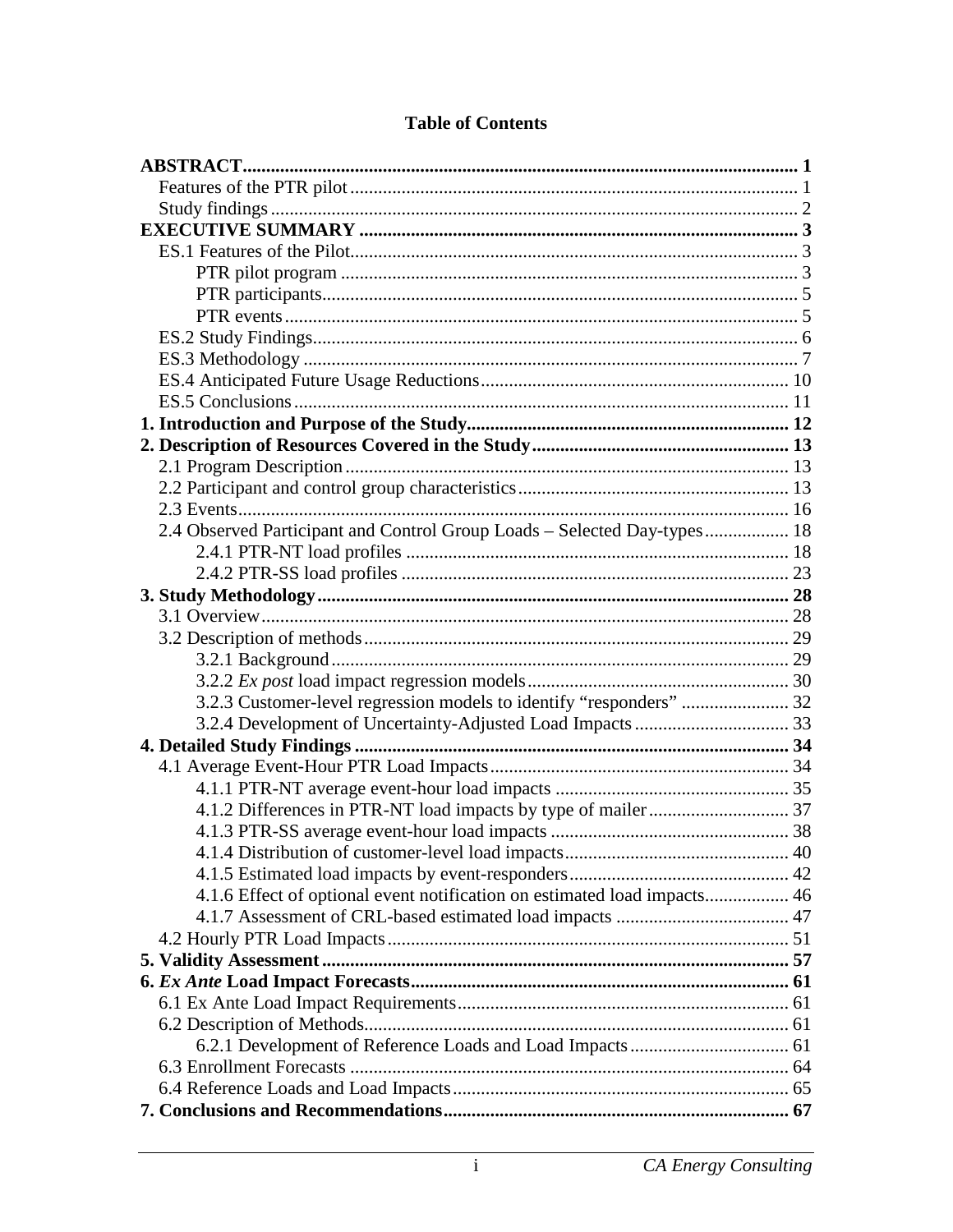|--|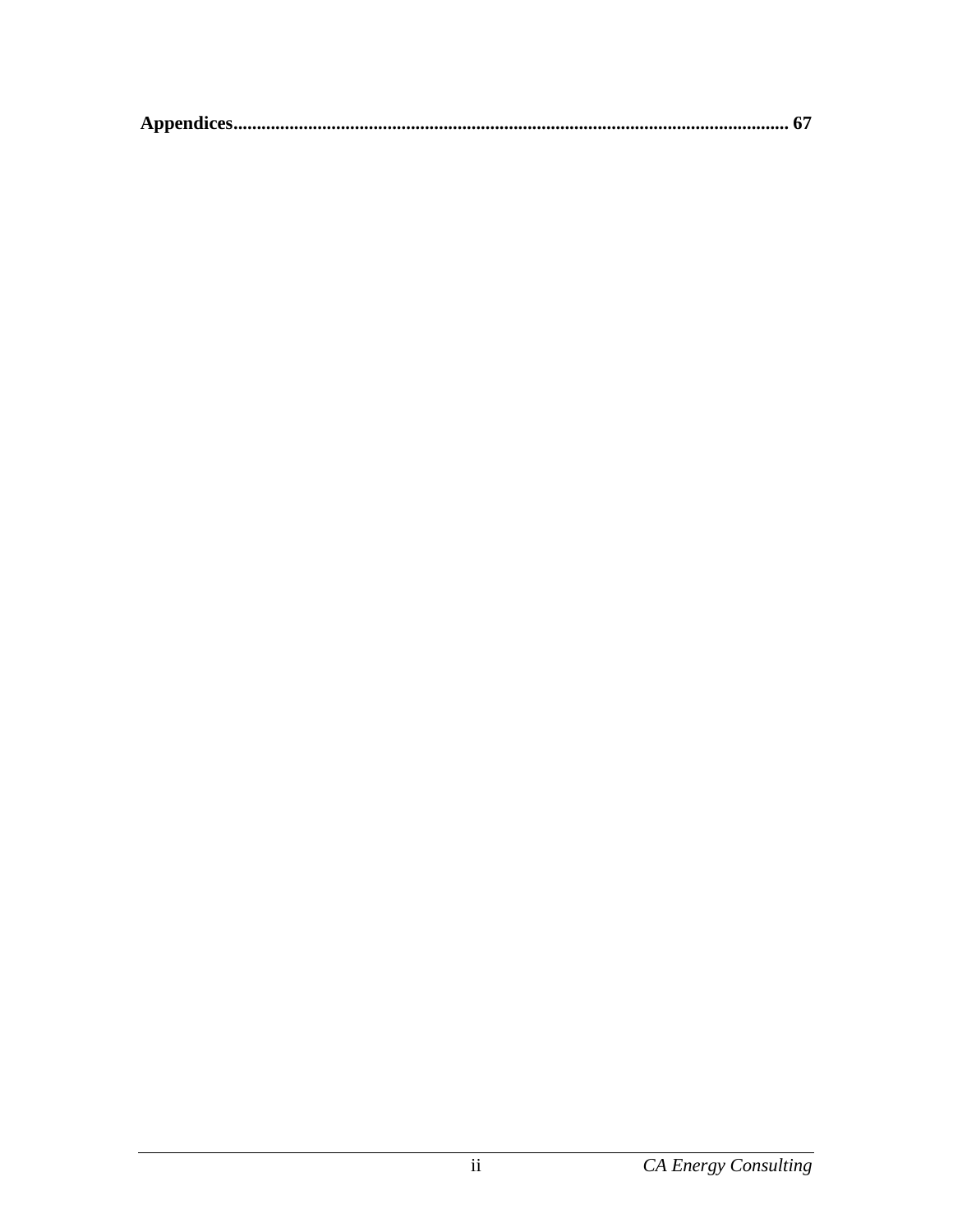#### **TABLES**

| TABLE ES-1: OVERALL PTR-NT ESTIMATED LOAD IMPACTS AND EVENT CHARACTERISTICS                         |
|-----------------------------------------------------------------------------------------------------|
|                                                                                                     |
|                                                                                                     |
|                                                                                                     |
| TABLE 4-1: OVERALL PTR-NT ESTIMATED LOAD IMPACTS AND EVENT CHARACTERISTICS34                        |
| TABLE 4-2: ESTIMATED PTR-NT LOAD IMPACTS - CUSTOMER-LEVEL (POSITIVE VALUES REFLECT REDUCTIONS IN    |
|                                                                                                     |
| TABLE 4-3: ESTIMATED PTR-NT LOAD IMPACTS - PILOT LEVEL (POSITIVE VALUES REFLECT REDUCTIONS IN LOAD  |
|                                                                                                     |
| TABLE 4-4: AVERAGE EVENT-HOUR PERCENTAGE LOAD IMPACTS - "REWARD" AND "ENVIRONMENTAL" MAILERS38      |
| TABLE 4-5: ESTIMATED PTR LOAD IMPACTS PER CUSTOMER - JOINT PTR-SS (INLAND CLIMATE ZONE SUB-SAMPLE)  |
|                                                                                                     |
| TABLE 4-6: ESTIMATED PTR LOAD IMPACTS (PILOT LEVEL) - JOINT PTR-SS (INLAND CLIMATE ZONE SUB-SAMPLE) |
|                                                                                                     |
|                                                                                                     |
|                                                                                                     |
| TABLE 4-9: HOURLY PILOT-LEVEL PTR-NT LOADS AND LOAD IMPACTS - AUGUST 28 EVENT 52                    |
| TABLE 4-10: HOURLY PILOT-LEVEL PTR-NT LOADS AND LOAD IMPACTS - SEPTEMBER 7 EVENT 54                 |
| TABLE 4-11: HOURLY PILOT-LEVEL PTR-SS LOADS AND LOAD IMPACTS (INLAND) - AUGUST 28 EVE 54            |
| TABLE 4-12: HOURLY PILOT-LEVEL PTR-SS LOADS AND LOAD IMPACTS (INLAND) - SEPTEMBER 7 EVENT 56        |
| TABLE 5-1: R-SQUARED VALUES FROM EX POST LOAD IMPACT REGRESSION MODELS OF DIFFERENCES BETWEEN       |
|                                                                                                     |
| TABLE 5-2: PREDICTED VERSUS ACTUAL DIFFERENCE BETWEEN PTR AND CONTROL-GROUP USAGE, NT CUSTOMERS     |
|                                                                                                     |
| TABLE 5-3: PREDICTED VERSUS ACTUAL DIFFERENCE BETWEEN PTR AND CONTROL-GROUP USAGE, SS CUSTOMERS.60  |
|                                                                                                     |
| TABLE 6-2: PTR PROGRAM-LEVEL AVERAGE EVENT-HOUR LOAD IMPACTS -- BY MONTH AND YEAR; 1-IN-2           |
|                                                                                                     |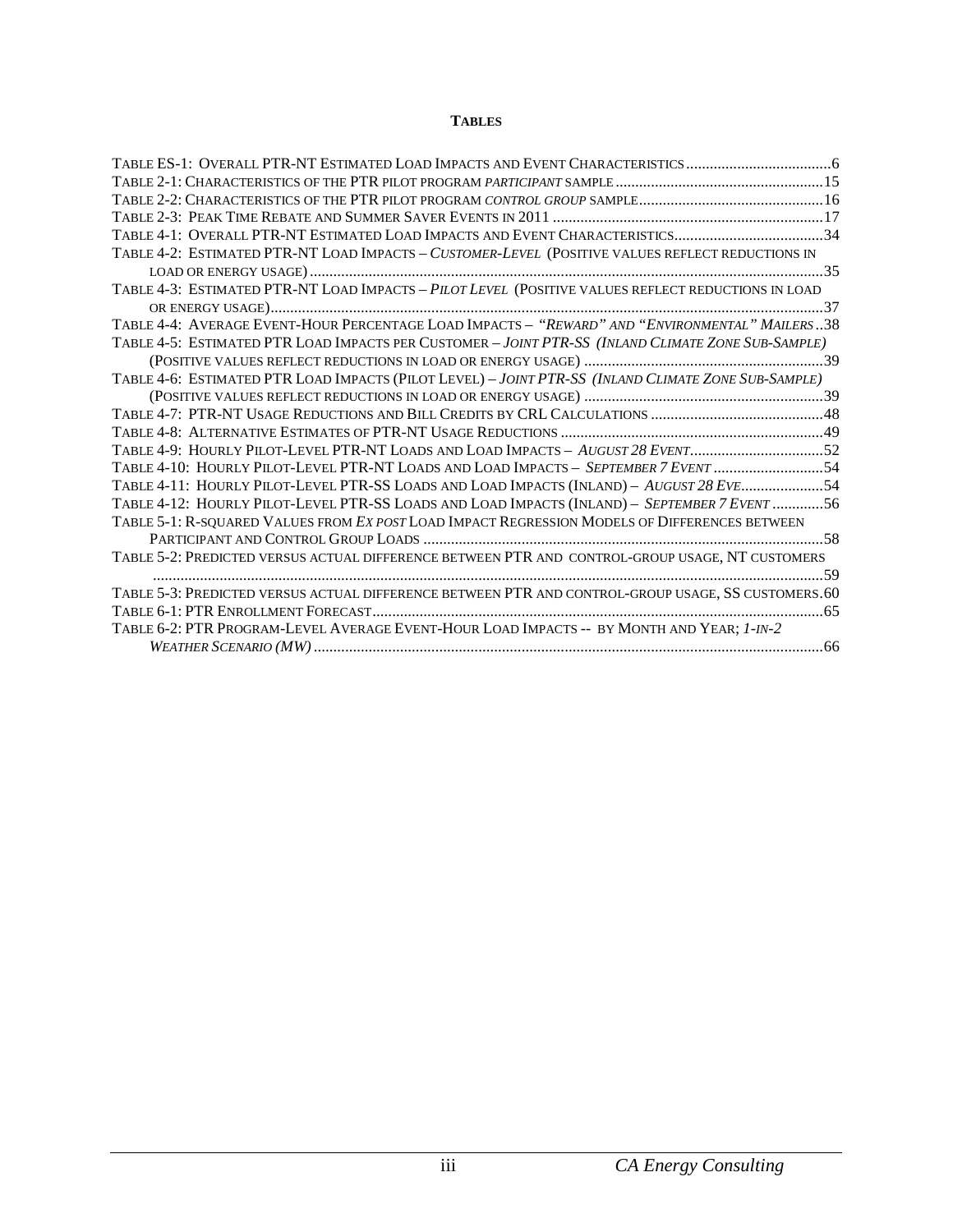# **Figures**

| FIGURE ES-1: OVERALL PTR-NT AND CONTROL GROUP LOAD PROFILES - SEPTEMBER 7 EVENT  10                      |  |
|----------------------------------------------------------------------------------------------------------|--|
| FIGURE 2-1: AVERAGE EVENT-WINDOW (HE 12-18) TEMPERATURES: JULY 4 - OCTOBER 31, 2011 18                   |  |
| FIGURE 2-2: OVERALL PTR-NT AND CONTROL-NT LOAD PROFILES - SELECTED AVERAGE NON-EVENT WEEKDAYS .19        |  |
|                                                                                                          |  |
| FIGURE 2-4: OVERALL PTR-NT AND CONTROL-NT LOAD PROFILES - SEPTEMBER 7 EVENT 21                           |  |
|                                                                                                          |  |
|                                                                                                          |  |
| FIGURE 2-7: OVERALL PTR-SS PARTICIPANT AND CONTROL-SS LOAD PROFILES - NON-EVENT WEEKDAYS24               |  |
| FIGURE 2-8: OVERALL PTR-SS AND CONTROL-SS LOAD PROFILES - AVERAGE MID-SUMMER SUNDAY, AND AUGUST          |  |
|                                                                                                          |  |
| FIGURE 2-9: OVERALL PTR-SS AND CONTROL-SS LOAD PROFILES - AVERAGE MID-SUMMER WEEKDAY, AND                |  |
|                                                                                                          |  |
| FIGURE 2-10: PTR-SS AND CONTROL-SS CELL-LEVEL LOAD PROFILES - OCTOBER 12 EVENT 27                        |  |
| FIGURE 2-11: PTR-SS AND CONTROL-SS CELL-LEVEL LOAD PROFILES - OCTOBER 13 EVENT 28                        |  |
|                                                                                                          |  |
| FIGURE 4-2: PERCENT LOAD IMPACTS AND $10^{7H}$ & $90^{7H}$ PERCENTILE CONFIDENCE INTERVALS $-$ PTR-SS 40 |  |
| FIGURE 4-3: PTR-NT CUSTOMER-LEVEL ESTIMATED LOAD IMPACTS AND T-STATISTICS - AVERAGE OF AUGUST 28         |  |
|                                                                                                          |  |
| FIGURE 4-4: PTR-NT RESPONDERS, ALL PTR-NT, AND ALL CONTROL-NT LOADS - AVERAGE SUNDAY AND AUGUST          |  |
|                                                                                                          |  |
| FIGURE 4-5: CONTROL-NT RESPONDERS AND ALL CONTROL-NT LOADS - AVERAGE SUNDAY AND AUGUST 28 EVENT          |  |
|                                                                                                          |  |
| FIGURE 4-6: PTR-NT RESPONDERS, ALL PTR-NT, AND ALL CONTROL-NT LOADS - SEPTEMBER 7 EVENT 45               |  |
| FIGURE 4-7: CONTROL-NT RESPONDERS ALL CONTROL-NT LOADS - SEPTEMBER 7 EVENT  45                           |  |
| FIGURE 4-8: RELATIONSHIP BETWEEN PTR-NT LOAD IMPACTS AS ESTIMATED BY PROGRAM METHOD AND M&E EX           |  |
|                                                                                                          |  |
| FIGURE 4-9: SCATTER PLOT OF PTR-NT LOAD IMPACTS AS ESTIMATED BY PTR PROGRAM METHOD AND M&E EX            |  |
|                                                                                                          |  |
| FIGURE 4-10: HOURLY PILOT-LEVEL PTR-NT LOADS AND LOAD IMPACTS - AUGUST 28 EVENT53                        |  |
| FIGURE 4-11: HOURLY PILOT-LEVEL PTR-NT LOADS AND LOAD IMPACTS - SEPTEMBER 7 EVENT 55                     |  |
| FIGURE 4-12: HOURLY PILOT-LEVEL PTR-SS LOADS AND LOAD IMPACTS (INLAND) - AUGUST 28 EVENT55               |  |
| FIGURE 4-13: HOURLY PILOT-LEVEL PTR-SS LOADS AND LOAD IMPACTS (INLAND) - SEPTEMBER 7 EVENT57             |  |
| FIGURE 5-1: PREDICTED VERSUS ACTUAL DIFFERENCE BETWEEN PTR AND CONTROL-GROUP USAGE, NT CUSTOMERS         |  |
| FIGURE 5-2: PREDICTED VERSUS ACTUAL DIFFERENCE BETWEEN PTR AND CONTROL-GROUP USAGE, SS CUSTOMERS         |  |
|                                                                                                          |  |
| FIGURE 6-1: PTR REFERENCE LOAD AND LOAD IMPACTS PER ENROLLED CUSTOMER - (AUGUST PEAK DAY; 2014; 1-       |  |
|                                                                                                          |  |
| FIGURE 6-2: PTR PROGRAM-LEVEL AVERAGE EVENT-HOUR LOAD IMPACTS - BY MONTHLY PEAK DAY (2014; 1-IN-         |  |
|                                                                                                          |  |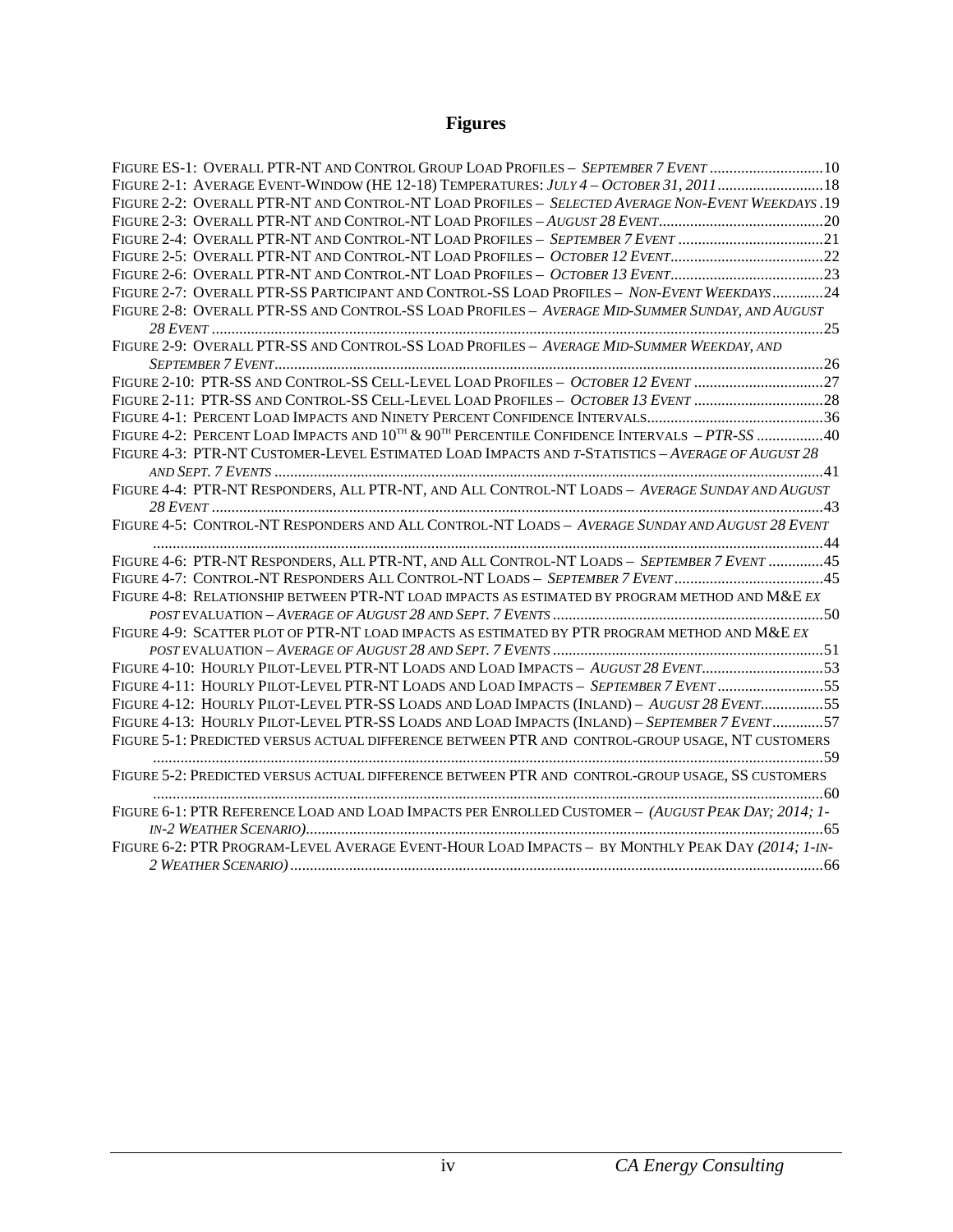## <span id="page-5-0"></span>**ABSTRACT**

This study evaluates the changes in electricity usage of customers participating in San Diego Gas and Electric Company's (SDG&E) Peak Time Rebate (PTR) pilot in 2011. The pilot was undertaken to gain experience on the operational aspects of and customer response to such a program, with a view toward expanding to system-wide PTR (also referred to as "Reduce Your Use Rewards"), with automatic enrollment of approximately 1.2 million residential customers in 2012. Under PTR, consumers receive bill credits for reducing usage during certain hours on a limited number of event days, which are announced on the day prior, but face no financial penalties if they decide not to, or are unable to respond. This report describes an evaluation conducted to measure the extent that participating customers succeeded in reducing their event-period usage during the pilot.

## <span id="page-5-1"></span>*Features of the PTR pilot*

SDG&E selected a sample of approximately 3,000 residential customers for the pilot, including about 100 customers who were also participants in SDG&E's Summer Saver (SS) air conditioner cycling program. Selected PTR pilot participants remained on their standard residential commodity rate, but were eligible to receive bill credits (\$0.75 per kWh for PTR-only participants, and \$1.25 per kWh for those also on Summer Saver) for all measured reductions in energy usage during PTR event periods. A comparable control group sample was selected using the same sampling approach. These customers were selected after all events had taken place, and were not informed of their selection.

The SDG&E PTR pilot differs from most previous PTR pilots in that participants were randomly selected and assigned to the program rather being asked to volunteer. Pilot participants were chosen by SDG&E so as to be representative of all residential customers in the service area. Participants were informed of their selection and given information on the pilot and on ways that they might benefit by reducing usage when events were called.

Due to weather conditions in 2011, the five PTR events that SDG&E called occurred on nearly every unusually hot day in the two climate zones (Coastal and Inland) in which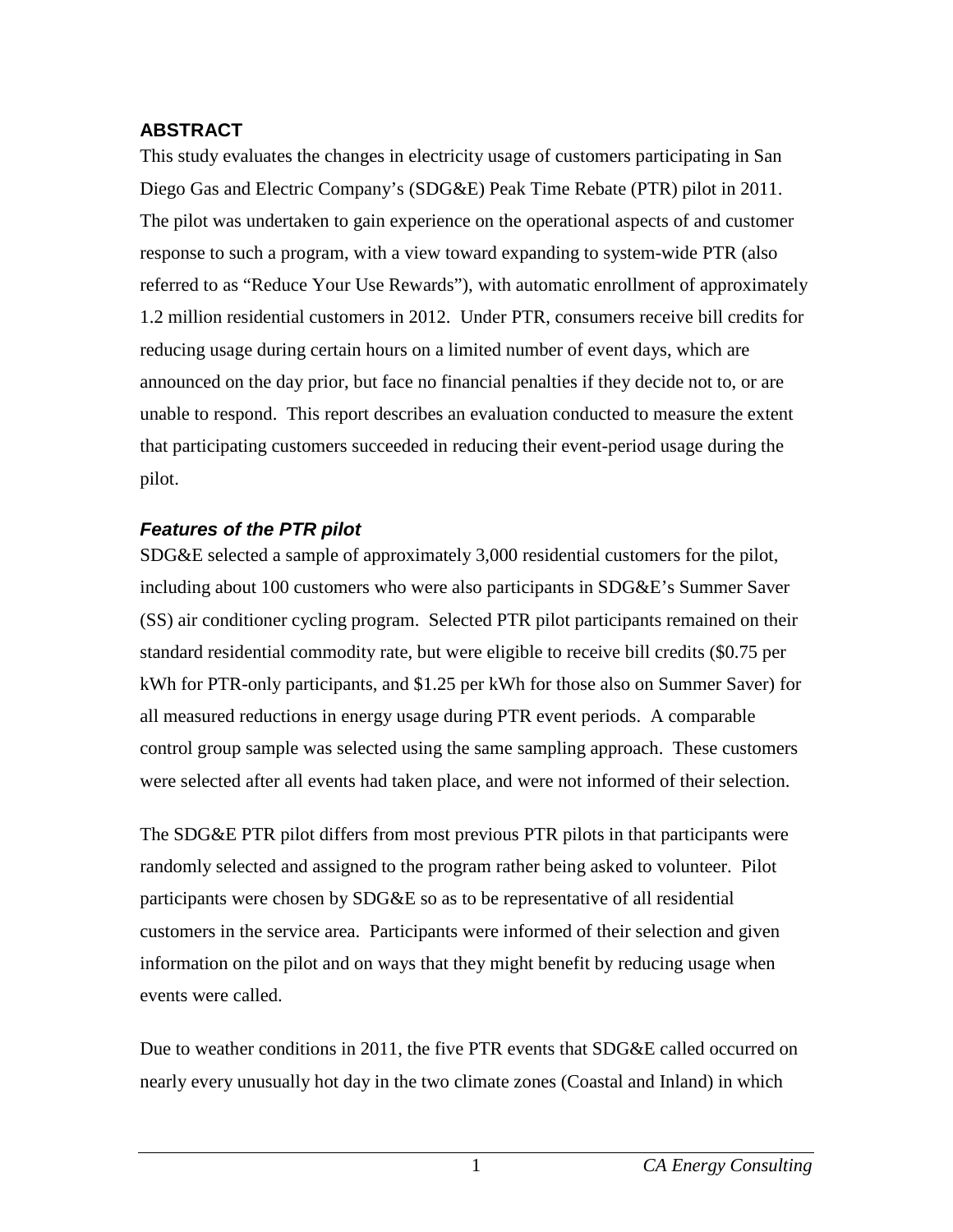most residential customers reside. Furthermore, two of the events were called on hot days in mid-October, by which time customers' average on-peak usage was substantially lower than in August and September, likely due to less frequent use of air conditioning. These features of the PTR pilot events in 2011 created analytical challenges to estimating participating customers' reductions in usage, due to a lack of comparable days to use in comparing their consumption data (*e.g*., comparing usage on an event day to usage on comparably hot non-event days). Fortunately, the available control group allowed sideby-side event-day comparisons and greatly aided the analysis.

### <span id="page-6-0"></span>*Study findings*

Overall, the study found that those PTR pilot participants who were not also enrolled in Summer Saver reduced their electricity usage by about 1 percent to 5 percent across the five PTR events compared to control-group customers, after adjusting for other differences between the two groups. PTR participants reduced their usage by 4.5 percent on September 7, the most "typical" summer weekday event of 2011. This translates into an *average hourly* reduction over the seven-hour event of 0.06 kWh per hour per customer. Information on the statistical precision of the estimated usage reductions indicates that an eighty percent confidence interval around the estimated 4.5 percent reduction on September 7 ranges from 2.6 percent to 6.4 percent.

The study projects that once SDG&E has expanded PTR system-wide, with automatic enrollment of approximately 1.2 million residential customers in 2012, average eventhour usage reductions on monthly system peak days in 2014, under typical weather conditions, will range from about 27 MW in May and June, to a maximum of approximately 46 MW in September.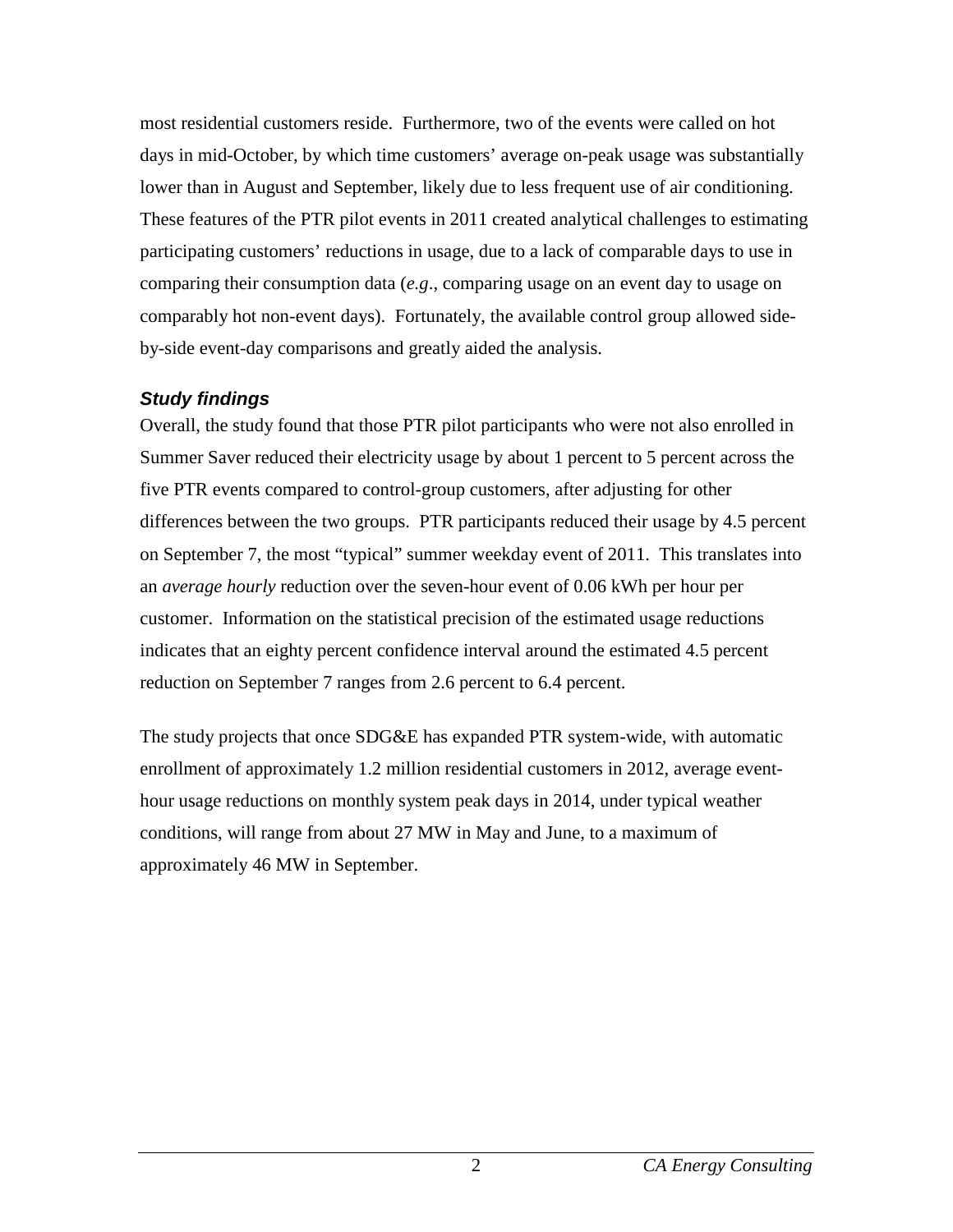#### <span id="page-7-0"></span>**EXECUTIVE SUMMARY**

This study evaluates the changes in electricity usage of customers participating in San Diego Gas and Electric Company's (SDG&E) Peak Time Rebate (PTR) pilot in 2011. SDG&E is a regulated public utility that provides energy service to 3.5 million consumers through 1.4 million electric meters and more than 850,000 natural gas meters in San Diego and southern Orange counties. The utility's area spans 4,100 square miles. SDG&E's 2011 system peak was 4,327 MW, which occurred at 2:00 p.m. on September 7th. The majority of SDG&E residential customers are enrolled on an inverted block rate with four tiers and the average residential rate is \$0.17.

The pilot was undertaken to gain experience on the operational aspects of and customer response to such a program, with a view toward expanding to system-wide PTR, with automatic enrollment of approximately 1.2 million residential customers in 2012. Under PTR, consumers receive bill credits for reducing usage during certain hours on a limited number of event days, which are announced on the day prior, but face no financial penalties if they decide not to, or are unable to respond. This report describes an evaluation conducted to measure the extent that participating customers succeeded in reducing their event-period usage during the pilot.

# <span id="page-7-1"></span>*ES.1 Features of the Pilot*

### <span id="page-7-2"></span>**PTR pilot program**

The SDG&E PTR pilot differs from most previous PTR pilots in that participants were randomly selected and assigned to the program rather being asked to volunteer. Pilot participants were chosen by SDG&E so as to be representative of all residential customers in the service area. Participants were informed of their selection and given information on the pilot and on ways that they might benefit by reducing usage when events were called.

In most other pilots, mailings are typically sent to target customers, asking them to volunteer to participate. Through this process, those who agree to participate may differ from the average customer, such as having some expectation that they are likely to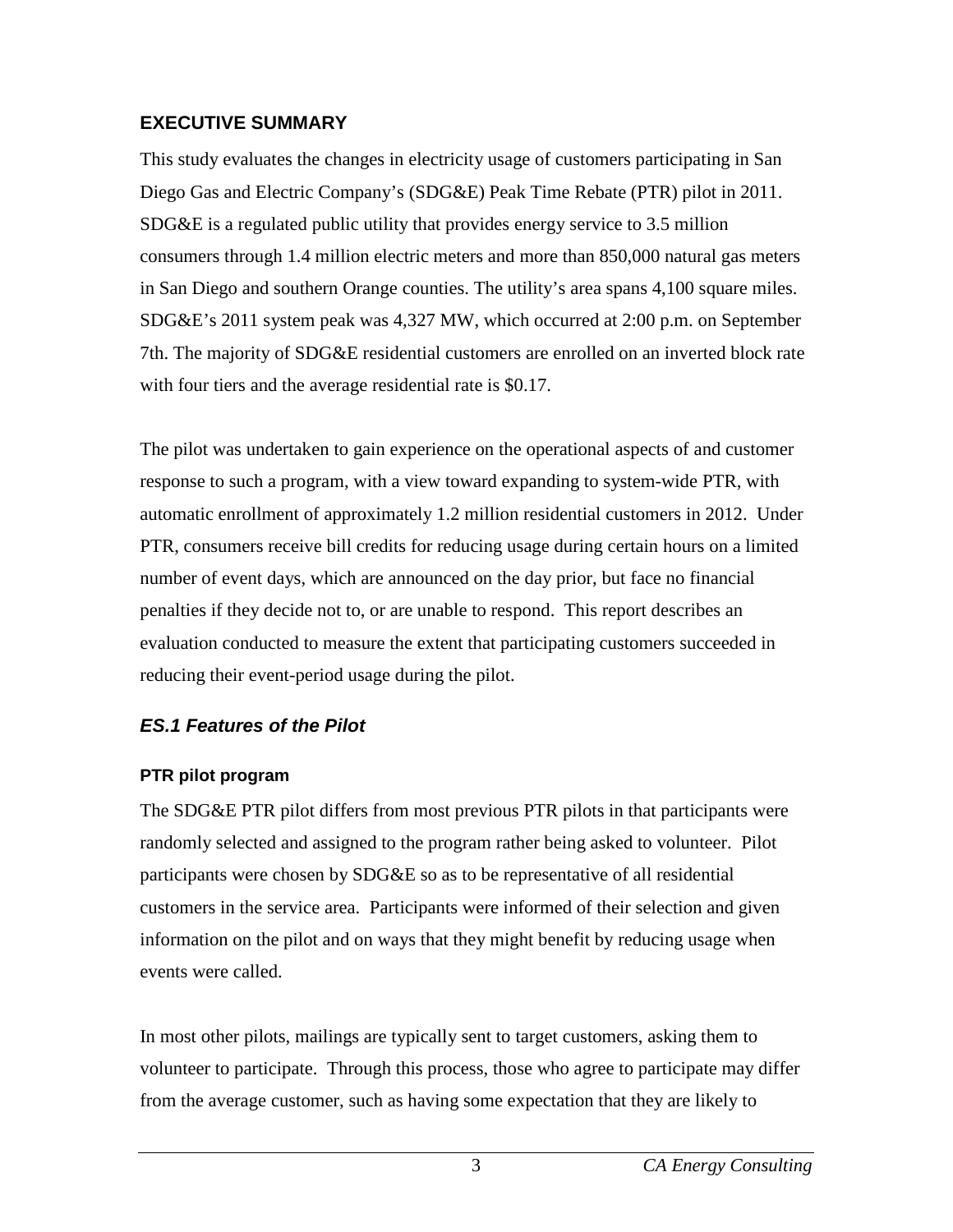benefit from the bill credits by taking actions to reduce usage on event days.<sup>[1](#page-8-0)</sup> In contrast, participants in the SDG&E pilot were given information *after* they were selected and assigned to the pilot about ways that they might benefit by reducing consumption during PTR events, but they may have had little interest in doing so.

The PTR pilot had the following features:

- Up to 9 events could be called, where the event window was 11 a.m. to 6 p.m.<sup>[2](#page-8-1)</sup>
- Enrolled customers were notified on the day prior to events by automated phone messaging, and could also request notification through email or text message. They were encouraged to sign up through a website to receive electronic notification.
- The bill credits that participants were eligible to receive depended on whether they used automated enabling technology installed through a SDG&E program.<sup>[3](#page-8-2)</sup> The basic rebate level was \$0.75 per kWh, with a premium level of \$1.25 / kWh for customers with enabling technology.
- Each participant received one of two types of introductory educational packages; one emphasized the *financial benefits* ("rewards") of reducing usage during PTR events, while the other emphasized the potential *environmental benefits* associated with such reductions in consumption.
- Reductions in energy consumption for rebate calculations were measured relative to a customer-specific reference level (CRL) that was based on an average of their consumption during the same period on previous days. [4](#page-8-3)

<span id="page-8-0"></span> $1$  The only other pilot of which we are aware that assigned customers to a PTR program through a sampling process rather than recruiting volunteers is the Customer Applications Pilot undertaken in 2010 by<br>Commonwealth Edison Company in Illinois. Results from that pilot have been published by EPRI.

<span id="page-8-1"></span><sup>&</sup>lt;sup>2</sup> SDG&E's planned full-scale program will have no limits on the number of events, but will target 9 events for the year.

<span id="page-8-2"></span><sup>&</sup>lt;sup>3</sup> The only available automated enabling technology was the air conditioner cycling devices already installed for Summer Saver (SS) participants.

<span id="page-8-3"></span><sup>4</sup> Specifically, usage reductions during event hours were measured relative to a customer-specific reference level (CRL) defined as consumption during the event window hours averaged over the highest 3 out of the most recent 5 similar non-event weekdays. The highest days are defined to be the days with the highest total consumption between 11 AM and 6 PM. The similar days exclude weekends, holidays, and other PTR event days, and exclude other demand response program event days for customers participating in multiple demand response programs. The CRL for a weekend or holiday event is defined as the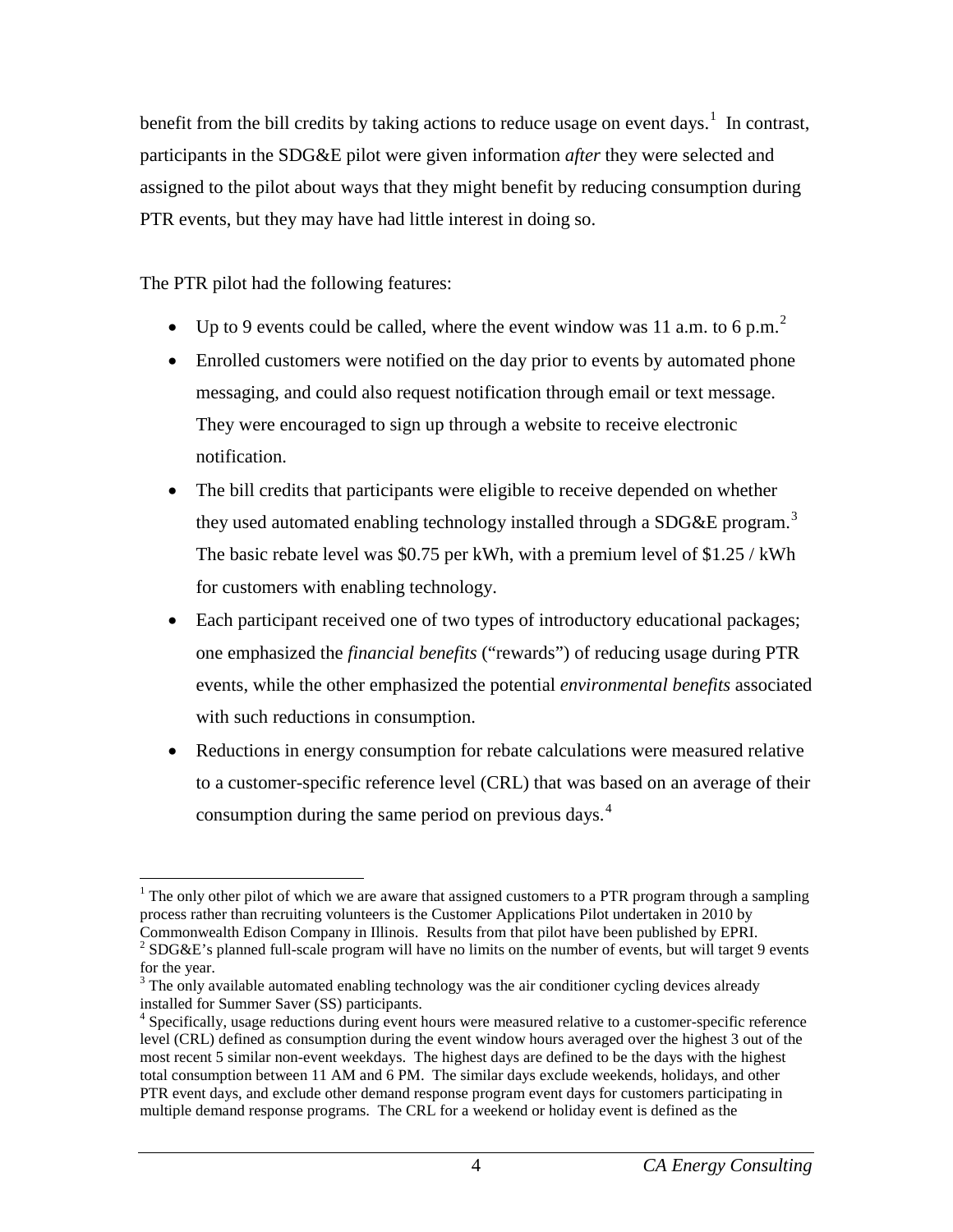#### <span id="page-9-0"></span>**PTR participants**

SDG&E selected a sample of approximately 3,000 residential customers for the pilot, including about 100 customers who were also participants in SDG&E's Summer Saver (SS) air conditioner cycling program. Selected PTR pilot participants remained on their standard residential commodity rate, but were eligible to receive bill credits for all measured reductions in energy usage during PTR event periods. A comparable control group sample was selected using the same sampling approach. These customers were selected after all events had taken place, and were not informed of their selection.

The participant sample was drawn approximately equally from four *climate zones*: Coastal, Mountain, Desert, and Inland; and was further distributed across three *size* categories: Low, Medium, and High, based on summer average daily usage.<sup>[5](#page-9-2)</sup> Average hourly usage ranged from approximately 0.25 to 0.30 kWh per hour for the low-usage categories, 0.6 to 1.0 kWh per hour for the medium-usage categories, and 1.5 to 2.0 kWh per hour for the high-use categories. Throughout the evaluation we distinguish results by PTR participants and control group customers who were also SS participants (denoted as PTR-SS and Control-SS) from those that had no such enabling technology (denoted as PTR-NT and Control-NT).

### <span id="page-9-1"></span>**PTR events**

Five PTR events were called in 2011. Four of the five PTR event days (September 7 and 8, and October 12 and 13) were also SS event days, although the SS events applied only to the relatively small subset of PTR-SS and Control-SS customers. Only one PTR-only event was called (August 28, a Sunday). All PTR events spanned the seven-hour period from 11 a.m. to 6 p.m., while all SS events were four hours in duration, covering the period of either 1 p.m. to 5 p.m. or 2 p.m. to 6 p.m. Of note, a system-wide outage began between 3 and 4 p.m. during the September 8 event, which caused all customers' loads to drop to zero for the remaining event hours. While results for the hours prior to the outage

consumption during the PTR event period for the highest day from within the immediately preceding three

<span id="page-9-2"></span> $\frac{3}{5}$  While sample sizes were approximately equal across climate zones, population weights were applied to sample averages by climate zone and usage level to appropriately account for the relatively larger populations in the Coastal and Inland areas.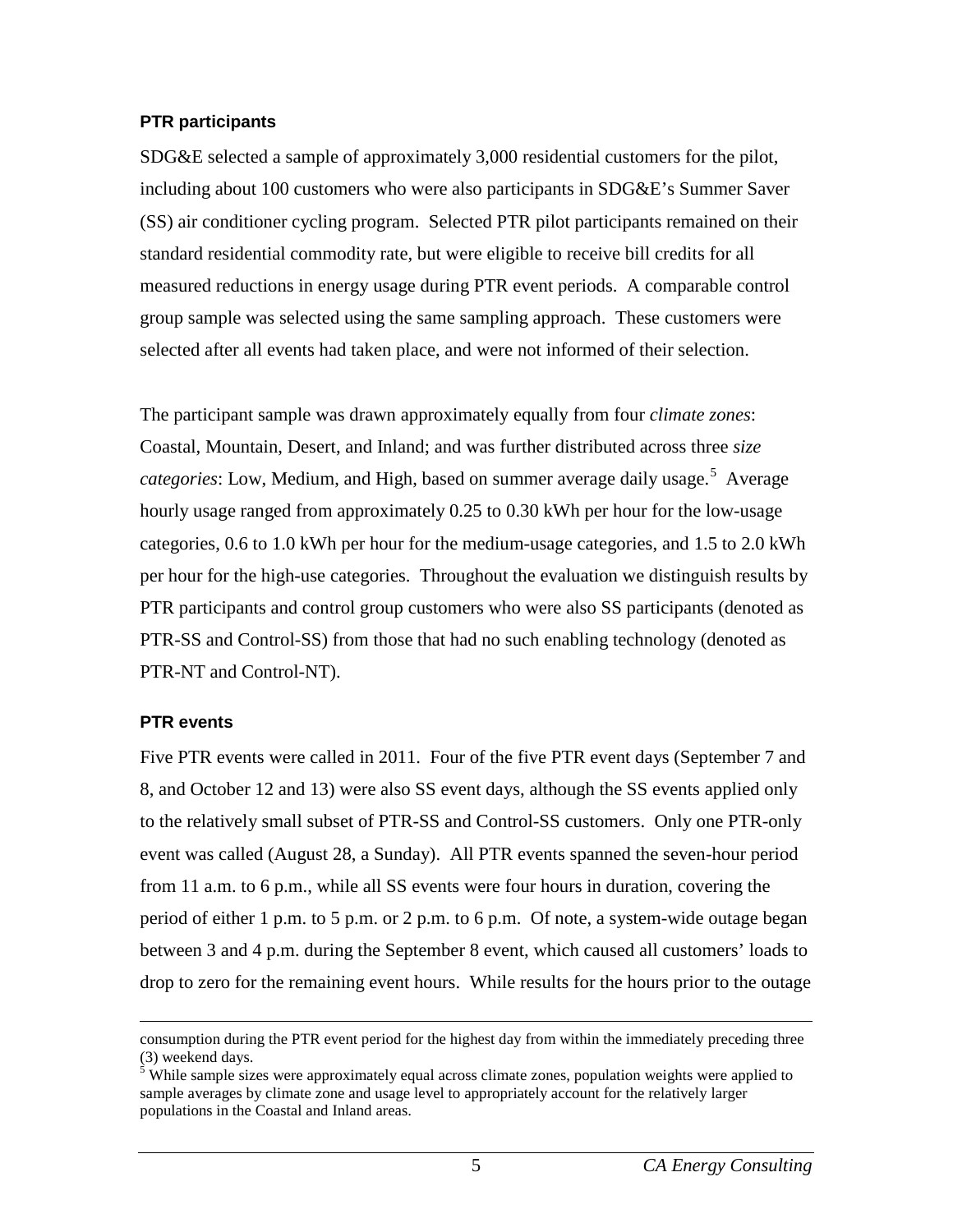are included in the study, they are not discussed in detail. Two of the events were called on hot days in mid-October, by which time customers' average on-peak usage was substantially lower than in August and September, likely due to less frequent use of air conditioning. SDG&E usually calls demand response events on weekdays in the months of July, August and September, therefore the PTR event on September  $7<sup>th</sup>$  was the only "typical" demand response event.

## <span id="page-10-0"></span>*ES.2 Study Findings*

Overall, the study found that those PTR pilot participants *without* enhanced technology (*i.e*., PTR-NT) reduced their electricity usage by about 1 percent to 5 percent across the five PTR events compared to Control-NT customers, after adjusting for other differences between the two groups. These findings are summarized in Table ES-1, which shows average temperatures, event hours, percentage load impacts, and average hourly load impacts per customer. For the most "typical" summer weekday event (September 7), PTR participants reduced their usage by 4.5 percent, which translates into an *average hourly* reduction over the seven-hour event of 0.06 kWh per hour per customer. Information on the statistical precision of the estimated load impact coefficients indicates that an 80 percent confidence interval around the estimated 4.5 percent reduction in energy usage on September 7 ranges from 2.6 percent to 6.4 percent.

|                           | <b>Event Date</b> |           |               |           |           |
|---------------------------|-------------------|-----------|---------------|-----------|-----------|
|                           | 28-Aug            | 7-Sep     | 8-Sep         | $12$ -Oct | $13-Oct$  |
| Ave. Temp. (11am - 6pm)   | 83.7              | 92.7      | 91.6          | 93.5      | 89.5      |
| Event Hours (Hour Ending) | $12 - 18$         | $12 - 18$ | $12 - 15^{1}$ | $12 - 18$ | $12 - 18$ |
| Estimated Load Impact (%) | 2.5%              | 4.5%      | 5.1%          | 3.3%      | 1.2%      |
| Ave. Hourly LI (kW)       | 0.031             | 0.056     | 0.057         | 0.027     | 0.011     |

<span id="page-10-1"></span>**Table ES-1: Overall PTR-NT Estimated Load Impacts and Event Characteristics**

<sup>1</sup> Event truncated by outage

These usage reduction findings may be viewed in the context of a survey conducted as part of a process evaluation of the pilot, which found that about 63 percent of participants surveyed were *aware* that they had been selected for the pilot program, and about the same percentage recalled receiving at least one event notification.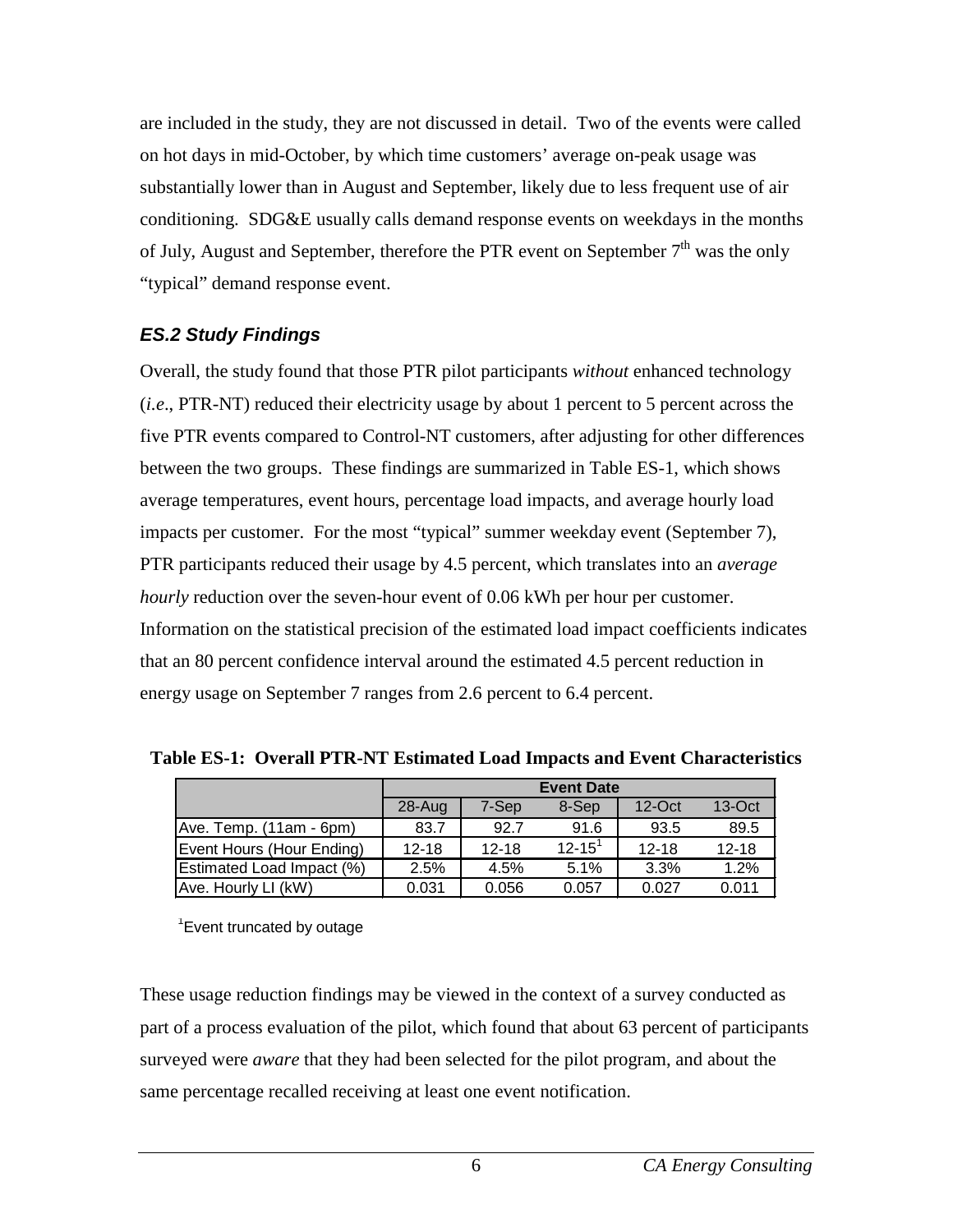A limited sample size for the subset of joint PTR-SS participants prohibited a comprehensive analysis of their usage changes across all climate zones. Analysis of the medium and high-usage customers in the Inland area, where most of the sample participants were located, confirmed that they reduced their usage substantially during SS event hours, as expected. However, when compared to the loads of the Control-SS customers on days for which both PTR and SS events were called, estimates of incremental changes in usage in the non-SS hours within the PTR event window varied substantially across events.

Finally, we conducted a high-level comparison of SDG&E's estimates of pilot program usage reductions (calculated using the CRL baseline approach), which were used for computing customers' bill credits, to regression-based estimates from customer-level regression analysis used in this study.<sup>[6](#page-11-1)</sup> We found a moderate degree of correlation  $(0.51)$ between the two sets of estimates and the following percentages regarding differences between cases in which participants were found by the two methods to have *reduced* or *increased* usage during event-periods:

| • Regression and CRL baseline both indicate a usage Reduction | 28%  |
|---------------------------------------------------------------|------|
| • Regression indicates Reduction, but CRL indicates Increase  | 30%  |
| • Regression indicates Increase, but CRL indicates Reduction  | 6%   |
| • Regression and CRL baseline both indicate a usage Increase  | 35%. |

These results suggest that the baseline loads implied by the regression-based method are higher than those produced by the CRL baseline method, and thus estimate usage reductions more frequently and in greater amounts than does the CRL baseline method.

### <span id="page-11-0"></span>*ES.3 Methodology*

The objective of this evaluation is to provide estimates of usage changes for the PTR pilot participants using a methodology that is widely recognized as more accurate than the customer-specific reference level (CRL) method used by SDG&E for the purposes of

<span id="page-11-1"></span><sup>&</sup>lt;sup>6</sup> These customer-level analyses were used to examine differences in usage changes across customers; however, pilot-level estimates of usage reductions were obtained through an analysis of usage differences between averages for *groups* of participant and control customers, as described in the methodology section below.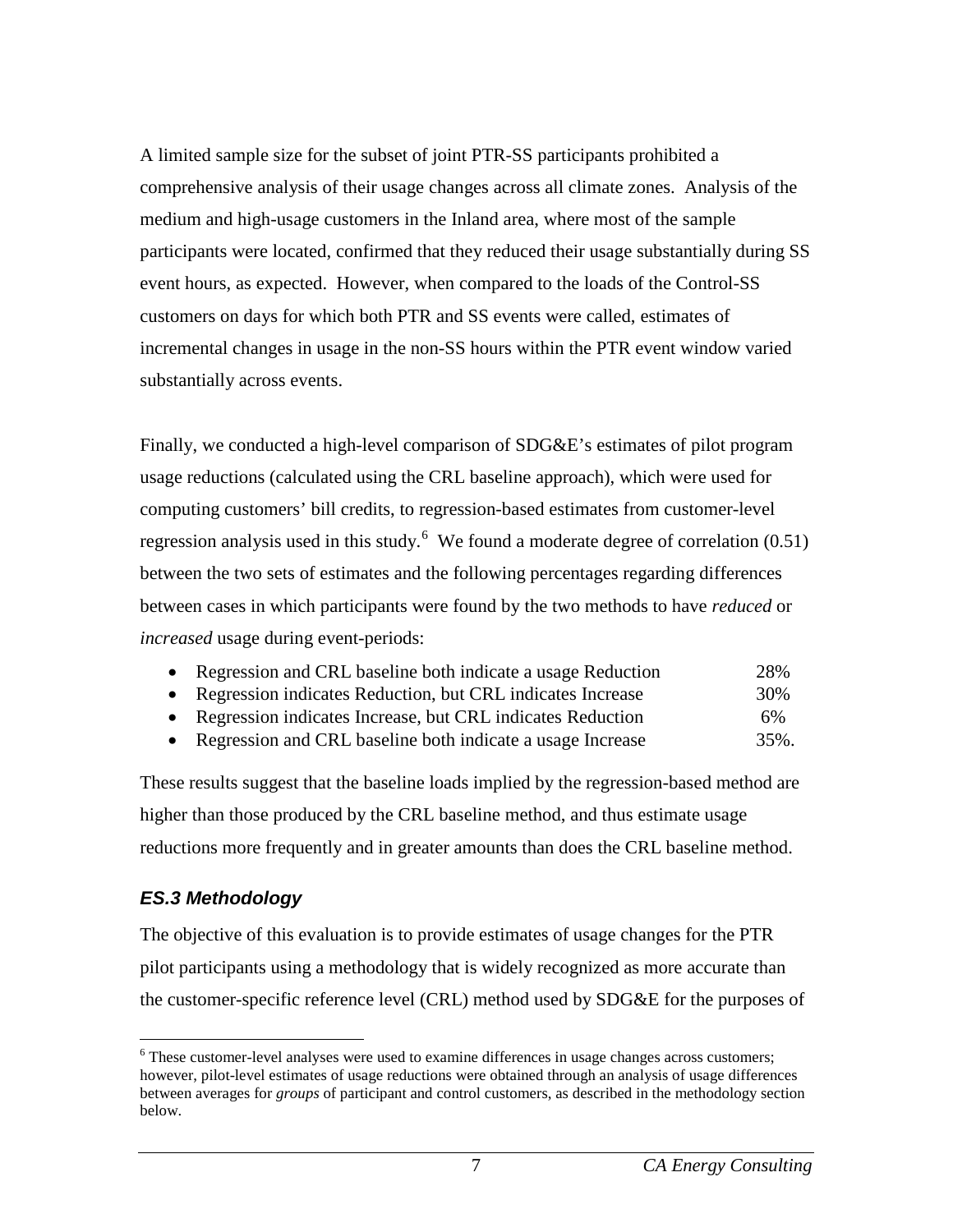calculating bill credits. The merit of the CRL method's estimates of usage changes lies in its utilization of information that is available for participating customers shortly after each event and therefore can be used to calculate bill credits in a timely manner. However, the evaluation methods used in this report make use of information not available in the few days following each event, such as hourly load data for all participant and control group customers spanning the entire summer season, as well as hourly weather data from relevant weather stations. These additional data provide the opportunity to estimate load reductions for each pilot event with greater accuracy.

The availability of the control group data allowed comparisons of differences between PTR participant and control group loads on event days and non-event days, and contributed greatly to the ability to illustrate and measure pilot program load impacts. That is, after adjusting for persistent differences in usage patterns and weather sensitivity between the two groups on non-event days, event-day usage levels for the control group customers effectively serve as reference loads for the participant groups (*i.e*., an estimate of what their usage pattern would have been in the absence of the event).

The availability of the control group was particularly valuable in this evaluation of the 2011 pilot because of the fact that PTR events were called on essentially every hotter than normal day, which limited our ability to estimate participants' usage reductions by comparing their own usage on comparably hot event and non-event days.<sup>[7](#page-12-0)</sup>

To obtain load impact estimates at the needed level of detail (*e.g*., by climate zone and in total), the study applied statistical analysis to differences between the usage of the average participant and control-group customer in each climate and usage-level group. Specifically, the statistical models are equations designed to explain *differences* between the hourly loads of participant and control-group customers, by means of a series of explanatory factors such as time of day, day of week, weather conditions, and occurrence

<span id="page-12-0"></span> <sup>7</sup> That is, it is difficult to statistically disentangle the *positive* effect of hot temperatures on consumers' energy consumption in afternoon hours, from the potential *negative* effect of any actions that they may have taken to reduce usage during PTR event hours.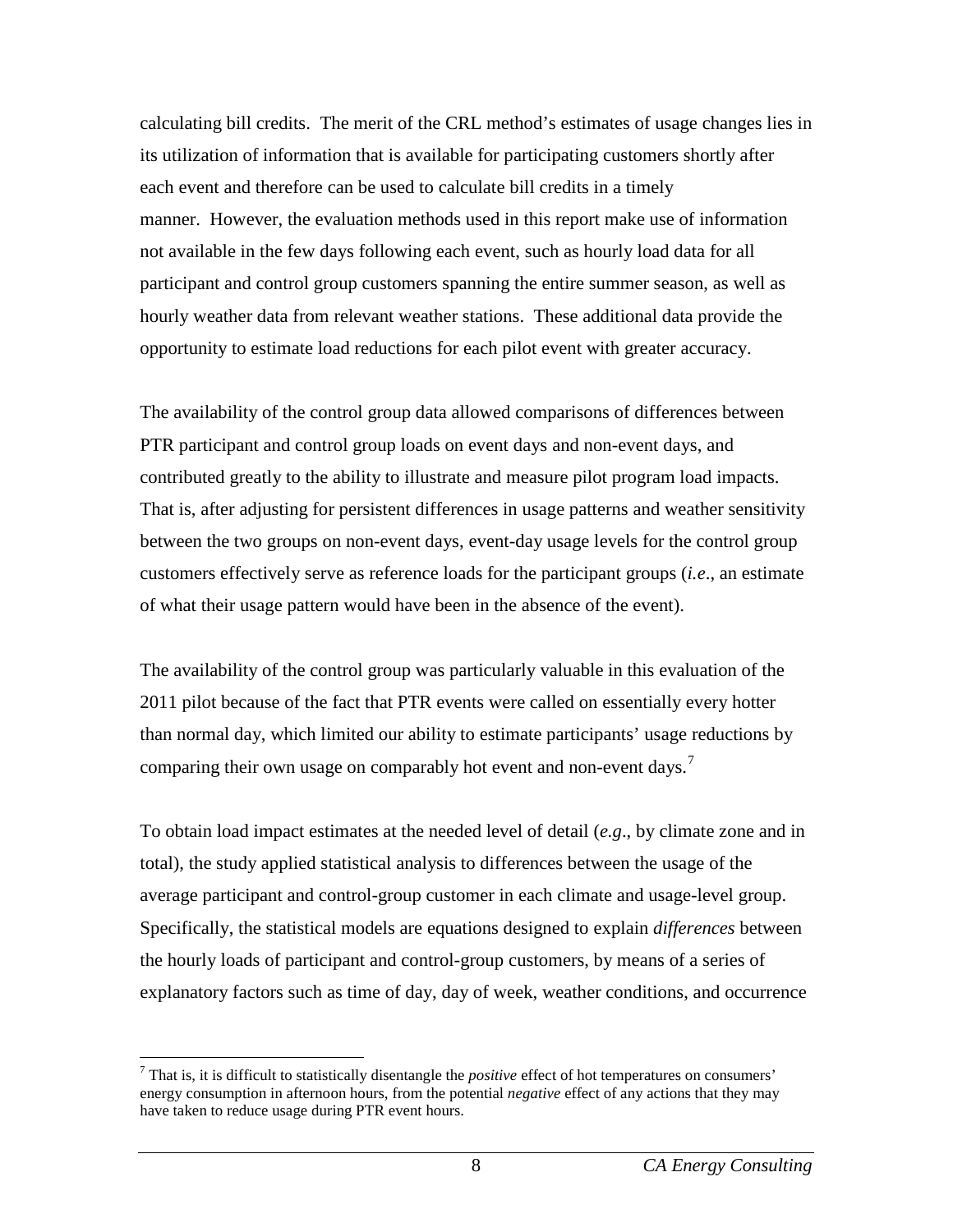of PTR events.<sup>[8](#page-13-0)</sup> The effect of each factor is reflected in the estimated coefficient associated with the factor.

Importantly, the coefficients on the factors, or variables, that indicate hours on an event day represent estimates of the effect of the event on the difference between participant and control group usage. We then sum the estimated usage reductions across size group and region (using appropriate sample weights) to obtain overall estimates of pilot-level usage reductions. This methodology represents a classic evaluation approach of estimating program impacts by comparing differences between treatment (participant) and control groups in the variable of interest (*e.g*., hourly electricity consumption during event hours), after accounting for other measurable differences between the groups.

Figure ES-1 illustrates the evaluation methodology and a key pilot finding using observed data on the overall average hourly load profiles of the PTR participants and control group customers for the September 7 event day. The average participant load (dashed line) tracks the average control group load (solid line) quite closely during the morning hours, before dipping below the control group load during most of the event period hours. Similar load comparisons for *non-event* days, shown in the body of the report, indicate that average participant usage typically *exceeds* average control-group usage during the afternoon hours in which events apply. The statistical analysis described above takes into account these persistent differences in participant and control-group usage on non-event days when measuring the differences in usage on *event* days that were presented above (*e.g*., the estimated 4.5 percent usage reduction on the September 7 event).

<span id="page-13-0"></span><sup>&</sup>lt;sup>8</sup> The model needs to account for weather conditions and day-type characteristics (such as day of week) to account for any systematic differences between PTR and control-group loads on *non-event* days due to normal sample variability. While these differences may be small (e.g., less than 2 percent during weekday afternoon hours), they are relevant for measuring the magnitude of load impacts on PTR *event* days.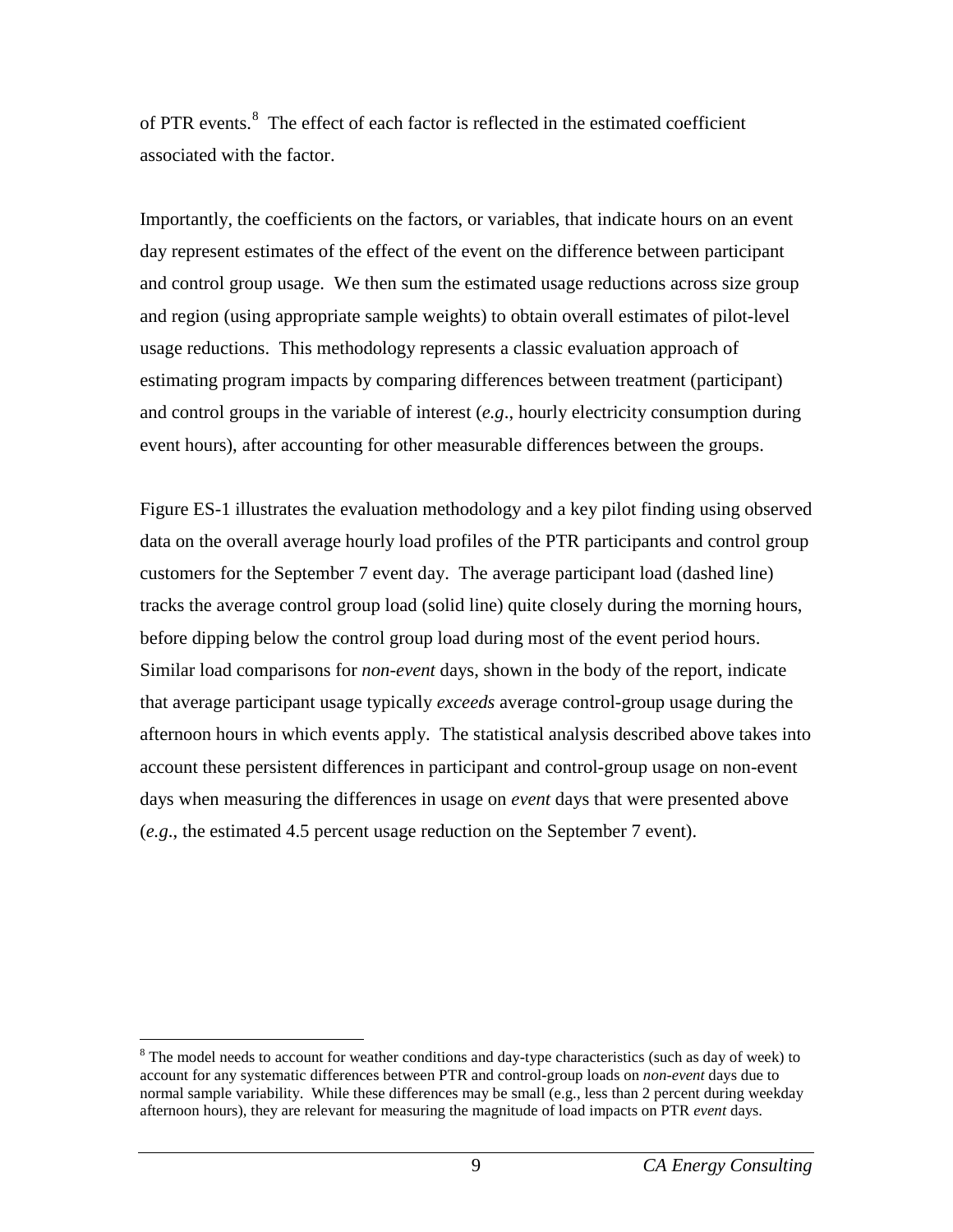<span id="page-14-1"></span>

**Figure ES-1: Overall PTR-NT and Control Group Load Profiles –** *September 7 Event*

# <span id="page-14-0"></span>*ES.4 Anticipated Future Usage Reductions*

As noted in the introduction to this summary, SDG&E plans to expand PTR system-wide, with automatic enrollment of approximately 1.2 million residential customers in 2012. The final element of this study involved developing a forecast of anticipated usage reductions of residential customers who are informed of their enrollment in PTR and notified when events, referred to as "Reduce Your Use" days, are scheduled to occur. Developing these estimates of future PTR usage reductions involved combining information on the usage reductions found in the pilot for 2011, described above; findings on awareness of those customers enrolled in the pilot, from process evaluation surveys; and SDG&E forecasts of residential customers.

Based on these information sources, the study projects that average event-hour usage reductions on monthly system peak days in 2014, under typical weather conditions, will range from about 27 MW in May and June, to a maximum of approximately 46 MW in September.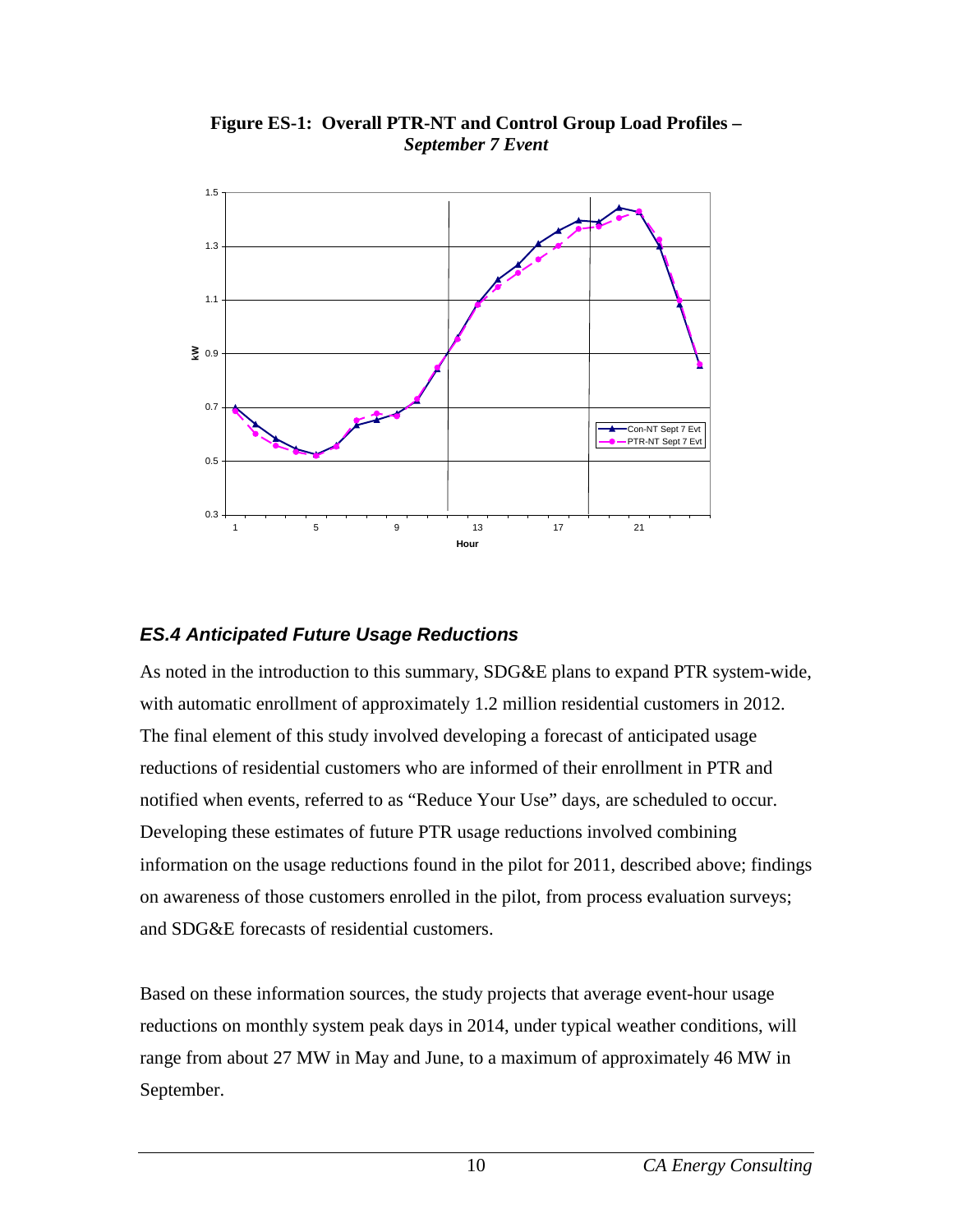# <span id="page-15-0"></span>*ES.5 Conclusions*

The findings of the load impact evaluation of SDG&E's PTR pilot program for 2011 may be summarized in the following high-level points:

- The average PTR participant without enabling technology (*i.e.*, who was not also enrolled in SDG&E's Summer Saver air conditioner cycling program) reduced electricity usage during the five PTR events by amounts ranging from about 1 percent to 5 percent compared to the average control-group customer, including 4.5 percent on the one event that represents a typical summer weekday.
- The estimated PTR usage reductions for the pilot are somewhat smaller than the estimates from a number of other pilots undertaken in recent years throughout the U.S. $<sup>9</sup>$  $<sup>9</sup>$  $<sup>9</sup>$  The difference in outcomes is likely due largely to different pilot designs.</sup> That is, SDG&E's pilot simulates an automatic enrollment design; participants were selected at random from the general population and assigned to the pilot. In contrast, most other pilots have recruited volunteers from a target population, often requiring contacts with up to 20 customers for each successfully enrolled participant. These volunteers might be expected to be more aware of and favorably disposed toward the program than a customer selected at random and assigned to the pilot. In addition, several of the pilots have featured bill credits that are greater than the \$0.75 per kWh-reduced in the SDG&E pilot, where the larger credits provide greater incentives to reduce usage.
- The subset of PTR-SS participants reduced load substantially during SS event hours as expected. However, their usage changes relative to Control-SS customers, in PTR hours outside of SS event hours, varied considerably by event, and were not statistically significant for the two mid-October events.

<span id="page-15-1"></span> $9$  Estimates of percent reductions in peak load for other PTR pilots have typically ranged from 10 to 20 percent for customers without enabling technologies.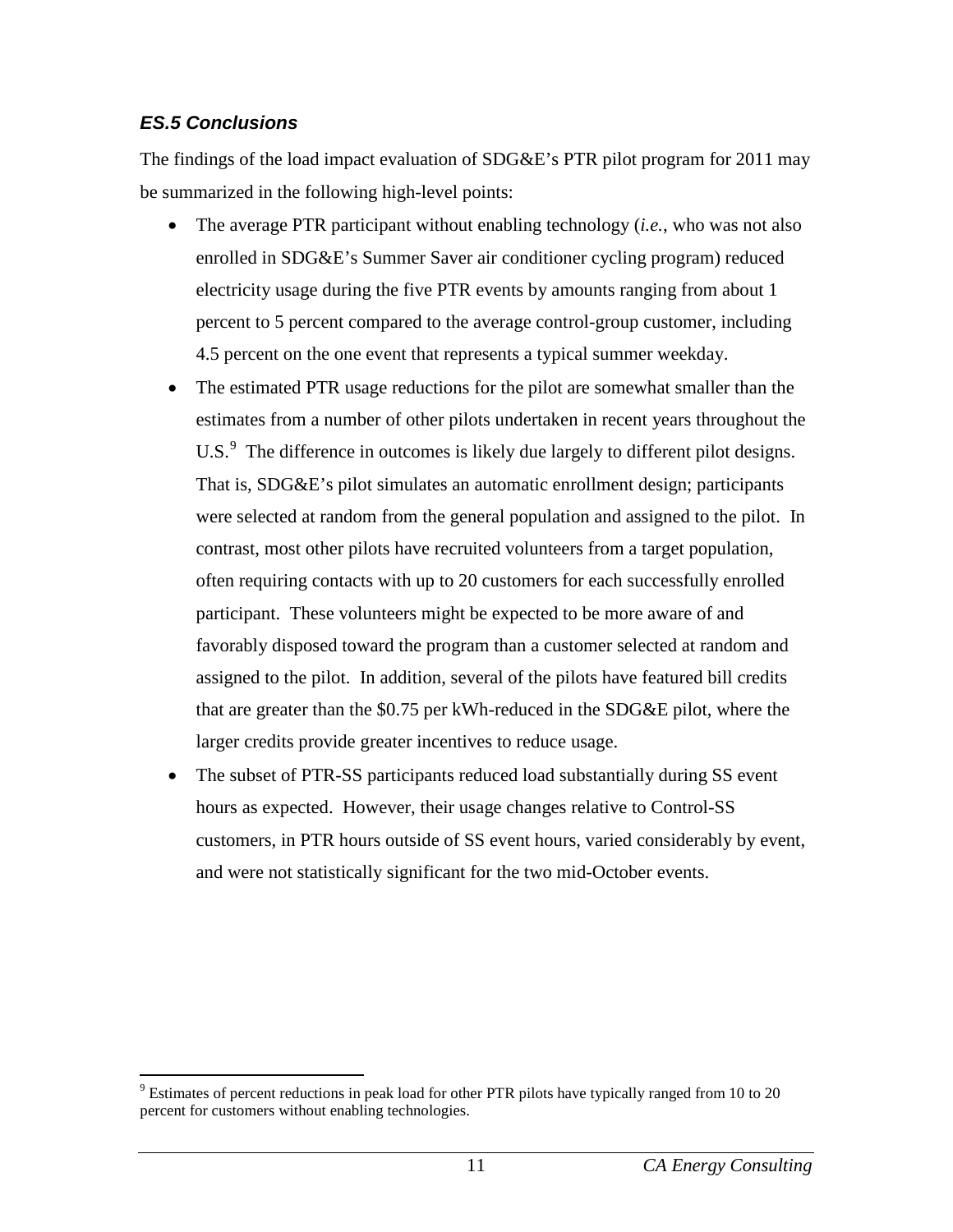# <span id="page-16-0"></span>**1. Introduction and Purpose of the Study**

This report describes the results of a load impact evaluation of San Diego Gas and Electric Company's (SDG&E) Peak Time Rebate (PTR) pilot program for the 2011 program year. Under PTR, consumers receive bill credits for reducing usage during certain hours on a limited number of event days, which are announced on the day prior, but face no financial penalties if they do not reduce. During the pilot, participants were automatically notified of events by phone, but were encouraged to also sign up for notification by email or text. The impact evaluation analysis includes estimation of *ex post* load impacts for each PTR event, and the allocations of those impacts by climate zone and customer type.

An important feature of the SDG&E PTR pilot that differentiates it from most previous PTR pilots is that potential participants were not recruited and asked to volunteer to participate. Instead, participants in the PTR pilot were randomly selected by SDG&E and assigned to the pilot.<sup>[10](#page-16-1)</sup> Participating customers were informed of their selection and given information on the pilot and on ways that they might benefit by reducing usage when events were called. In addition, a control group of comparable customers was selected using the same sample design.

This pilot design differs sharply from most of the dynamic pricing pilots that have been conducted in recent years around the U.S., whose results have been reported in a number of forums. In those pilots, customers who volunteer to participate logically have some expectation that they are willing or able to take actions such as reducing usage on event days, which will allow them to benefit from the features of the pilot.<sup>11</sup> In contrast, participants in the SDG&E pilot are given information after their selection about ways that they might benefit by reducing consumption during PTR events, but they may have little interest in doing so.

The primary objective of this evaluation is to estimate the *ex post* load impacts of the PTR pilot, including:

- Total pilot and average participant hourly load reductions on each event day, differentiated if possible by climate zone; and
- Incremental hourly load reductions related to air conditioner cycling.

Additional objectives include examination of potential differences in load impacts between participants who received alternative educational materials, and for those participants who requested additional means of event notification.

<span id="page-16-1"></span> $10$  The pilot sample was selected on the basis of a stratified random sample design (using summer average daily usage as the stratifying variable and differentiated by four climate zones), and as such it is representative of all residential customers in the service area.

<span id="page-16-2"></span> $11$ <sup>11</sup> The only other pilot of which we are aware that assigned customers to a PTR program through a sampling process rather than recruiting volunteers is the Customer Applications Pilot undertaken in 2010 by Commonwealth Edison Company in Illinois. The report for that pilot may be obtained from EPRI at [http://my.epri.com/portal/server.pt?Abstract\\_id=000000000001023644](http://my.epri.com/portal/server.pt?Abstract_id=000000000001023644).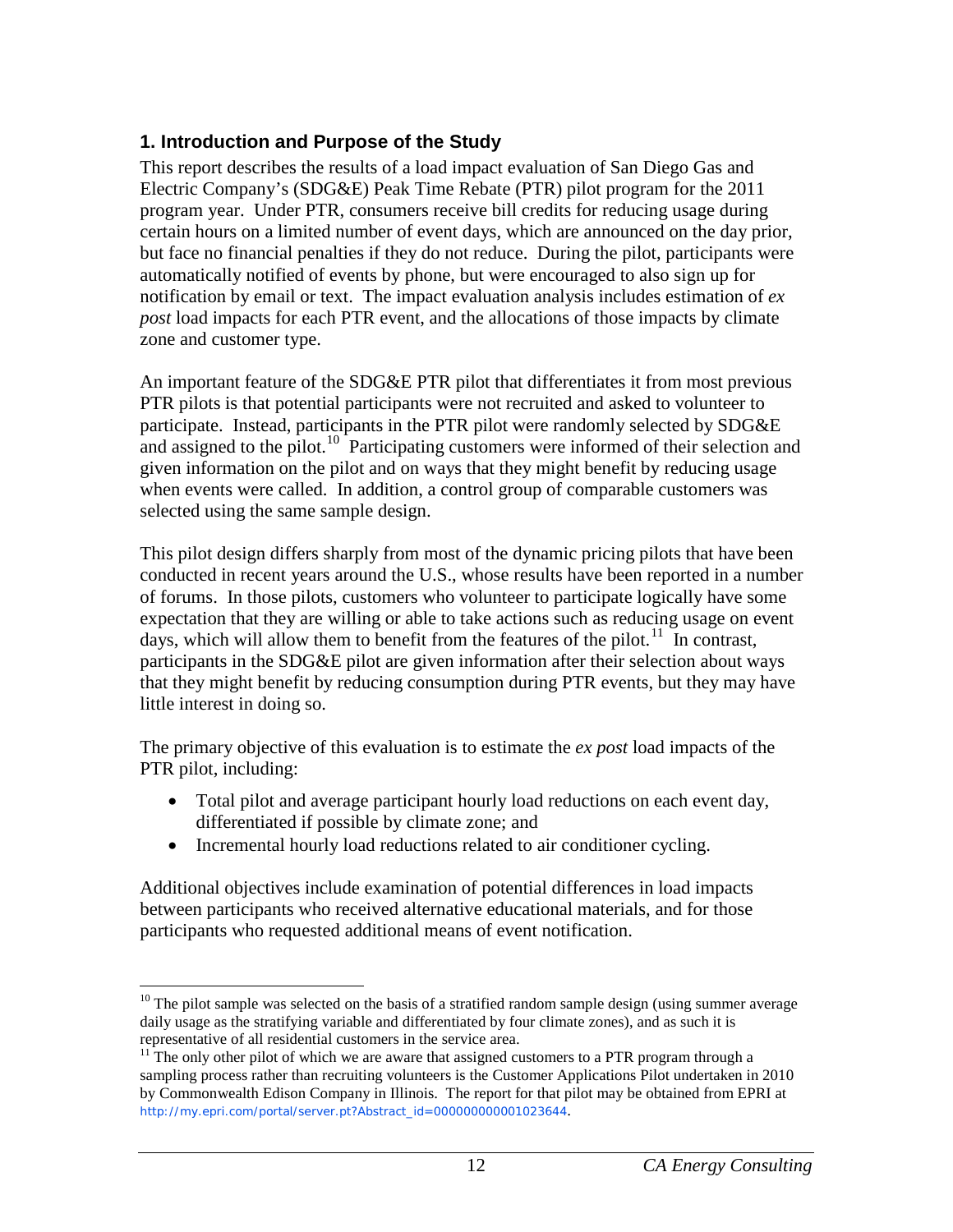The report is organized as follows. Section 2 describes the PTR program, the enrolled customers, and the events called; Section 3 describes the analysis methods used in the study; Section 4 contains the *ex post* load impact results; Section 5 contains an assessment of the validity of the results; and Section 6 provides recommendations.

# <span id="page-17-0"></span>**2. Description of Resources Covered in the Study**

# <span id="page-17-1"></span>*2.1 Program Description*

The PTR pilot was designed to study how residential customers would respond to a default program that offers only upside opportunities; customers may receive rebate payments for event-period reductions in consumption, but face no financial penalties if they decide not to respond.

The PTR pilot included the following features:

- Load reductions for rebate purposes were measured relative to a customer-specific reference level (CRL) based on an average of the highest three out of the most recent five similar non-event days.<sup>[12](#page-17-3)</sup>
- Two rebate levels were available a basic level of  $$0.75 / kWh$ , or a premium level of \$1.25 / kWh for customers who use automated enabling technology installed through a SDG&E program.<sup>[13](#page-17-4)</sup>
- Five events were called, with an event window of 11 a.m. to 6 p.m.
- Enrolled customers were notified on the day prior to events by automated phone messaging, and could also request notification through email or text message. They were encouraged to sign up through a website to receive electronic notification.
- Each participant received one of two types of educational packages; one emphasized the financial benefits ("rewards") of reducing usage during PTR events, while the other emphasized the potential environmental benefits associated with such reductions in consumption.

# <span id="page-17-2"></span>*2.2 Participant and control group characteristics*

Approximately 3,000 SDG&E residential customers were selected for the pilot, about 100 of whom also participated in SDG&E's Summer Saver (SS) air conditioner cycling program.[14](#page-17-5) Selected PTR pilot customers remained on their standard residential commodity rate, but were eligible to receive rebate payments for all reductions in energy

<span id="page-17-3"></span><sup>&</sup>lt;sup>12</sup> Specifically, usage reductions during event hours were measured relative to a customer-specific reference level (CRL) defined as consumption during the event window hours averaged over the highest 3 out of the most recent 5 similar non-event weekdays. The highest days are defined to be the days with the highest total consumption between 11 AM and 6 PM. The similar days exclude weekends, holidays, and other PTR event days, and exclude other demand response program event days for customers participating in multiple demand response programs. The CRL for a weekend or holiday event is defined as the consumption during the PTR event period for the highest day from within the immediately preceding three (3) weekend days.

<span id="page-17-4"></span><sup>&</sup>lt;sup>13</sup> The only available automated enabling technology for the pilot was the air conditioner cycling devices already installed for Summer Saver participants.

<span id="page-17-5"></span><sup>&</sup>lt;sup>14</sup> Due to normal customer turnover, approximately 100 premises experienced a change in occupant. Those premises were kept in the pilot and the new occupants were provided with information on the pilot.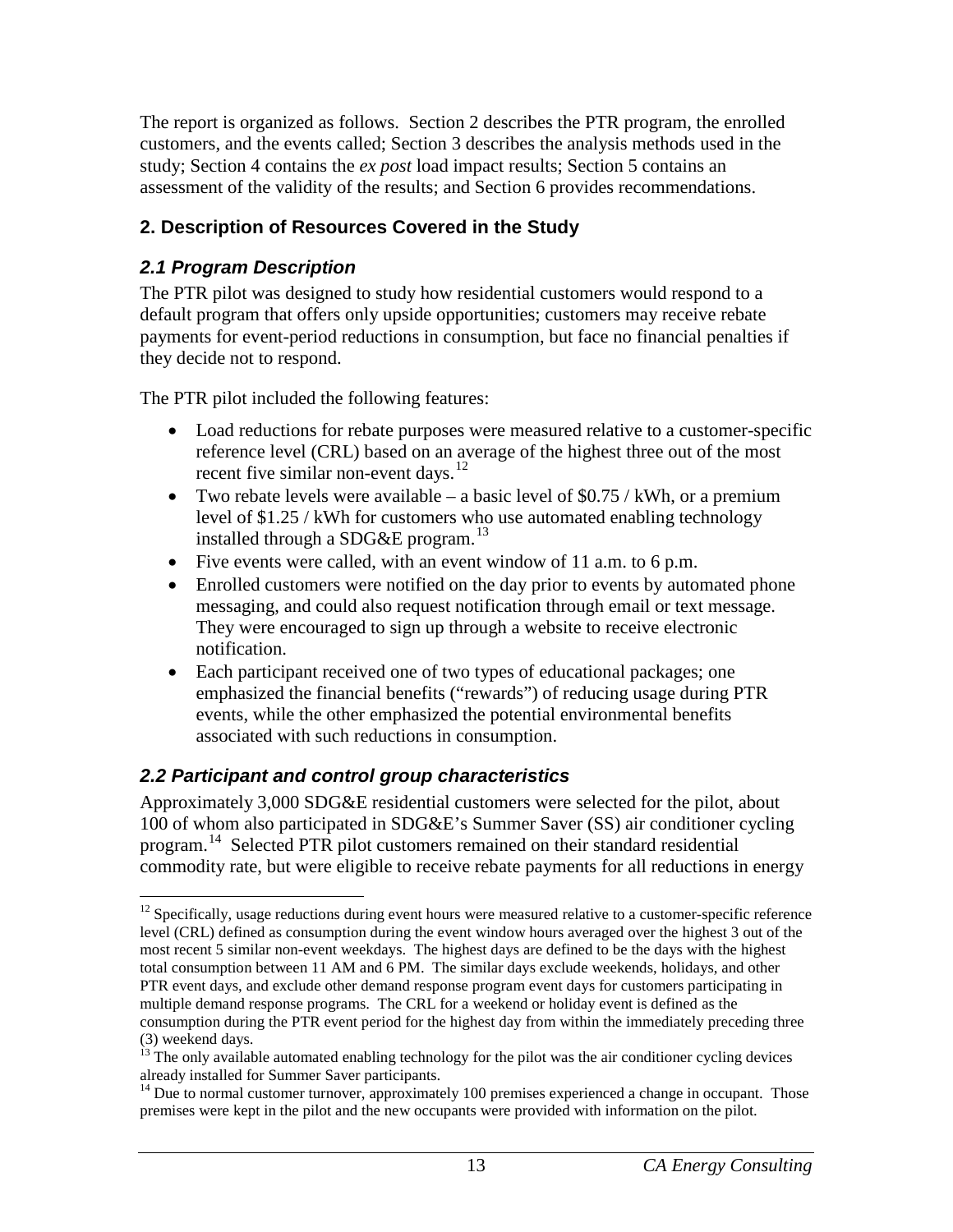usage during PTR event periods, measured relative to their CRL. A comparable control group sample was selected using the same sample frame. These customers were selected after all events had taken place, and were not informed of their selection.

Table 2-1 summarizes the characteristics of the PTR pilot participant sample. The first column designates sample groups, or cells, differentiated by *climate zone*: 1 (Coastal), 2 (Mountain), 3 (Desert), and 4 (Inland) and *size* category: Low (L), Medium (M), and High  $(H)$ .<sup>[15](#page-18-0)</sup> The next two columns show the sample sizes for the subsets of the pilot sample participants that did *not* have enabling technology (PTR-NT) in the form of Summer Saver load control devices, and those that that were joint participants in the PTR pilot and the SS program (PTR-SS). The next two columns show summer average hourly usage (kW) for those two sample subsets. The last two columns show the total population of residential customers in the indicated climate zone/usage cell, and overall sample weights, which may be used to calculate sample-weighted averages and sums for the entire sample. As in a typical stratified random sample design, high-usage customers are sampled in greater proportion relative to their population shares than customers in other size groups. Thus, in calculating average results for the entire sample, their loads and load impacts are given lower weights than, for example, low-usage customers in order to avoid over-stating program results.

Finally, the two rows at the bottom of the table provide sample-weighted averages and sums for the usage metric. That is, the sample average hourly summer usage was 0.63 kW for PTR-NT customers and nearly the same for PTR-SS customers. However, the total load for the PTR-NT portion of the sample is substantially greater than that for the PTR-SS portion due to the much larger number of sample points.

<span id="page-18-0"></span><sup>&</sup>lt;sup>15</sup> The pilot terminology refers to cells by code in the form of R<sub>\_</sub>Z<sub>\_</sub>S, where *Z* indicates one of the four indicated climate zones (1-4) and *S* indicates one of the three indicated size categories (S,M,L).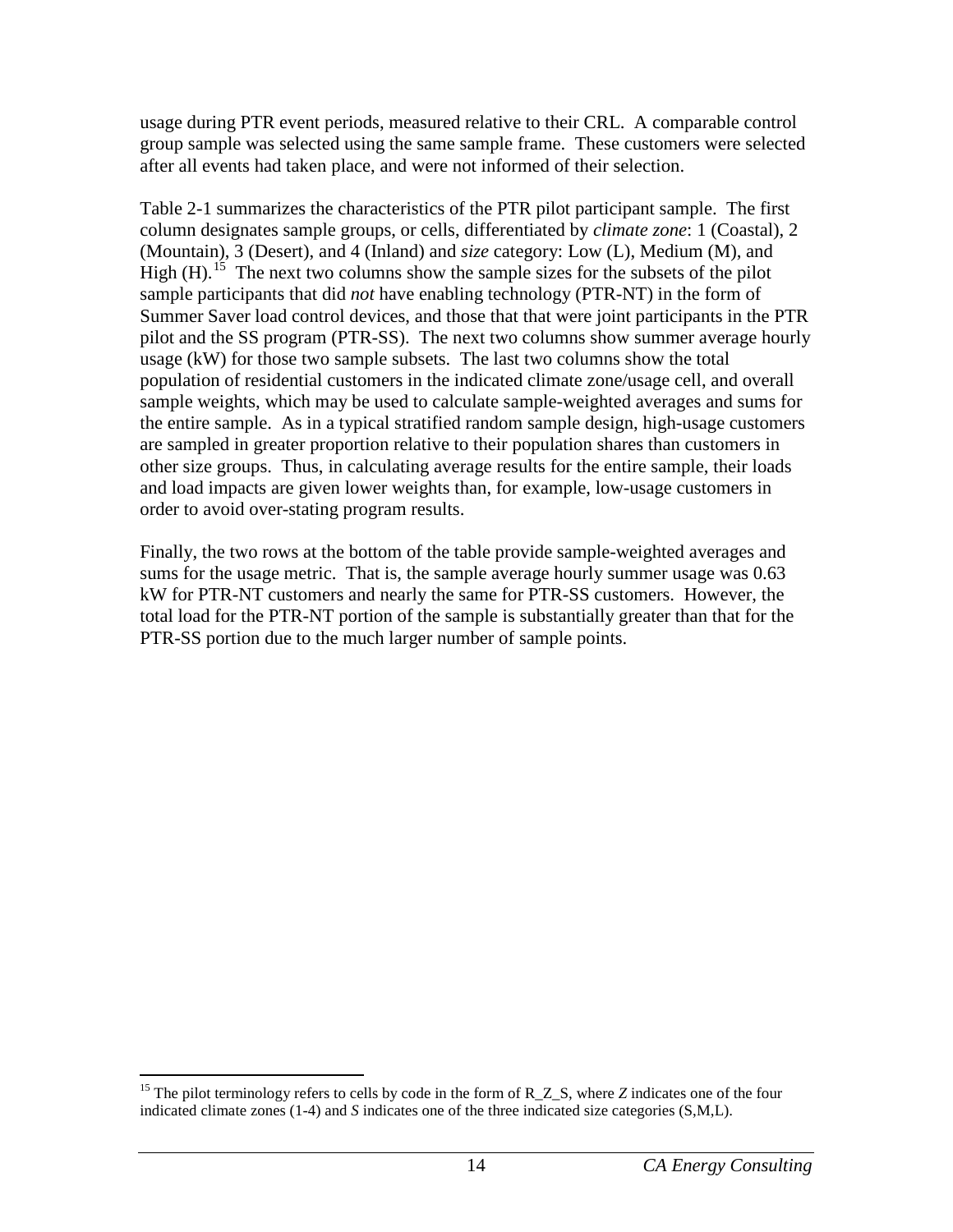<span id="page-19-0"></span>

|                       |        | <b>Premise count</b> | <b>Summer Average</b><br><b>Hourly Usage</b><br>(kWh/hr) |               |                     |                   |
|-----------------------|--------|----------------------|----------------------------------------------------------|---------------|---------------------|-------------------|
| Sample cell           | PTR-NT | <b>PTR-SS</b>        | <b>PTR-NT</b>                                            | <b>PTR-SS</b> | Group<br>population | Overall<br>weight |
| Coastal, High Use     | 310    | $\mathfrak{p}$       | 1.52                                                     | 1.75          | 69,280              | 5.61%             |
| Coastal, Medium Use   | 232    | 4                    | 0.64                                                     | 0.70          | 360,520             | 29.19%            |
| Coastal, Low Use      | 97     | 0                    | 0.25                                                     |               | 270,769             | 21.92%            |
| <b>Total Coastal</b>  | 639    | 6                    | 0.58                                                     | 0.36          | 700,569             | 56.73%            |
| Mountain, High Use    | 407    | 10                   | 1.96                                                     | 1.80          | 2,399               | 0.19%             |
| Mountain, Medium Use  | 169    | 3                    | 0.99                                                     | 1.00          | 6,449               | 0.52%             |
| Mountain, Low Use     | 139    | 1                    | 0.31                                                     | 0.40          | 5,545               | 0.45%             |
| <b>Total Mountain</b> | 715    | 14                   | 0.89                                                     | 0.90          | 14,393              | 1.17%             |
| Desert, High Use      | 129    | 0                    | 1.99                                                     |               | 481                 | 0.04%             |
| Desert, Medium Use    | 231    | 0                    | 0.90                                                     |               | 1,169               | 0.09%             |
| Desert, Low Use       | 157    | 1                    | 0.25                                                     | 0.36          | 1,242               | 0.10%             |
| <b>Total Desert</b>   | 517    | 1                    | 0.80                                                     | 0.00          | 2,892               | 0.23%             |
| Inland, High Use      | 438    | 40                   | 1.48                                                     | 1.42          | 77,778              | 6.30%             |
| Inland, Medium Use    | 307    | 21                   | 0.77                                                     | 0.73          | 228,989             | 18.54%            |
| Inland, Low Use       | 291    | 4                    | 0.33                                                     | 0.42          | 210,384             | 17.04%            |
| <b>Total Inland</b>   | 1,036  | 65                   | 0.69                                                     | 0.71          | 517,151             | 41.87%            |
| <b>Total Premises</b> | 2,907  | 86                   |                                                          |               | 1,235,005           | 100.00%           |
| Sample Wtd Average    |        |                      | 0.63                                                     | 0.51          |                     |                   |
| Sample Wtd Total      |        |                      | 1,829.8                                                  | 43.8          |                     |                   |

**Table 2-1: Characteristics of the PTR pilot program** *participant* **sample**

Table 2-2 summarizes information on the control group sample. The two groups have similar distributions across climate zone and usage level, with one major difference. That is that the control group with no enabling technology (Control-NT) has far fewer highusage customers in the Mountain and Desert climate zones than does the participant sample. Similar to the PTR-SS sample, the Con/SS sample is sparse, with most sample points located in the Inland climate zone.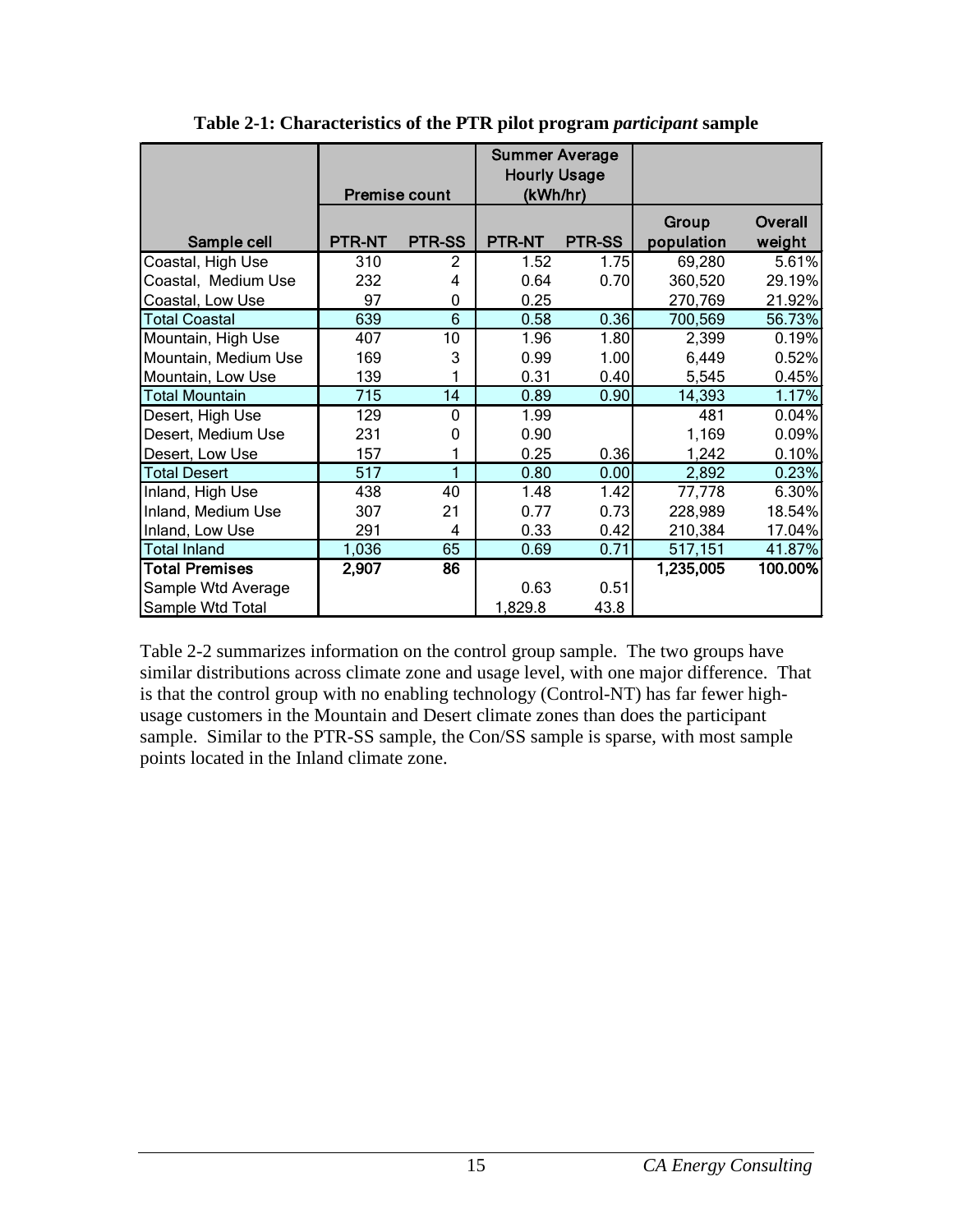<span id="page-20-1"></span>

|                       |        | <b>Premise count</b> | <b>Summer Average</b><br><b>Hourly Usage</b><br>(kWh/hr) |        |            |         |
|-----------------------|--------|----------------------|----------------------------------------------------------|--------|------------|---------|
|                       |        |                      |                                                          |        | Group      | Overall |
| Sample cell           | Con-NT | Con-SS               | Con-NT                                                   | Con-SS | population | weight  |
| Coastal, High Use     | 308    | 4                    | 1.53                                                     | 1.68   | 69,280     | 5.61%   |
| Coastal, Medium Use   | 237    | $\Omega$             | 0.61                                                     | 0.0    | 360,520    | 29.19%  |
| Coastal, Low Use      | 97     | $\mathbf{0}$         | 0.23                                                     | 0.0    | 270,769    | 21.92%  |
| <b>Total Coastal</b>  | 642    | $\overline{4}$       | 0.56                                                     | 1.68   | 700,569    | 56.73%  |
| Mountain, High Use    | 5      | 7                    | 1.82                                                     | 1.86   | 2,399      | 0.19%   |
| Mountain, Medium Use  | 164    | 8                    | 1.03                                                     | 1.01   | 6,449      | 0.52%   |
| Mountain, Low Use     | 134    | 6                    | 0.35                                                     | 0.41   | 5,545      | 0.45%   |
| <b>Total Mountain</b> | 303    | 21                   | 0.90                                                     | 0.92   | 14,393     | 1.17%   |
| Desert, High Use      | 5      | 0                    | 2.65                                                     | 0.0    | 481        | 0.04%   |
| Desert, Medium Use    | 140    | 2                    | 0.95                                                     | 1.1    | 1,169      | 0.09%   |
| Desert, Low Use       | 103    | 0                    | 0.25                                                     | 0.00   | 1,242      | 0.10%   |
| <b>Total Desert</b>   | 248    | $\overline{2}$       | 0.93                                                     | 0.00   | 2,892      | 0.23%   |
| Inland, High Use      | 448    | 31                   | 1.56                                                     | 1.49   | 77,778     | 6.30%   |
| Inland, Medium Use    | 309    | 19                   | 0.75                                                     | 0.72   | 228,989    | 18.54%  |
| Inland, Low Use       | 290    | 6                    | 0.32                                                     | 0.45   | 210,384    | 17.04%  |
| <b>Total Inland</b>   | 1,047  | 56                   | 0.69                                                     | 0.73   | 517,151    | 41.87%  |
| <b>Total Premises</b> | 2,240  | $\overline{83}$      |                                                          |        | 1,235,005  | 100.00% |
| Sample Wtd Average    |        |                      | 0.62                                                     | 1.27   |            |         |
| Sample Wtd Total      |        |                      | 1,386.5                                                  | 105.0  |            |         |

**Table 2-2: Characteristics of the PTR pilot program** *control group* **sample**

# <span id="page-20-0"></span>*2.3 Events*

The dates and times of events for the PTR pilot and the SS program in 2011 are shown in Table 2-3, along with the average temperature during the PTR event window.<sup>16</sup> Two SSonly events were called (August 26 and September 9), and only one PTR-only event was called (August 28, a Sunday). Both event types were called on the other days, although the SS event hours varied somewhat by event. In particular, all PTR events spanned the seven-hour period from hours-ending 12 (noon) to 18 (6 p.m.), while all SS events were four hours in duration, covering either hours-ending 14 to 17 or 15 to 18. Of note, a system-wide outage began during HE 16 on the September 8 event, which caused all customers' loads to drop to zero for the remaining event hours.

<span id="page-20-2"></span><sup>&</sup>lt;sup>16</sup> The average temperature values shown are weighted averages of the temperatures for the KSDM (Brown Field Municipal Airport) and KSEE (Gillespie Field Airport) weather stations, which were the most common stations for the customers in the important Inland climate zone.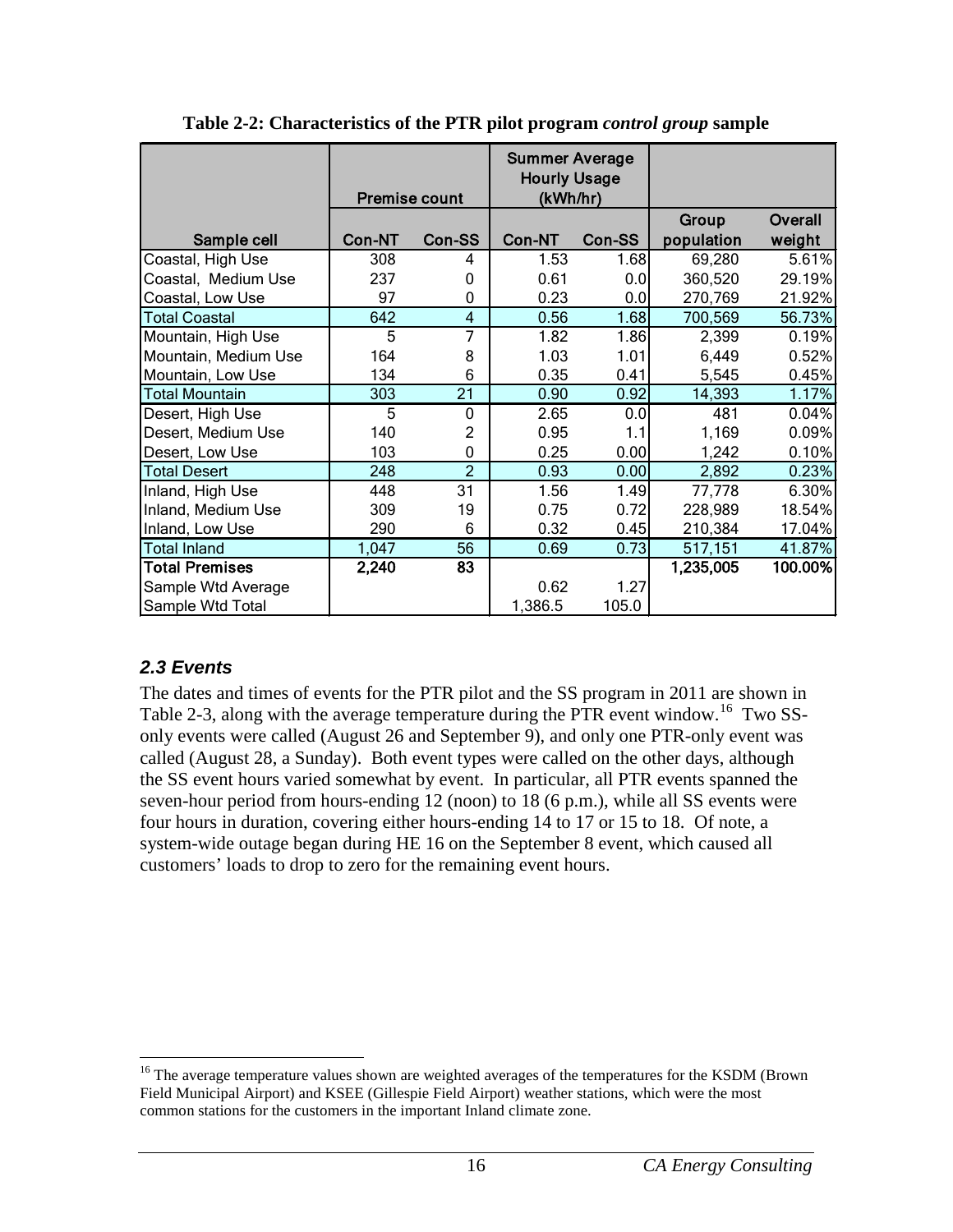|                   |             |            | <b>Event hours</b> | Ave.               |
|-------------------|-------------|------------|--------------------|--------------------|
|                   |             |            | (hours             | Temp. <sup>1</sup> |
| <b>Event date</b> | Day of Week | Program    | ending)            | (HE 12-18)         |
| 26-Aug            | Friday      | SS         | $15 - 18$          | 84.7               |
| 28-Aug            | Sunday      | <b>PTR</b> | $12 - 18$          | 83.7               |
| 7-Sep             | Wednesday   | <b>PTR</b> | $12 - 18$          | 92.7               |
|                   |             | SS         | $15 - 18$          |                    |
| 8-Sep $^2$        | Thursday    | <b>PTR</b> | $12 - 15$          | 91.6               |
|                   |             | SS         | $14 - 15$          |                    |
| 9-Sep             | Friday      | SS         | $15 - 18$          | 73.6               |
| $12$ -Oct         | Wednesday   | <b>PTR</b> | $12 - 18$          | 93.5               |
|                   |             | SS         | $14 - 17$          |                    |
| $13-Oct$          | Thursday    | <b>PTR</b> | $12 - 18$          | 89.5               |
|                   |             | SS         | $14 - 17$          |                    |

<span id="page-21-0"></span>**Table 2-3: Peak Time Rebate and Summer Saver Events in 2011**

<sup>1</sup>Weighted average for KSDM and KSEE <sup>2</sup> Events truncated by outage

The relatively small number of events and their characteristics created challenges for estimating both PTR *ex post* load impacts and the incremental load impacts associated with joint participation in SS. Most of the unique features of the events relate to day-ofweek and weather conditions. For example, the sole PTR-only event occurred on a Sunday, and no other weekend events were called, thus complicating attempts to measure incremental PTR load impacts for combined PTR-SS participants. That is, all joint PTR and SS events occurred on weekdays, while there were no weekday PTR-only events. In addition, the weather conditions differed substantially between the early-September events and the mid-October events.<sup>[17](#page-21-1)</sup> That factor, combined with the outage on September 8, leaves September 7 as the only "typical" mid-summer weekday PTR event.[18](#page-21-2) 

Finally, events were called on nearly every hot day in the summer of 2011. Figure 2-1 shows daily average temperatures during the PTR event window (HE  $12 - 18$ ) for July 4 through October 31 for the Inland climate zone. [19](#page-21-3) Event days, which are indicated by circles, may be seen to have occurred on nearly every unusually hot day of the period.<sup>20</sup> This factor severely limits the ability to identify comparable non-event days for purposes of measuring PTR-NT load impacts from participant data alone. It also emphasizes the

<span id="page-21-1"></span> $17$  For most customers, the two October event days were isolated hot days following nearly four weeks of mild weather, which resulted in substantially lower loads than during the mid-summer period.

<span id="page-21-2"></span> $18$  However, even the September 7 event day occurred during the week of Labor Day. The fact that the event occurred during a holiday week raises the possibility that its load impacts are not typical of a summer weekday during a non-holiday week.<br><sup>19</sup> As noted in a previous footnote, the temperature values represent a weighted average of the temperatures

<span id="page-21-3"></span>for the KSDM and KSEE weather stations.

<span id="page-21-4"></span> $20$  Temperatures on September 6 were relatively low entering the event-window hours, and then rose quickly to reach the highest maximum value of the summer, at about 4 p.m. Thus, customers' loads for that day tend to have a different, late-peaking profile than on the other hot days.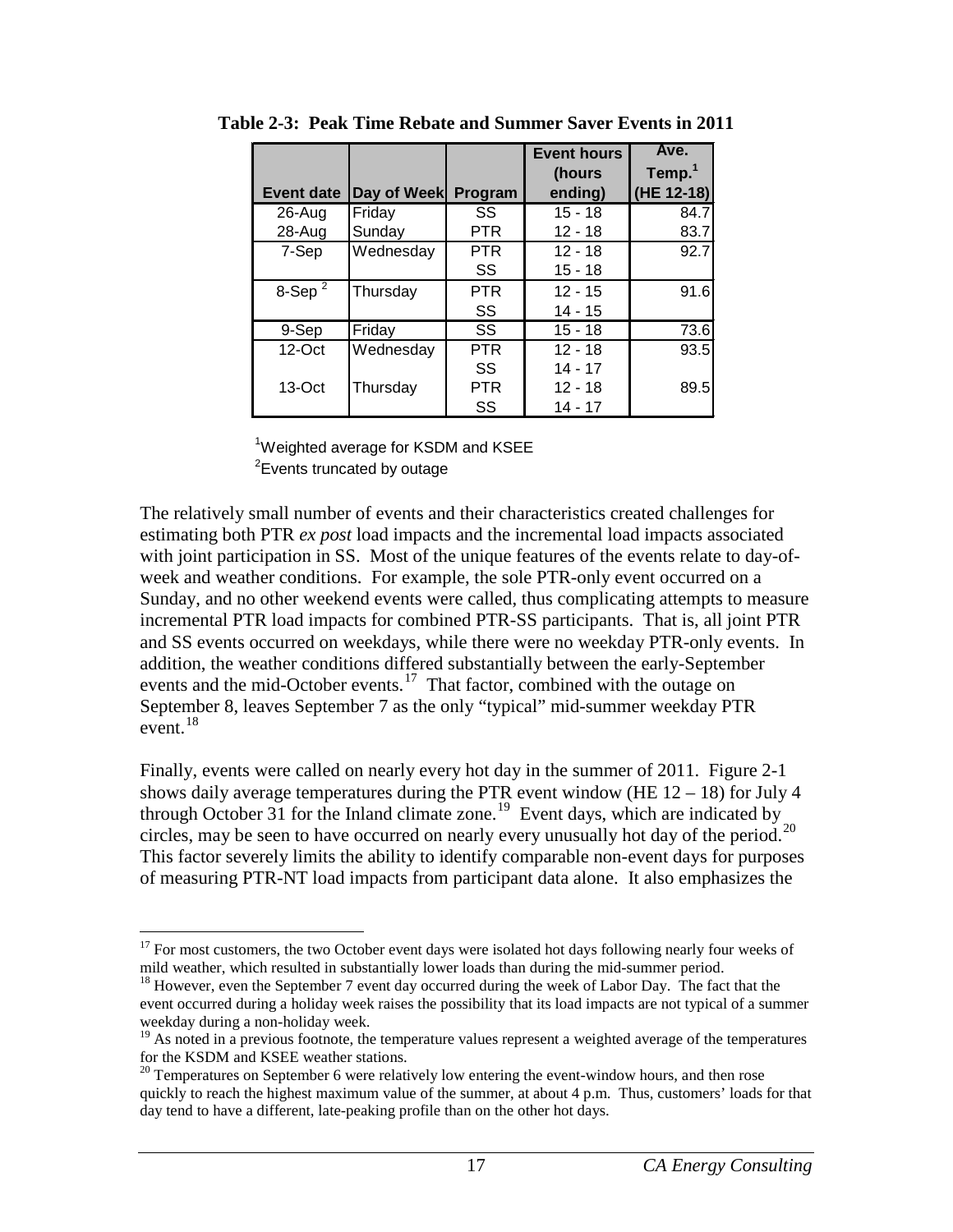importance of the availability of the control group data, which allows side-by-side comparison of participant and control group loads on event days.

<span id="page-22-2"></span>

**Figure 2-1: Average Event-Window (HE 12-18) Temperatures:** *July 4 – October 31, 2011*

# <span id="page-22-0"></span>*2.4 Observed Participant and Control Group Loads – Selected Day-types*

This sub-section lays the groundwork for estimating PTR pilot load impacts by providing the reader with examples of observed PTR participant and control group load profiles for selected event and non-event days. We focus first on the PTR-NT customers who were not also participants in the Summer Saver program. We then show load profiles for the joint PTR-SS customers. The load profiles and directly calculated load differences are indicative of the PTR pilot load impacts. However, the formal estimates of *ex post* load impacts designed to meet the Protocols are produced by the regression-based methodology described in Section 3, and are presented in Section 4.

# <span id="page-22-1"></span>**2.4.1 PTR-NT load profiles**

To illustrate the degree of comparability of the PTR-NT participant and control groups, Figure 2-2 compares overall PTR-NT and Control-NT load profiles for the average nonevent weekday for two specific time periods: July  $5 - 8$ , representing a series of moderately hot days (top two lines); and July through September 15, representing the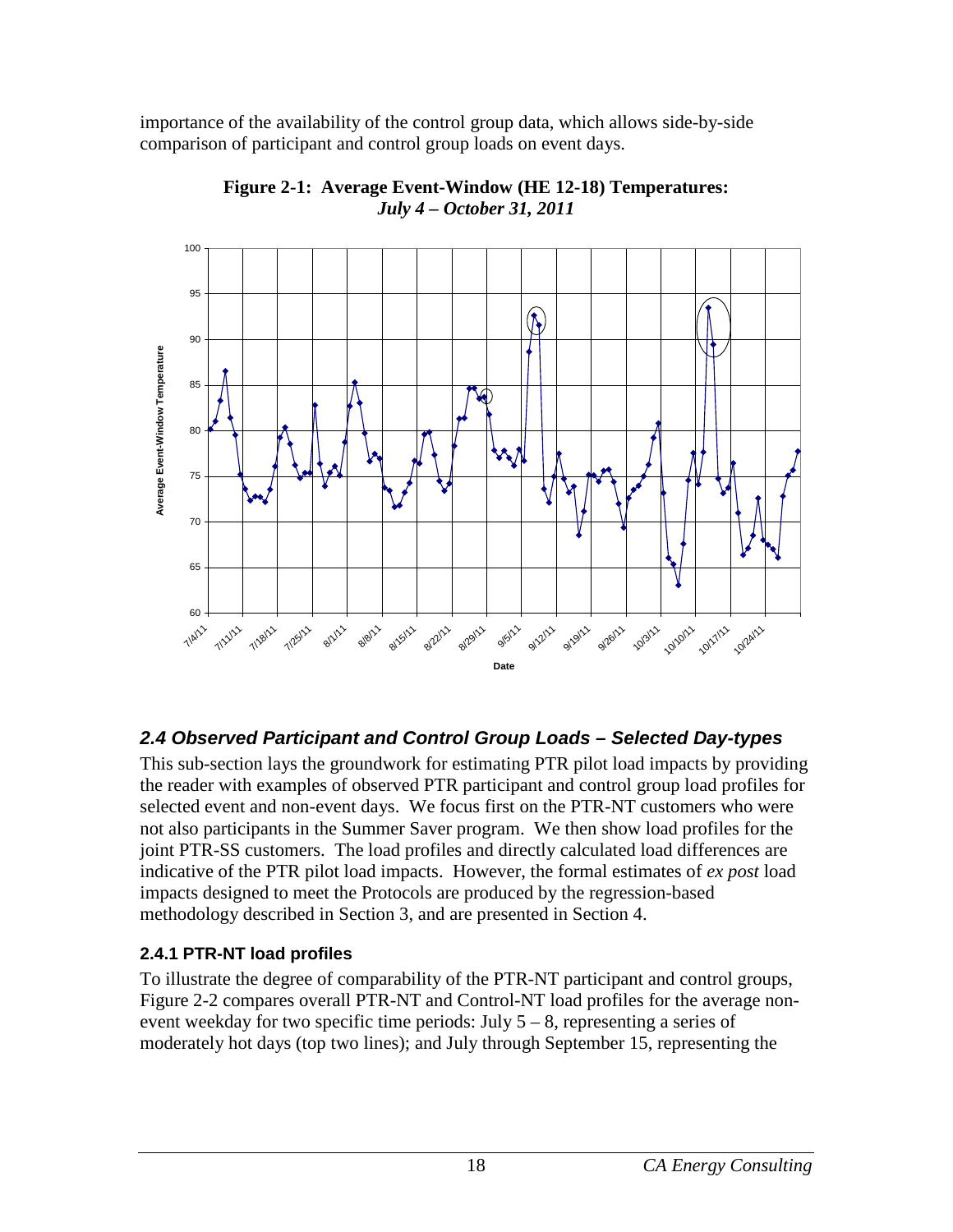mid-summer period in which the September 7 event occurred (lower two lines).<sup>[21](#page-23-1)</sup> Due to sampling variability, the overall loads for the participant and control group samples differ somewhat. In this case, the overall average participant loads exceed the average control group loads during the event-window hours for both day-types by a small amount (2.5% and 3.1% for the top and bottom pairs of loads in the figure).

<span id="page-23-0"></span>

#### **Figure 2-2: Overall PTR-NT and Control-NT Load Profiles –** *Selected Average Non-Event Weekdays*

Figure 2-3 compares PTR-NT and Control-NT loads for the Sunday, August 28 event and for the average Sunday for July through September 15. The overall participant load is somewhat higher than the control group load on the average Sunday (lower two lines). The two loads are nearly identical during the August 28 event hours. However, the participant load appears to be rising somewhat faster than the control group load just prior to the Sunday event (consistent with the pattern on the average Sunday), suggesting a reduction in consumption during the event period. Applying a difference-in-differences concept to the two sets of loads suggests a modest PTR event-period load reduction in the range of 3%.<sup>[22](#page-23-2)</sup>

<span id="page-23-1"></span> $21$  The overall average loads are obtained by applying the appropriate population weights to the average loads for each of the twelve climate-zone/usage-level cells.

<span id="page-23-2"></span> $^{22}$  A difference-in-differences evaluation approach compares the difference between participant and control group values during the period of interest (*e.g*., event hours on an event-day) to their difference during a comparable period (*e.g*., event-window hours on non-event day).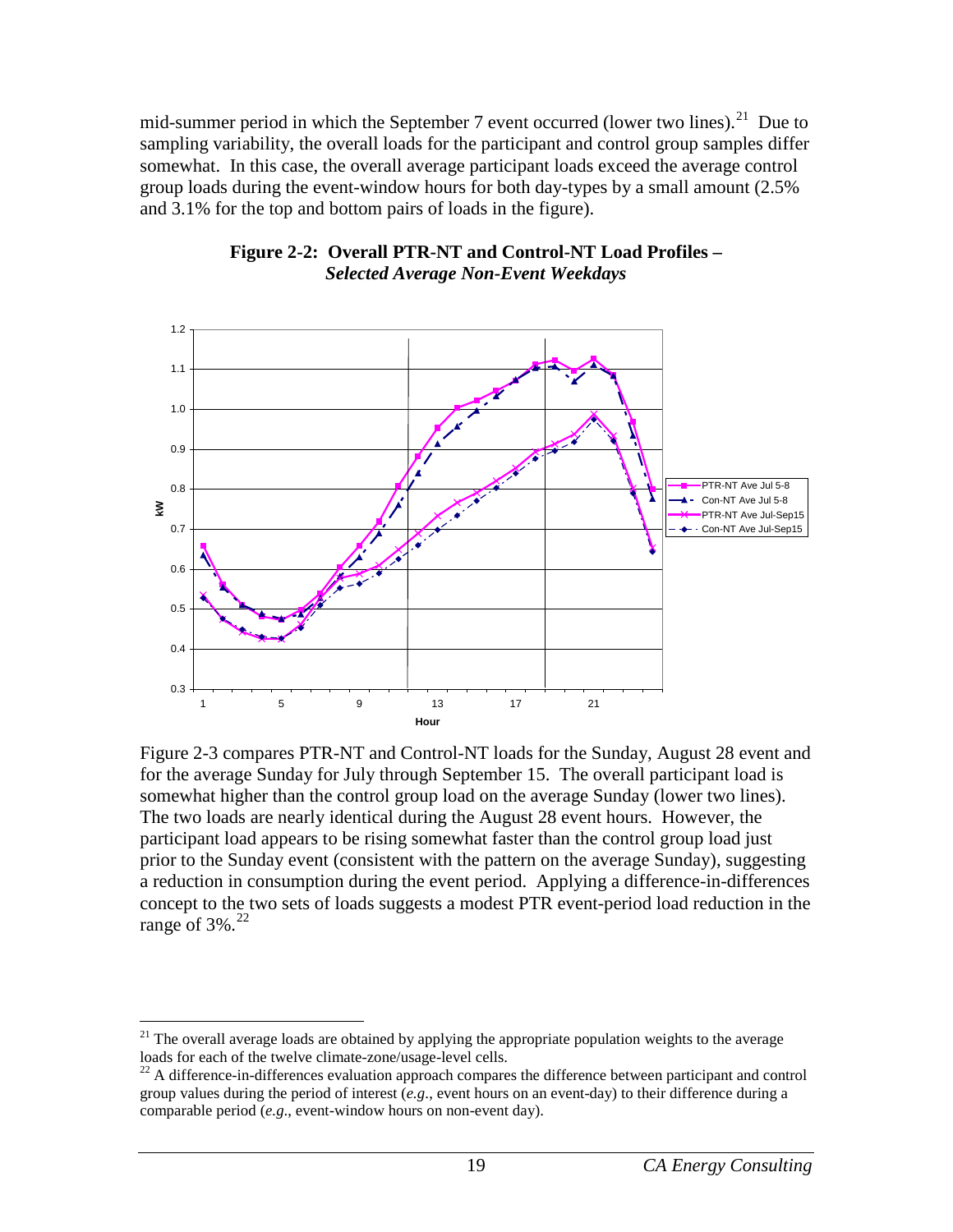<span id="page-24-0"></span>

**Figure 2-3: Overall PTR-NT and Control-NT Load Profiles –** *August 28 Event*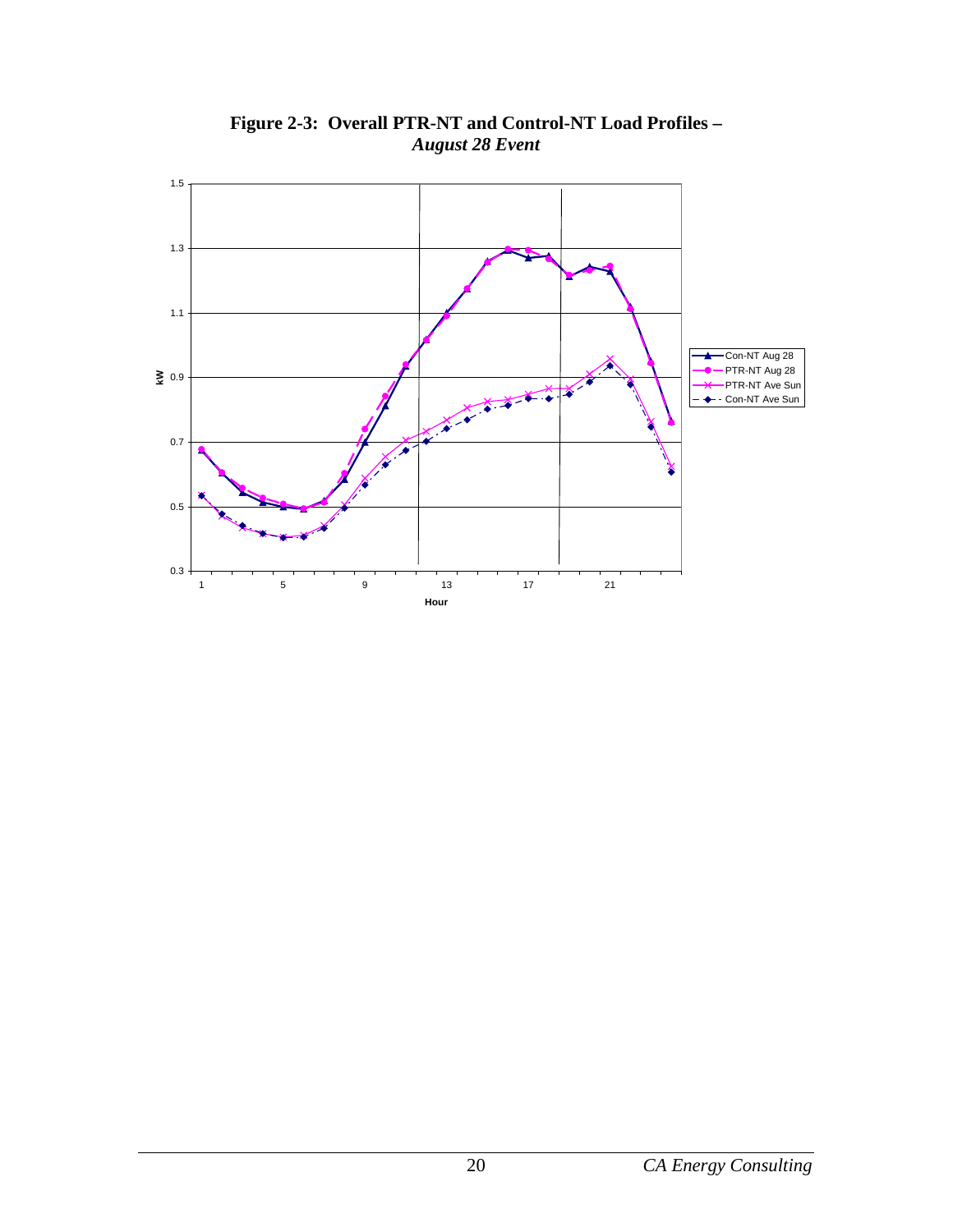Figure 2-4 compares PTR-NT participant and Control-NT control group loads for the September 7 event. Also shown for comparison purposes are the loads for the average non-event weekday for July through September 15. Focusing first on the latter set of loads (bottom two lines), the participant load is somewhat (*i.e*., 3.1%) higher than the control group load for the average weekday. In contrast, the participant load lies *below* the control group load (by 2.6%) on the September 7 event. Again using a difference-indifferences approach relative to the average non-event weekday loads, an estimate of the overall PTR load impact on September 7 is about 5.6% (*i.e*., 2.6% + 3.1%).

<span id="page-25-0"></span>

**Figure 2-4: Overall PTR-NT and Control-NT Load Profiles –** *September 7 Event*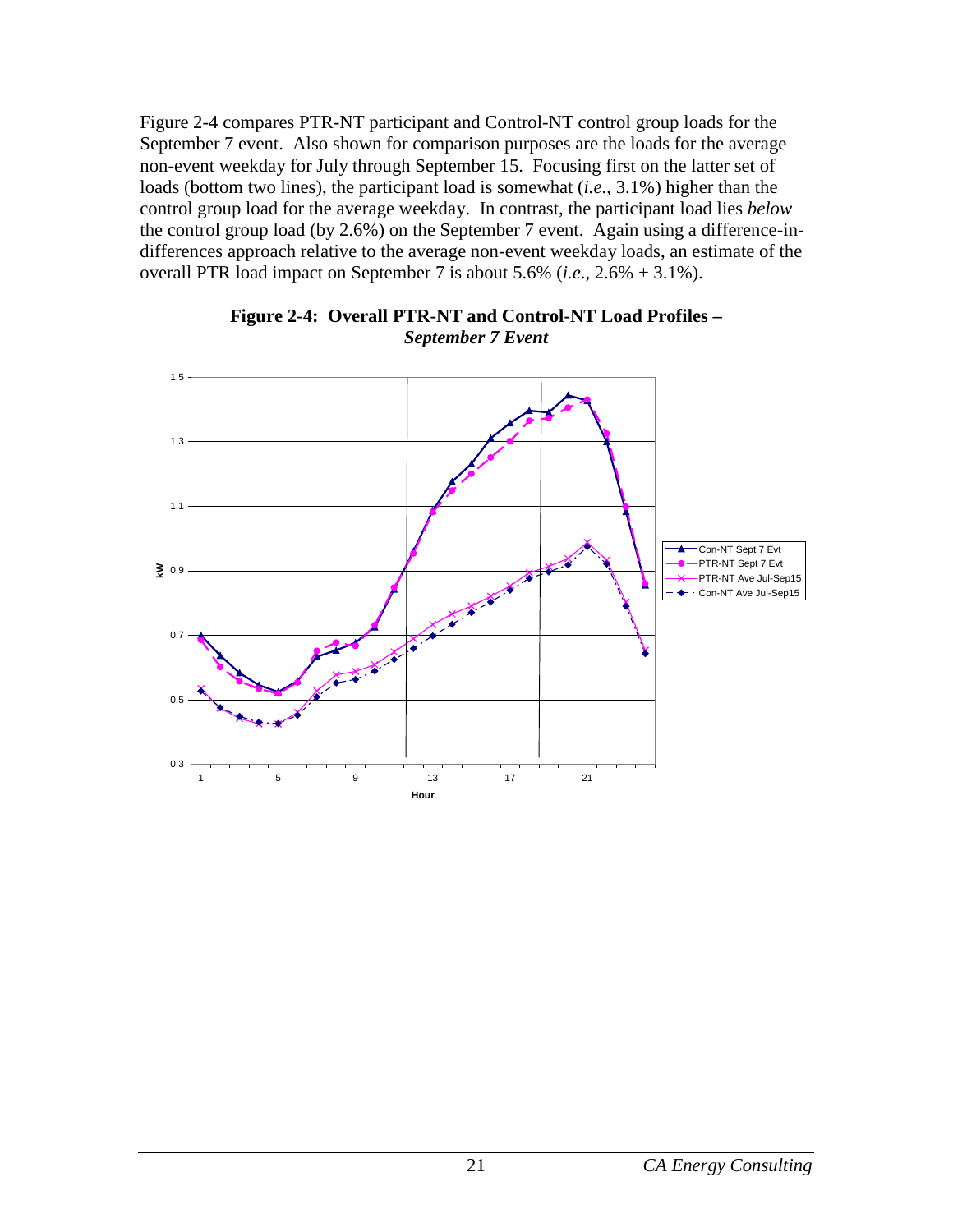Figures 2-5 and 2-6 compare PTR-NT participant and control group loads for the events on October 12 and 13 respectively. Also shown in each figure are the loads for the average non-event weekday in the period September 16 through October 31. As in the earlier figures, the participant load is somewhat higher than the control group load for the average late-summer weekday (bottom two lines). Both loads are substantially lower (by about 0.2 kW, or more than 20%) in the middle of the event window than they are for the mid-summer period (which were shown in Figure 2-2), suggesting less air conditioning load during this period than in the mid-summer period. During the October 12 event, the participant load begins slightly higher than the control group load, and then falls somewhat below it. During the October 13 event, the participant load begins below the control group load, but then rises above it. A difference-in-differences approach relative to the average non-event weekday loads suggests overall PTR load impacts of about 2.5% and 1.8% for the October 12 and 13 events respectively.



<span id="page-26-0"></span>1.3

**Figure 2-5: Overall PTR-NT and Control-NT Load Profiles –**

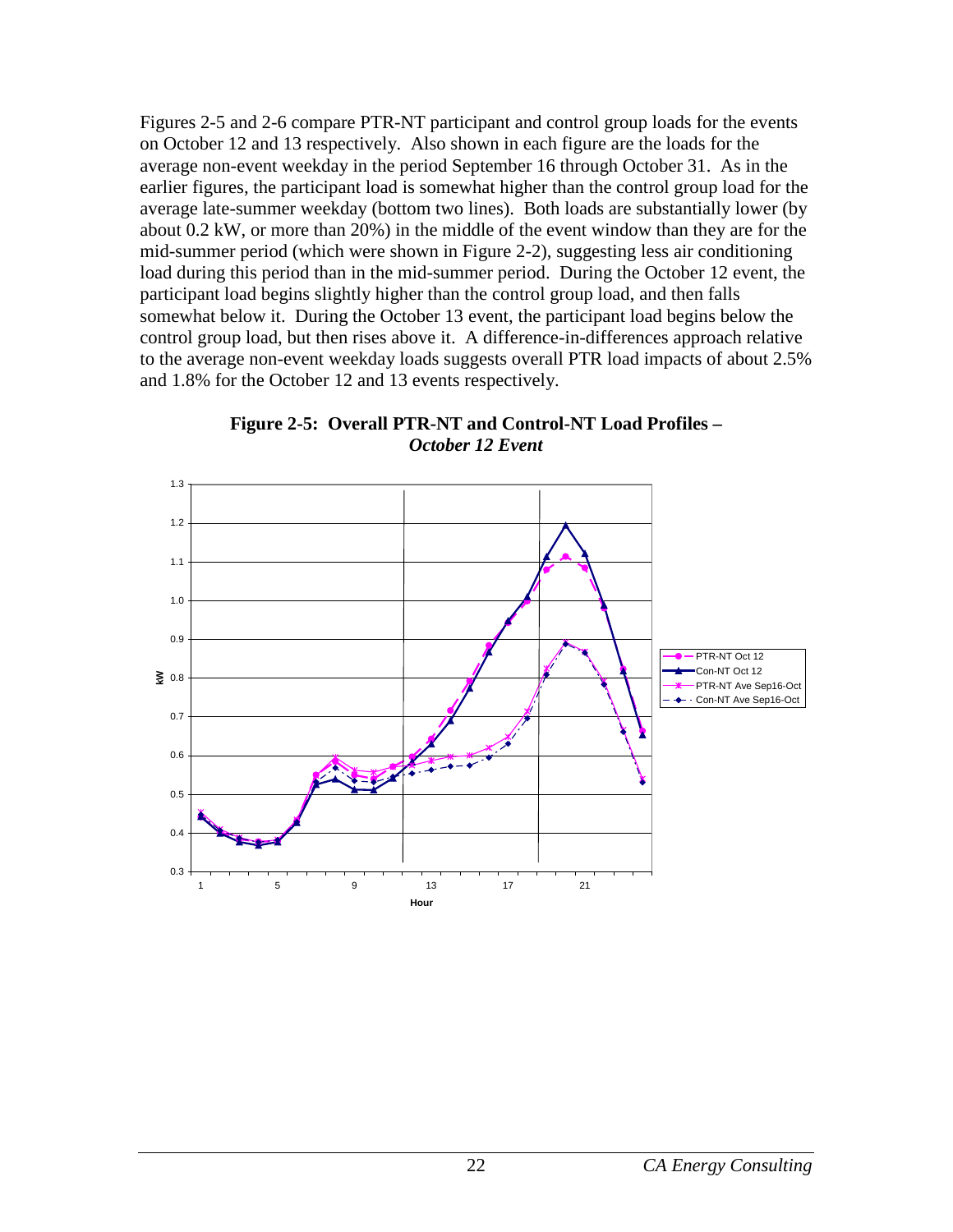<span id="page-27-1"></span>

**Figure 2-6: Overall PTR-NT and Control-NT Load Profiles –** *October 13 Event*

The above figures illustrate some of the features of the PTR events described in Section 2. One is that the event-day loads were substantially higher than loads on typical nonevent days (both Sundays and weekdays), thus indicating both the weather sensitivity of residential customer loads and the substantially hotter temperatures on the few event days. An additional important factor suggested by the figures is that the magnitude of overall average PTR-NT load impacts is likely to be relatively small, ranging from 2% to 5%. Given the inherent variability of residential customer loads, such relatively small expected load impacts pose a challenge to any estimation method.

# <span id="page-27-0"></span>**2.4.2 PTR-SS load profiles**

This section shows load profiles for the subset of PTR participants who are jointly enrolled in the Summer Saver air conditioner cycling program (PTR-SS). To illustrate the comparability of the participant and control group customers in that subset, Figure 2-7 compares overall PTR-SS and control group (Control-SS) load profiles for non-event weekdays in the mid-summer and late-summer periods.<sup>[23](#page-27-2)</sup> The participant loads are about 7 percent higher than the control group loads during the PTR event window for both time periods, which is a somewhat greater difference than for the PTR-NT and Control-NT case. Differences are due to sampling variability, which likely is greater for the PTR-SS

<span id="page-27-2"></span> $23$  These overall average loads represent a weighted average of only two of the twelve climate zone/usage level cells, due to the very small sample sizes for some of the cells. The selected cells are the high- and medium-use cells in the Inland zone.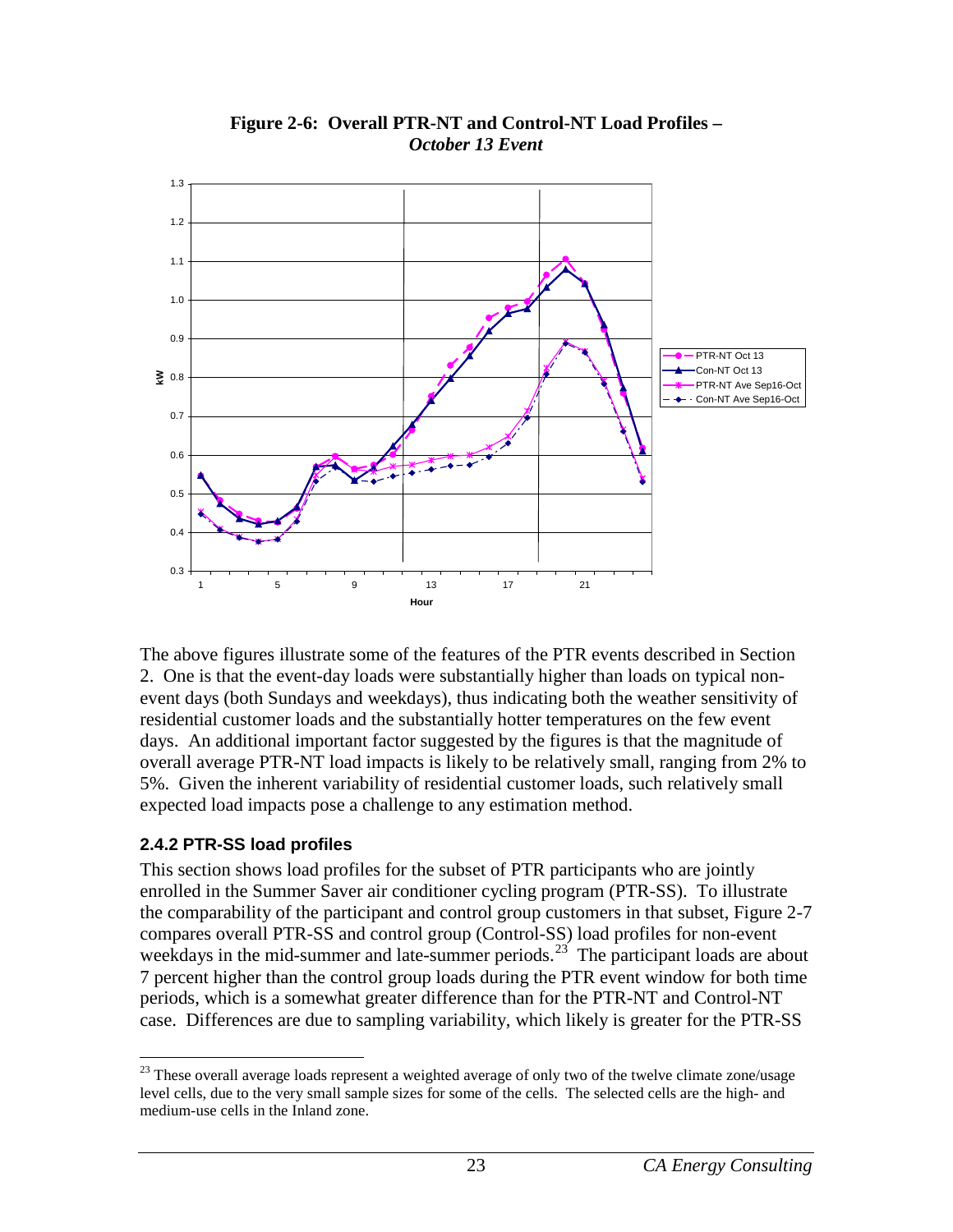and Control-SS subsets of the overall samples due to their smaller size (*e.g.*, approximately 90 PTR-SS customers overall, and 61 in the Inland zone, compared to 2,900 for PTR-NT).

<span id="page-28-0"></span>

**Figure 2-7: Overall PTR-SS Participant and Control-SS Load Profiles –** *Non-Event Weekdays*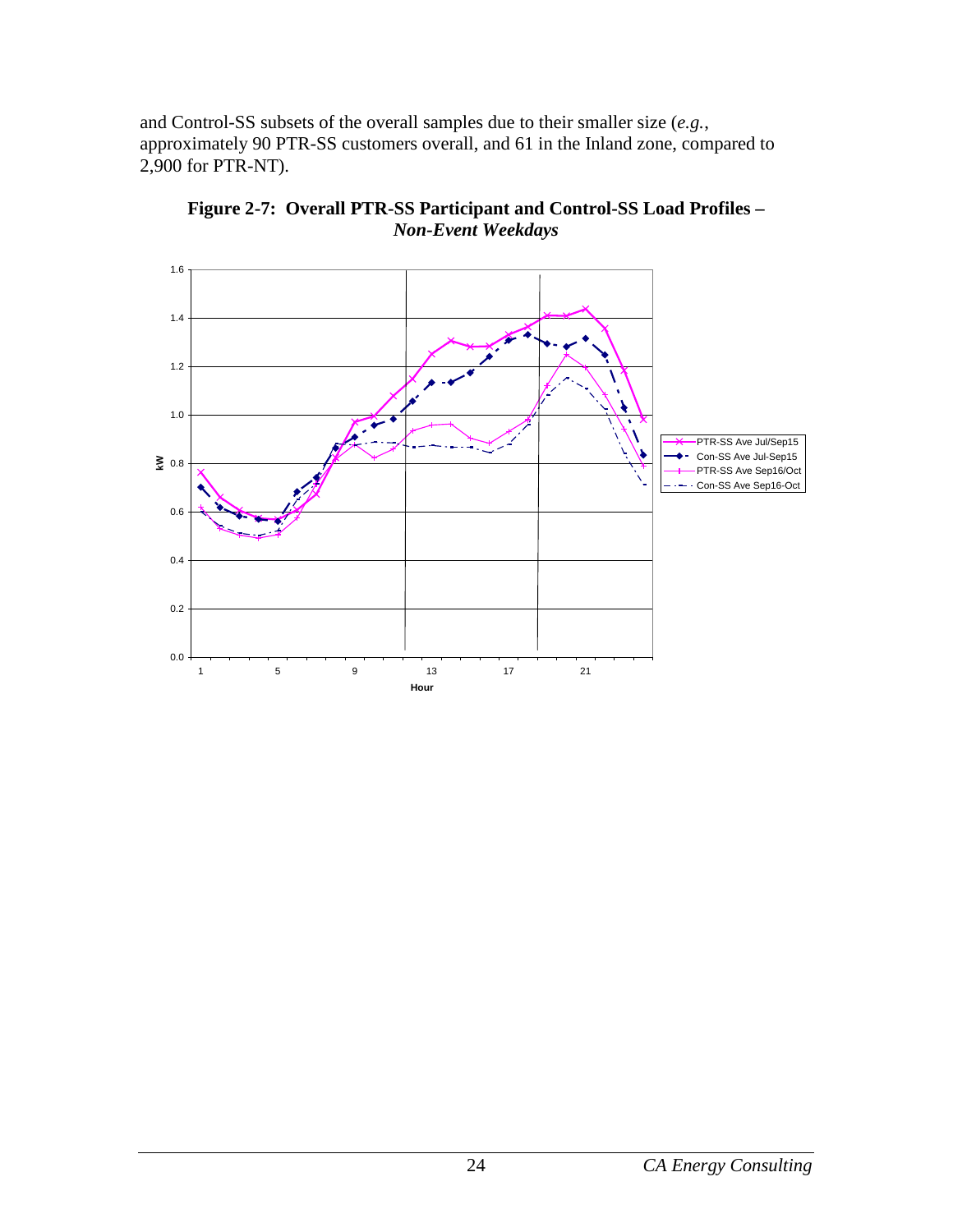Figure 2-8 compares overall PTR-SS participant and Control-SS loads for the Sunday, August 28 PTR-only event, and for the average Sunday in the July through September 15 period. On the average Sunday in that period, the participant load is nearly 12 percent higher than the control group load during the event window hours. On the August 28 PTR event-day, the two loads are quite similar in the hours leading up to the event, but the participant load drops substantially during the event, while the control group load continues to rise.<sup>[24](#page-29-1)</sup> The statistical analysis described below, which compares PTR-SS data to Control-SS data, confirms the significant usage reduction shown in the figure.

<span id="page-29-0"></span>

### **Figure 2-8: Overall PTR-SS and Control-SS Load Profiles –** *Average Mid-Summer Sunday, and August 28 Event*

<span id="page-29-1"></span><sup>&</sup>lt;sup>24</sup> In aggregate, the PTR-SS load reduction appears to take on the shape of a four-hour air conditioner load control episode in HE 14 to 17, though no SS event was called on that day. Closer inspection of the underlying customer data indicates that the four-hour dip in load was confined to the Inland medium-use cell, and was comprised of a variety of individual participant load changes, only some of which reflected the four-hour dip, that averaged to the shape shown.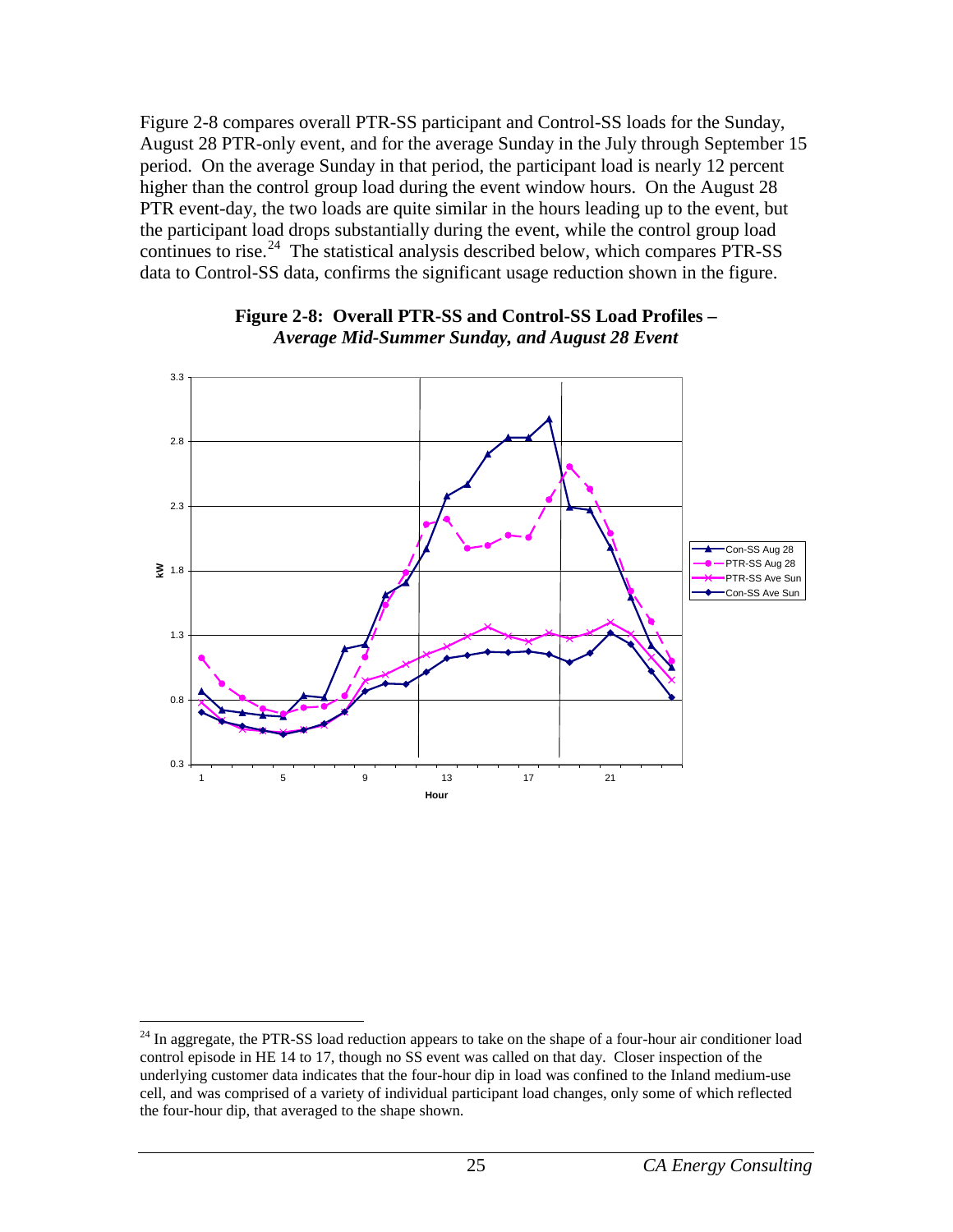Figure 2-9 compares PTR-SS and Control-SS loads for the September 7 event and for the average non-event weekday in the period from July through September. As shown in Figure 2-7, the participant load is about 7 percent higher than the control group load on typical mid-summer weekdays. However, on the combined PTR and SS event on September 7, it lies below the control group load during the entire PTR event window. Both loads show four-hour "notches" during the SS event. Both groups rebound to higher load levels in the hour following the end of the PTR and SS events, reaching the same load level in the second hour following the events. The statistical analysis described below finds significant PTR-SS usage reductions relative to Control-SS customers in both SS and non-SS hours.

<span id="page-30-0"></span>

**Figure 2-9: Overall PTR-SS and Control-SS Load Profiles –** *Average Mid-Summer Weekday, and September 7 Event*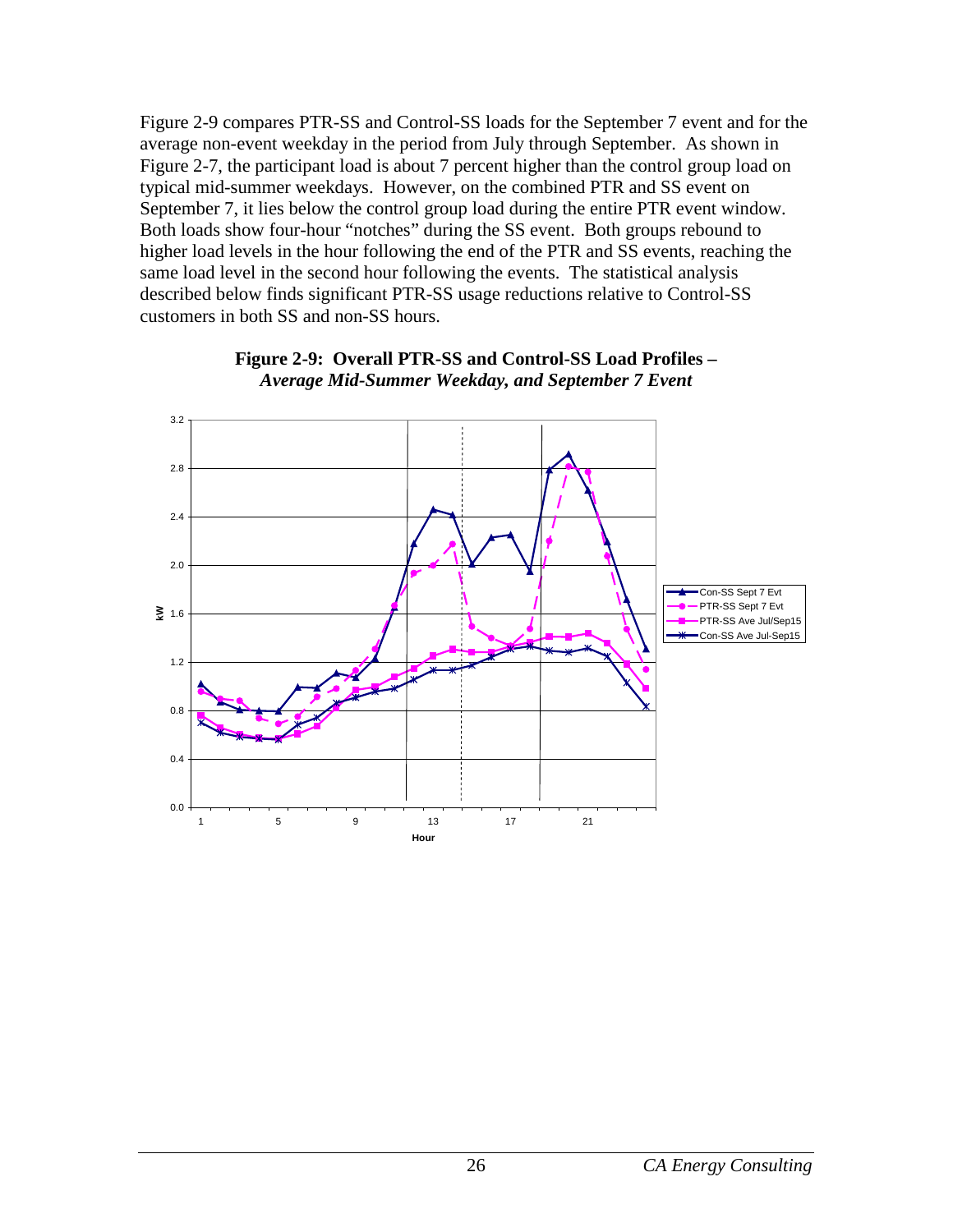Figures 2-10 and 2-11 compare PTR-SS and Control-SS loads for the Inland high- and medium-use cells for the October 12 and 13 events. The load profiles for the October events, which occurred on two isolated hot days after a period of moderate weather, are much lower than on comparably hot days in August and early September. The level and shape of the profiles suggests less air conditioning load than on a mid-summer weekday with comparable temperatures. As a result, the four-hour load impacts during the SS events are smaller and less well-defined than for the September 7 event. The nature of the load impacts appears to vary substantially between the two events. In particular, on the October 12 event, the PTR-SS Inland high-use load shows only a minor reduction during the SS event hours, while the PTR-SS Inland medium-use load reflects a more familiar notch, at least in the last 3 hours of the event. In contrast, on the October 13 event, the Inland high-use load shows a definitive SS reduction, while the Inland medium-use load tails off at a relatively flat level during and after the SS event. The statistical analysis reported below reflects these variable usage changes, finding no statistically significant load impacts.

<span id="page-31-0"></span>

**Figure 2-10: PTR-SS and Control-SS Cell-Level Load Profiles –** *October 12 Event*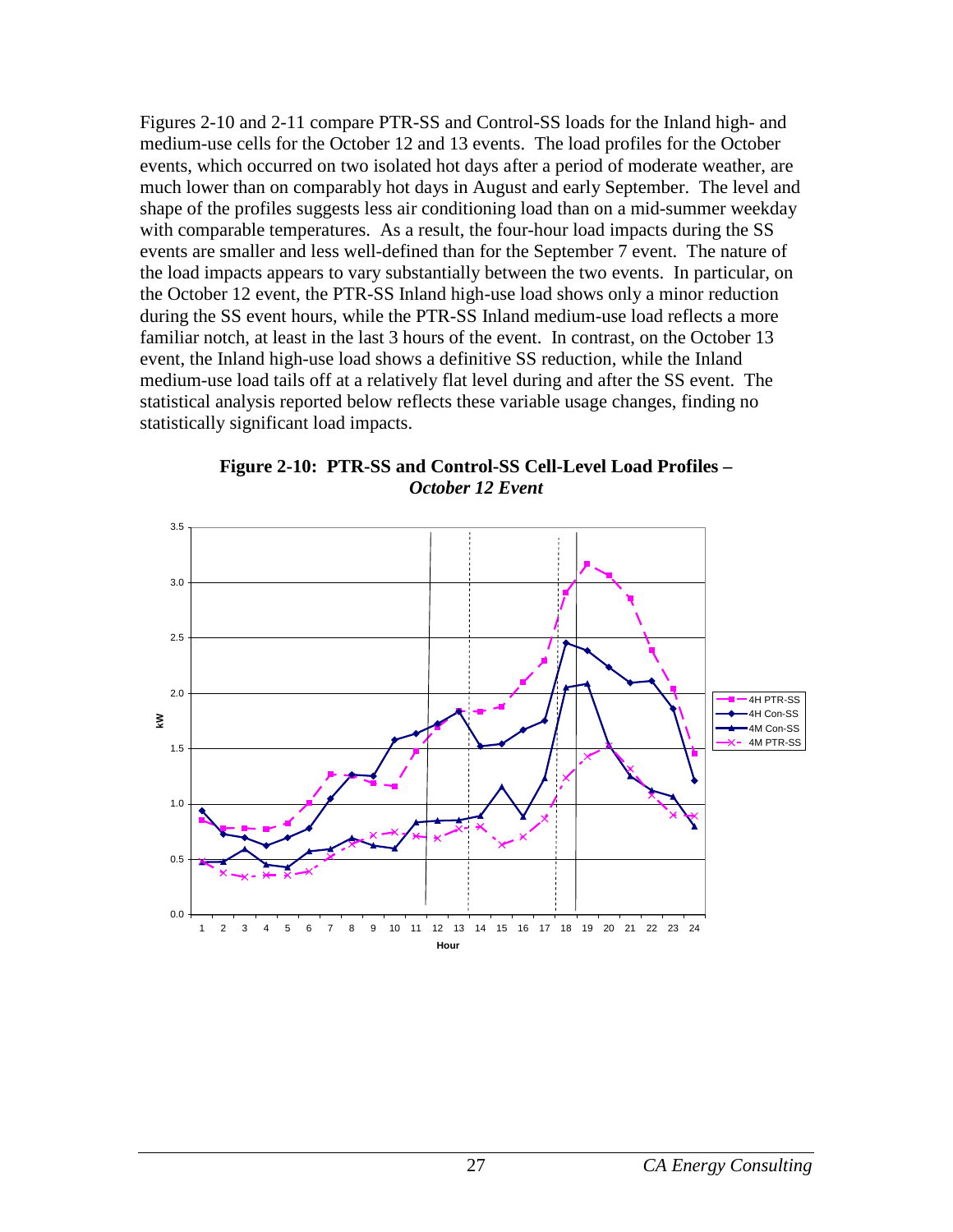<span id="page-32-2"></span>

## **Figure 2-11: PTR-SS and Control-SS Cell-Level Load Profiles –** *October 13 Event*

# <span id="page-32-0"></span>**3. Study Methodology**

# <span id="page-32-1"></span>*3.1 Overview*

The overall goals of the *ex post* load impact evaluation were summarized in Section 1. Placed in the traditional DR evaluation terminology, the load impact evaluation of the PTR pilot for 2011 includes the following activities:

- 1. Estimate pilot-wide (aggregate) and per-called customer hourly load impacts and average daily load impacts for each PTR event day in 2011;
- 2. Estimate the uncertainty-adjusted range of load impacts, on an aggregate and percalled customer basis;
- 3. Estimate the *distribution* of hourly and average daily impacts provided by different customer segments for the *average event* (*e.g.*, "X" percent of the load impact was provided by "Y" percent of the enrolled customers).

The data to be used in the load impact analysis consist of hourly integrated load data for the pilot participants and control group customers, hourly observations on appropriate weather variables for relevant weather stations, information on relevant customer characteristics, and information on the timing of events.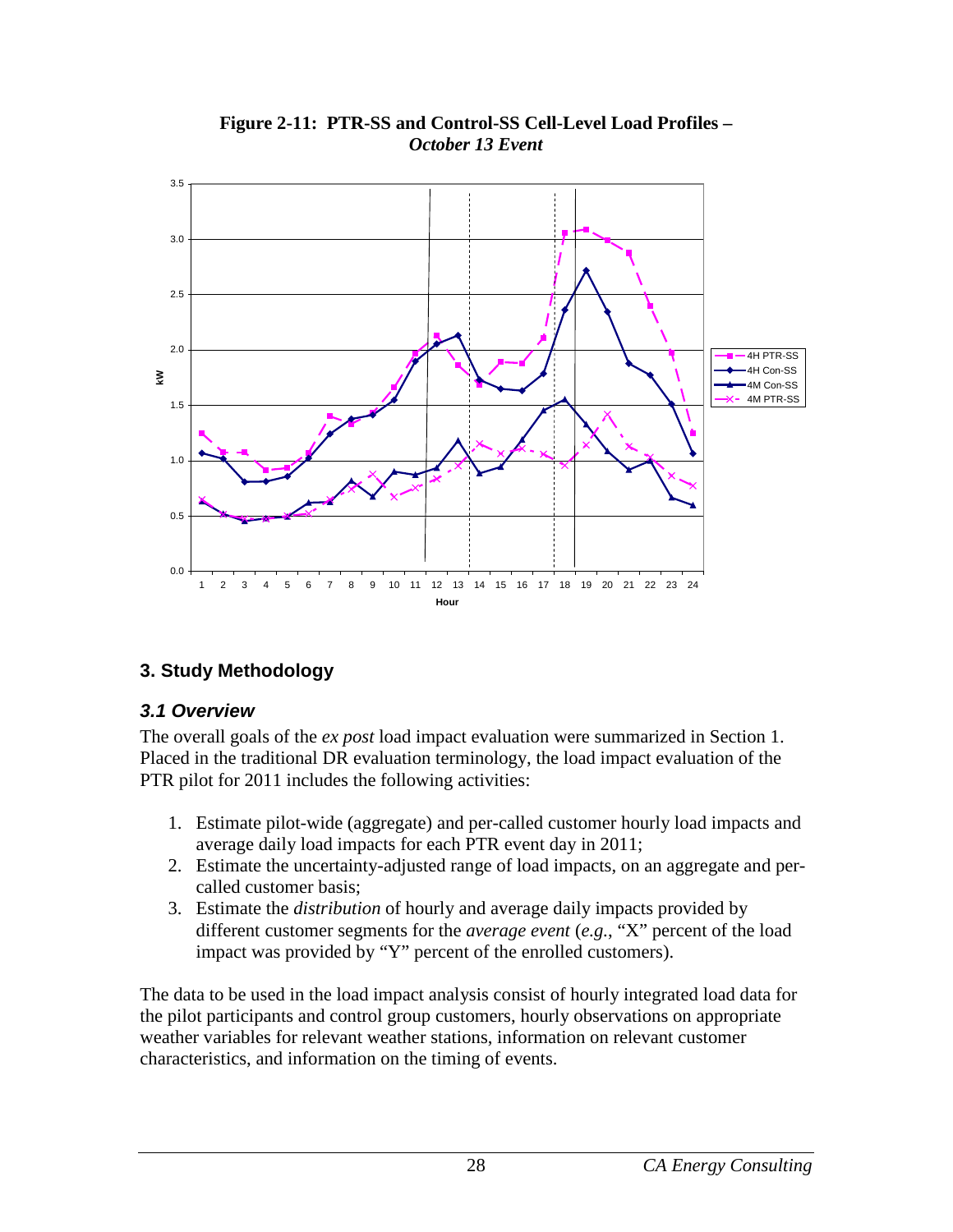Estimation of customer load impacts for the SDG&E PTR pilot proved challenging, for two primary reasons. One, as mentioned above, is that PTR events were called on virtually all of the limited number of unusually hot days in the summer of 2011. This condition creates difficulty in disentangling weather effects (*e.g.*, *increases* in usage during the afternoon event window on very hot days) from event effects (*e.g.*, *reductions* in usage during event hours on those same hot days). The other primary complicating factor is that average PTR-NT load impacts are relatively small (*e.g.*, on the order of 1% to 4.5%), which makes it difficult to isolate from the "noise" of normal customer load variability across hours and days.

These two factors emphasize the value of an available control group in estimating program load impacts. In particular, since the control group customers who were not joint SS participants (Control-NT) faced the same weather conditions as the PTR-NT participants, their usage patterns on PTR event days can help account for weather effects on event days, thus allowing separate estimation of PTR pilot program load impacts. It should be noted in advance, however, that the average load profile of the control group sample is not identical to that of the sample of participants, even though it was drawn in the same way and from the same sample frame. In practice, each sample draw represents one of many possible outcomes. Sampling variability may cause the average loads for the participant and control group samples to differ in some way. One challenge for the impact evaluation is to account for those differences on non-event days so as to make the most appropriate use of the control group data in estimating participant load impacts on event days.

# <span id="page-33-0"></span>*3.2 Description of methods*

# <span id="page-33-1"></span>**3.2.1 Background**

Given the above evaluation challenges, we have applied estimation methods that differ in certain ways from the methods that have been used in recent impact evaluations of nonresidential dynamic pricing and demand response programs in California. Those methods have generally involved conducting customer-level regression analysis using hourly load data for participants only, and have developed program-level load impacts by adding up the estimated load impacts of each participating customer account. Some incorrectly signed load impacts (*i.e*., load increases during event hours) are nearly always obtained for some customers due to our inability to fully explain each customer's load variability given limited available information.<sup>[25](#page-33-2)</sup> However, the relatively large magnitude of estimated load impacts for many customers, and consistency between aggregations of customer-level results and load impacts estimated from aggregated data have provided confidence in the evaluation findings.

The conditions for the PTR pilot, however, appear to differ from non-residential dynamic pricing and demand response programs in California. In particular, PTR pilot load impacts appear generally smaller in percentage terms than most non-residential programs.

<span id="page-33-2"></span> $25$  This condition is technically referred to as omitted variable bias; we lack information on, and thus omit variables that might otherwise be used to explain residential customers' load profiles (e.g., their regular schedule of hours spent outside of the home, or their typical air conditioner thermostat set point).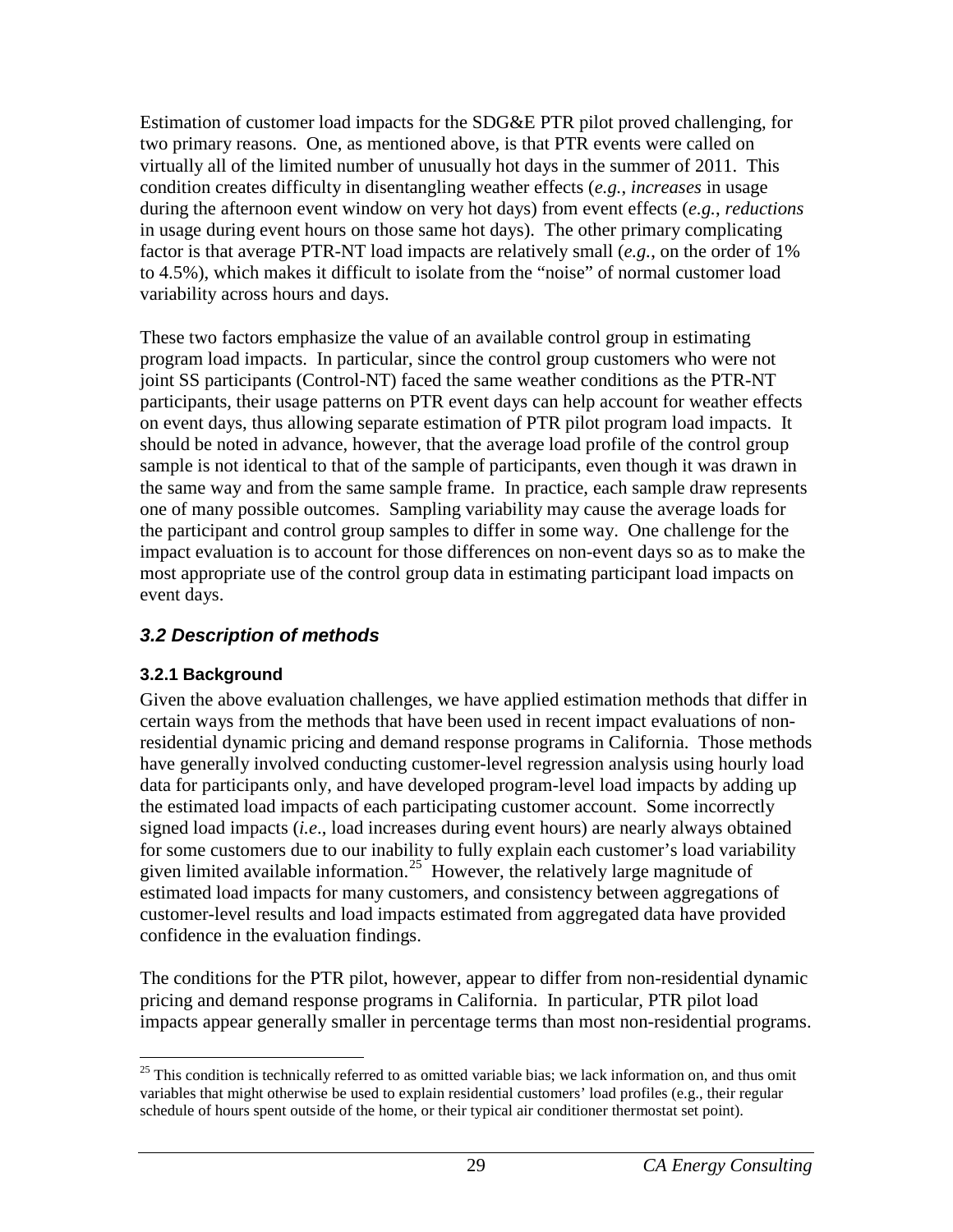In addition, the 2011 event characteristics described above complicated the isolation of event effects from weather effects using participant data alone. Fortunately, control group data were available to assist in controlling for weather effects on event days.

We tested several alternative customer-level regression models, including a panel approach for each climate zone/usage level zone cell, which included load data for all participant and control group customers from each cell. Based on these tests, we concluded that the most straightforward and appropriate approach to obtaining load impact estimates at the needed level of detail (*e.g.*, by climate zone and in total) was to estimate separate aggregate-level models for each of the twelve climate zone/usage level cells (*i.e*., using load data for the average customer in each cell), using data for both participant and control group customers. We then aggregate those cell-level results to the climate-zone and overall program level using appropriate sample weights.

For the PTR-SS portion of the pilot, sufficient sample sizes were available for only two cells within the Inland area, which is important in terms of the population.<sup>26</sup> As a result, estimated load impacts for PTR-SS are reported only for that climate zone.

The modeling decisions just described were made for three primary reasons: 1) the relatively long processing time needed to estimate cell-level panel regression models that contain hourly data for hundreds of PTR and control-group customers, 2) the complications of designing appropriate methods for incorporating the control group customers to adjust estimated participant load impacts on a customer-level basis,  $27$  and 3) the small sample sizes for the PTR-SS participant and control groups for most of the climate zone/usage cells.

# <span id="page-34-0"></span>**3.2.2** *Ex post* **load impact regression models**

The models that were used to produce the estimated load impact results described in Section 4.2 below are specified in terms of *differences* between hourly loads averaged over the relevant participant and control group sample customers in each climatezone/usage-level cell. That is, the *dependent* variable in the regression is the above difference in the hourly load of the participant and control groups, rather than the *level* of usage of participants, which is the more common approach that has been used in previous California load impact evaluations.

<span id="page-34-1"></span><sup>&</sup>lt;sup>26</sup> Our understanding is that the samples were not designed to be representative of the SS customers in the population. Instead, SS customers were included in the samples as selected at random, with the constraint that no more than 100 SS customers were included in the samples. As drawn, the SS customers selected were largely concentrated in three cells: R2H, R4H and R4M. That is, they were largely customers in the Mountain and Inland climate zones with higher than average usage levels. In addition, the R2H cell has a very low weight due to its relatively small population, which implies that results for that cell have little effect on overall results.

<span id="page-34-2"></span><sup>&</sup>lt;sup>27</sup> The classic participant *vs*. control group evaluation approach compares energy consumption for the *average* customer in each group. More complicated designs attempt to match individual participants and control group customers along observable characteristics. However the PTR control group was not designed with this approach in mind; it was drawn from the same sample frame (see following footnote), with the objective of achieving overall comparability of the participant and control samples.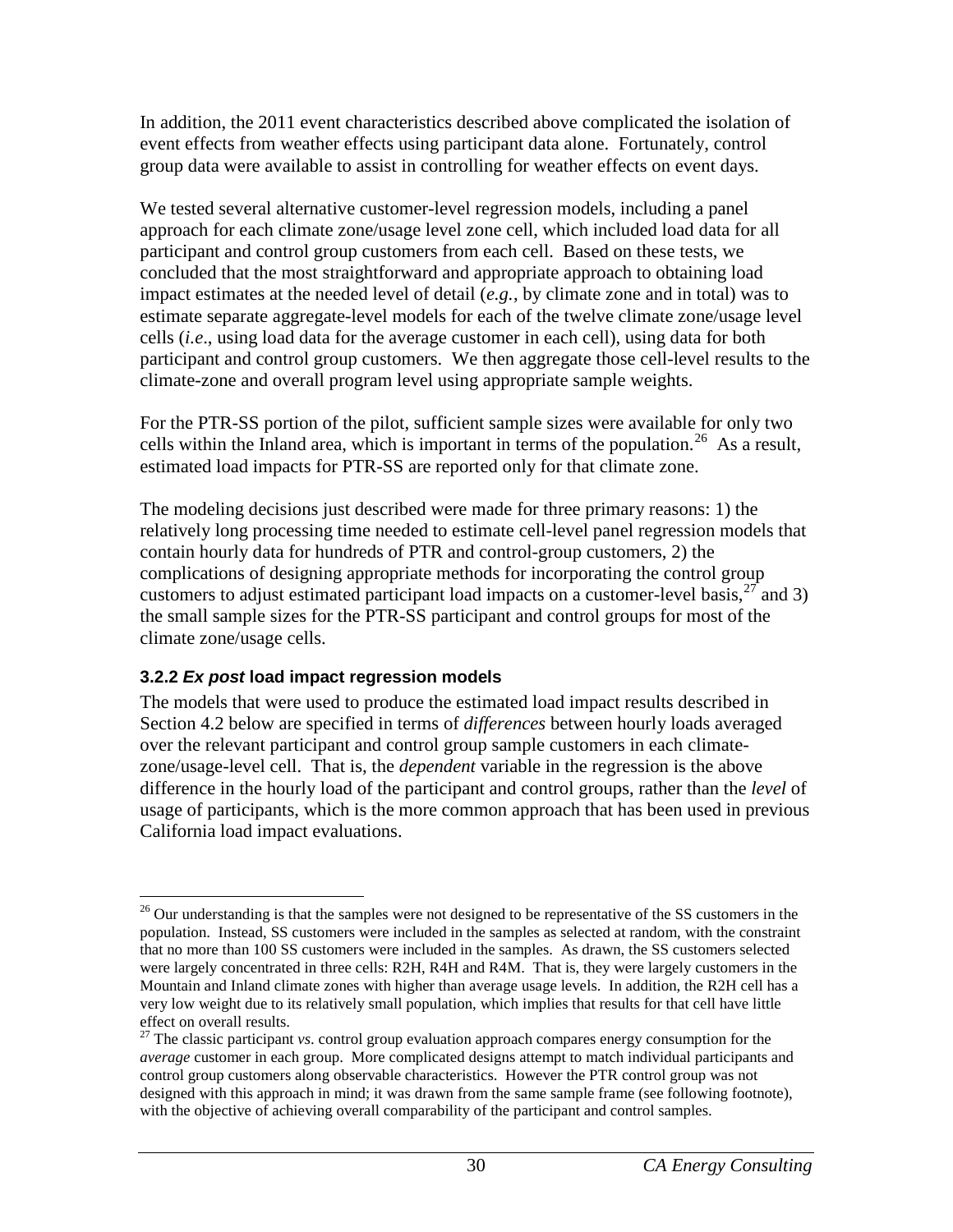We use similar types of explanatory variables as in a typical *ex post* load impact regression, including hourly indicator variables interacted with each event day, weather variables, load shape variables, and day-type and month indicator variables. Using this design, the estimated event-day coefficients represent direct estimates of participant load impacts that account for estimated differences between the loads of participant and control group customer groups. This approach effectively amounts to a standard "difference-in-differences" evaluation approach. That is, estimated load impacts are represented by differences between participant and control group loads on event days, while controlling for estimated differences between the load profiles of the two samples under non-event day conditions.

The general form of the *ex post* load impact difference model is the following:

$$
DQ_{t} = a + \sum_{Ev=1}^{E} \sum_{i=1}^{24} (b_{i, Evt} \times h_{i} \times PTR_{t}) + \sum_{SSEvt=1}^{SSE} \sum_{i=1}^{24} (b_{i}^{SS} \times h_{i} \times SS_{t}) + \sum_{i=1}^{24} (b_{i}^{CDH} \times h_{i} \times CDH_{t})
$$
  
+ 
$$
\sum_{i=1}^{24} (b_{i}^{WECDH} \times h_{i} \times WECDH_{t}) + \sum_{i=1}^{24} (b_{i}^{CDH2} \times h_{i} \times CDH_{t}) + \sum_{i=1}^{24} (b_{i}^{LagCDH} \times h_{i} \times LagCDH_{t})
$$
  
+ 
$$
\sum_{i=2}^{24} (b_{i}^{MON} \times h_{i} \times MON_{t}) + \sum_{i=2}^{24} (b_{i}^{FRI} \times h_{i} \times FRI_{t}) + \sum_{i=2}^{24} (b_{i}^{h} \times h_{i}) + \sum_{i=2}^{24} (b_{i}^{WE} \times h_{i} \times WE_{t})
$$
  
+ 
$$
\sum_{i=2}^{7} (b_{i}^{DTYPE} \times DTYPE_{i,t}) + \sum_{i=6}^{10} (b_{i}^{MONTH} \times MONTH_{i,t}) + e_{t}
$$

In this equation,  $DQ_t$  represents the difference between the average hourly usage in time period *t* of the participants and control group samples for a particular climate zone/usage level cell; the *b*'s are estimated parameters;  $h_i$  is an indicator variable for hour *i*; *PTR<sub>t</sub>* is an indicator variable for PTR event days (and takes on a value of 1 only for participants);  $CDH_t$  is cooling degree hours;<sup>[28](#page-35-0)</sup> *WECDH<sub>t</sub>* is cooling degree hours interacted with an indicator variable for weekends;  $CDH_t^2$  is cooling degree hours squared;  $LagCDH_t$  is cooling degree hours from the same hour in the previous day;  $MON<sub>t</sub>$ ,  $FRI<sub>t</sub>$ , and WE are indicator variables for Monday, Friday, and weekend days respectively, where the interaction with the hourly indicators allows estimation of different load shapes for those day types (an additional set of hourly indicators not interacted with other variables is included to represent the load profile for Tuesday through Thursday)<sup>[29](#page-35-1)</sup>;  $DTYPE_{i,t}$  is a series of indicator variables that allow constant adjustments for each day of the week;  $MONTH_{i,t}$  is a series of indicator variables for each month; and  $e_t$  is the error term.

<span id="page-35-0"></span> $^{28}$  Cooling degree hours are defined relative to a reference temperature of 60 degrees. In all cases, customer-specific weather variables are calculated using data for the appropriate climate zone.

<span id="page-35-1"></span> $29$  Note that the hour indices for some sets of interacted variables include all 24 hours, while the hourly indicator variables (including those interacted with day type) exclude hour 1. Excluding one of the hourly variables is required in these cases in order to avoid perfect multicollinearity among the included variables (*e.g.*, when an hourly regression equation includes a constant term, it cannot also distinguish between an exhaustive list of all hours; one must be excluded).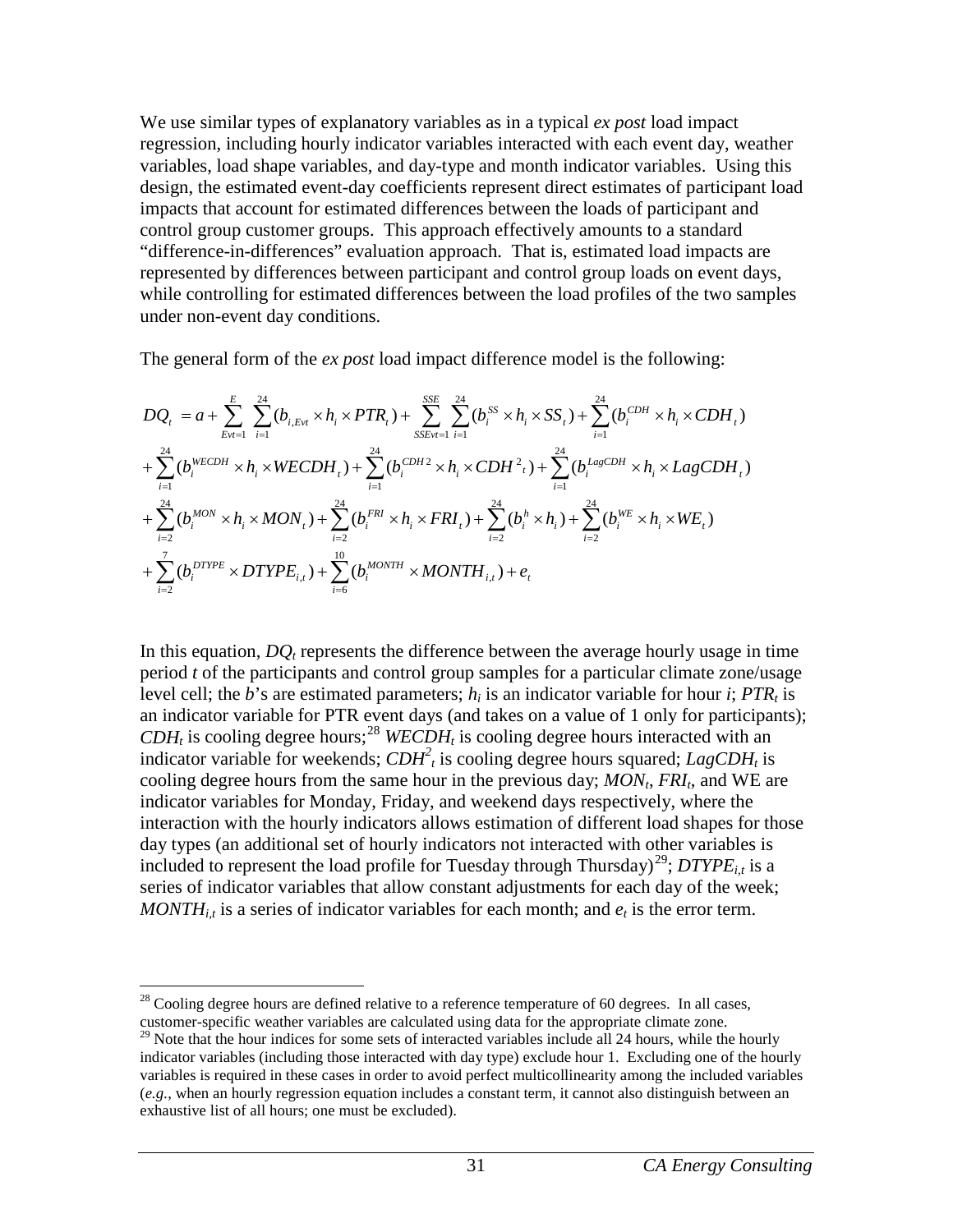The term with the double summation signs is the component of the equation that allows estimation of *hourly load impacts* (the  $b_{i,Evt}$  coefficients) for each event day. It does so via the hourly indicator variables  $h_i$  interacted with the event variables (indicated by *PTR<sub>t</sub>*), where the coefficients reflect hourly differences between the participant and control group loads on event days (with that convention, participant event-day load reductions below control group levels would be represented by negative coefficients). The remaining terms in the equation are designed to control for weather and other periodic factors (*e.g.*, hours, days, and months) that determine the difference between PTR and control-group customer loads. The interaction of Monday, Friday and weekend indicators with the hourly indicators is designed to account for potentially different hourly load profiles on the first and last days of the workweek, and on weekends.

## **3.2.3 Customer-level regression models to identify "responders"**

While the cell-level difference models are appropriate for estimating PTR-NT and PTR-SS program effects, customer-level models represent the only method for investigating the distribution of individual PTR pilot participants' responsiveness to event calls. To provide an efficient and straightforward method for identifying consistent PTR event responders, we applied a simplified version of a customer-level participant-only model.

Two simplifications were made. One was to compress the hourly data, and estimate *daily* models (rather than hourly), using average hourly load during PTR event-window hours (11 a.m. to 6 p.m.) for each day as the variable to be explained. Explanatory variables included indicator variables for PTR and SS event days, weather variables (*e.g.*, CDD interacted with weekday and weekend, and also interacted with pre- and post-September 15 time periods, to account for an observed difference in weather responsiveness in late-September and October), and day-of-week indicators, including weekends, and month indicators.

The other simplification was to include only two PTR event variables: one that indicated both the August 28 and September 7 events (the September 8 outage event day was excluded from this analysis), and another that indicated both of the two October events. With this design, the two estimated event-day coefficients represent the average hourly load impact across the two pairs of events, and the standard errors provide indicators of the significance of the response.<sup>30</sup> This more parsimonious model facilitated the estimation and interpretation of the customer-level models. For example, we could categorize a "responder" based on the sign and significance of a single variable, which would not have been possible in an hourly model.

<span id="page-36-0"></span> $30$  We initially intended to include only a single event variable. However, customers' response to the October events appears to have differed substantially from that for the earlier events, so it appeared important to distinguish the two sets of events.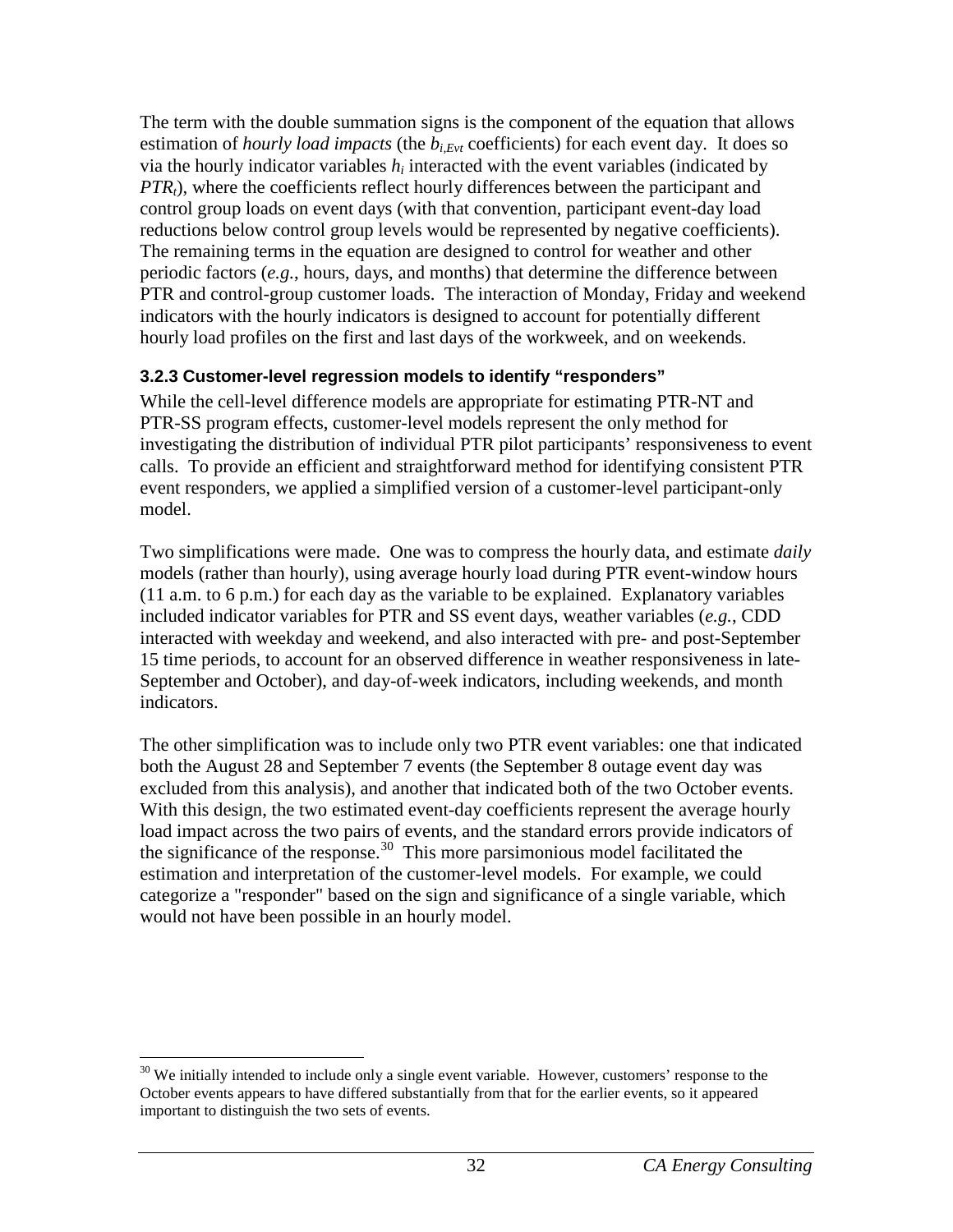With these changes, the customer-level regression model is the following:

$$
Q_{t} = a + b^{PTRa} \times PTR_{t}^{a} + b^{PTRb} \times PTR_{t}^{b} + \sum_{i=1}^{4} (b_{i}^{SS} \times SS_{i,t}) + b^{CDD} \times CDD_{t} + b^{LagCDD} \times LagCDD_{t}
$$

$$
+ b^{WECDD} \times WE_{t} \times CDD_{t} + b^{SumCDD} \times Summer \times CDD_{t} + b^{SumLagCDD} \times Summer \times LagCDD_{t}
$$

$$
+ b^{SumWECDD} \times Summer \times WE_{t} \times CDD_{t} + \sum_{i=2}^{7} (b_{i}^{DTPPE} \times DTYPE_{i,t}) + \sum_{i=7}^{10} (b_{i}^{MONTH} \times MONTH_{i,t}) + e_{t}
$$
  
In this equation *Q*, represents the average hourly usage during the event-window on day.

In this equation,  $Q_t$  represents the average hourly usage during the event-window on day  $t$ for a particular customer; the *b*'s are estimated parameters;  $PTR^a_t$  and  $PTR^b_t$  are indicator variables for the two categories of PTR event days;  $SS_{i,t}$  indicates SS events<sup>31</sup>;  $CDD_t$  is cooling degree days<sup>32</sup>; *LagCDD<sub>t</sub>* is cooling degree days on the previous day; *WE<sub>t</sub>* is an indicator variable for weekend days; *Summer<sub>t</sub>* is an indicator variable for dates from June 1 through September 15; *DTYPE<sub>it</sub>* is a series of indicator variables that allow constant adjustments for day of the week;  $MONTH<sub>i,t</sub>$  is a series of indicator variables for each month; and  $e_t$  is the error term.

The first two terms allow estimation of *average hourly load impacts* (the  $b_{i,Ext}$ coefficients) for the two sets of event days. The "*a*" coefficient indicates the average hourly load impact for the August 28 and September 7 events, while the "*b*" coefficient indicates the average hourly load impact for the October 12 and 13 events.

### **3.2.4 Development of Uncertainty-Adjusted Load Impacts**

The Load Impact Protocols require the estimation of uncertainty-adjusted load impacts. In the case of *ex post* load impacts, the parameters that constitute the load impact estimates are not estimated with certainty. Therefore, we base the uncertainty-adjusted load impacts on the variances associated with the estimated load impact coefficients.

Specifically, we add the variances of the estimated cell-level load impact coefficients across climate zones (using appropriate sample weights), and then take the square root to produce an overall standard deviation around the overall estimated load impact coefficients. The uncertainty-adjusted values are developed under the assumption that each hour's load impact is normally distributed with the mean equal to the above weighted sum of the estimated load impacts and the standard deviation equal to the square root of the weighted sum of the variances of the errors around the estimates of the load impacts. Hourly results for the  $10^{th}$ ,  $30^{th}$ ,  $70^{th}$ , and  $90^{th}$  percentile assumptions are generated from these distributions for inclusion in the Protocol tables.

<span id="page-37-0"></span> $31$  The SS variables apply only to the PTR-SS sub-sample. Four different variables were actually included to differentiate days that were SS-only, PTR-only, or both PTR and SS (differentiating between September 7 and the October 12 and 13 events).

<span id="page-37-1"></span> $32$  As described above, several CDD variables were used in the model, including CDD interacted with a weekend indicator, and CDD interacted with a "summer" variable (June through September 15), to distinguish weather response during that period from the late-summer period (September 16 – October 31).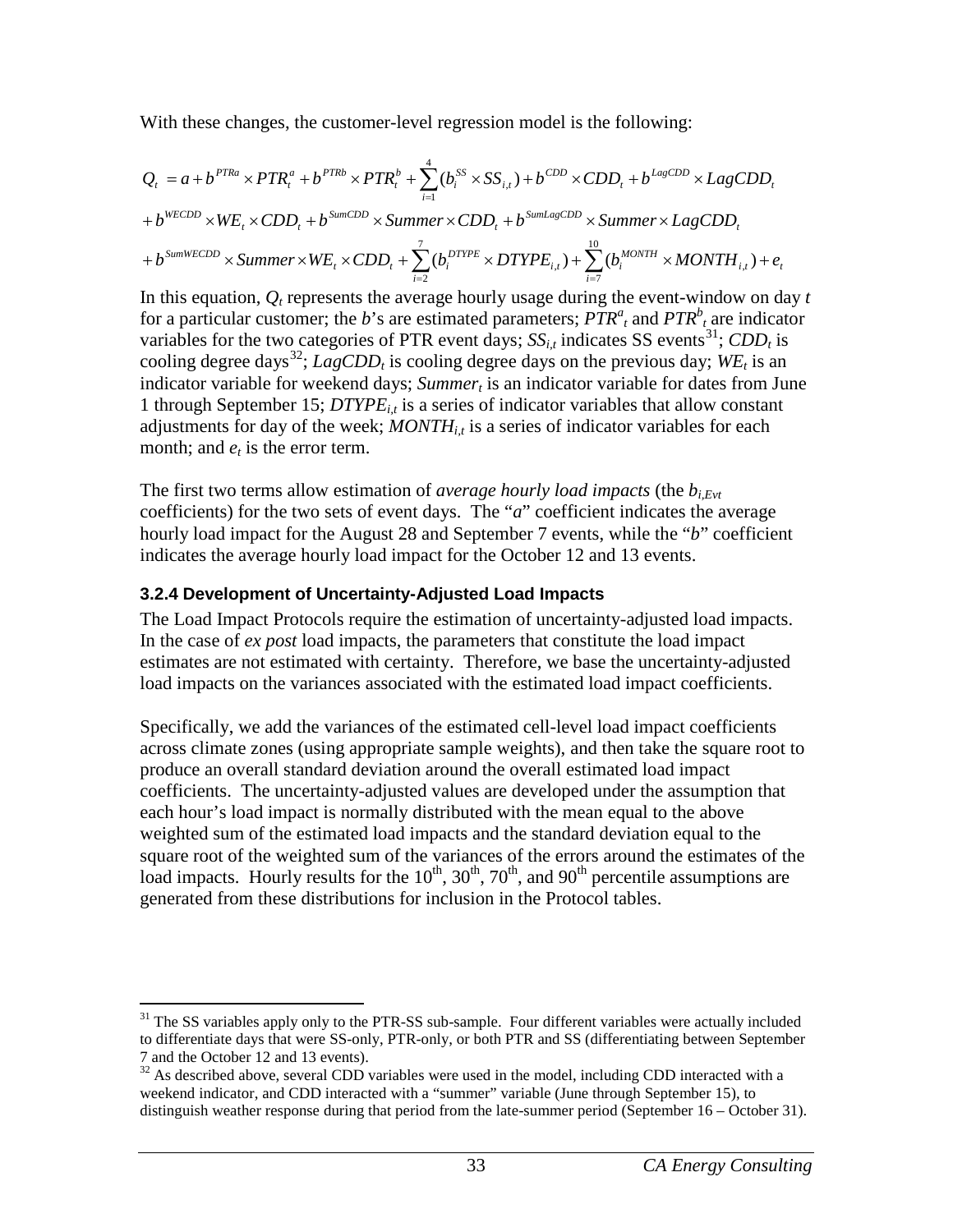## **4. Detailed Study Findings**

This section presents the formal estimated *ex post* load impacts for the PTR pilot that are produced from the regression analysis described in the methodology section above. Overall, the study found that those PTR pilot participants *without* enhanced technology (*i.e*., PTR-NT) reduced their electricity usage by about 1 percent to 5 percent across the five PTR events, compared to Control-NT customers, after adjusting for other differences between the two groups. These findings are summarized in Table 4-1, which shows average temperatures, event hours, percentage load impacts, and average event-hour load impacts per customer.

For the most "typical" summer weekday event (September 7), PTR participants reduced their usage by 4.5 percent, which translates into an *average hourly* reduction over the seven-hour event of 0.06 kWh per hour per customer. Information on the statistical precision of the estimated load impact coefficients indicates that an 80 percent confidence interval around the estimated 4.5 percent reduction in energy usage on September 7 ranges from 2.6 percent to 6.4 percent, as illustrated below.

|                           | <b>Event Date</b> |           |               |           |           |  |  |
|---------------------------|-------------------|-----------|---------------|-----------|-----------|--|--|
|                           | 28-Aug            | 7-Sep     | 8-Sep         | $12$ -Oct | $13-Oct$  |  |  |
| Ave. Temp. (11am - 6pm)   | 83.7              | 92.7      | 91.6          | 93.5      | 89.5      |  |  |
| Event Hours (Hour Ending) | $12 - 18$         | $12 - 18$ | $12 - 15^{1}$ | $12 - 18$ | $12 - 18$ |  |  |
| Estimated Load Impact (%) | 2.5%              | 4.5%      | 5.1%          | 3.3%      | 1.2%      |  |  |
| Ave. Hourly LI (kW)       | 0.031             | 0.056     | 0.057         | 0.027     | 0.011     |  |  |

| Table 4-1: Overall PTR-NT Estimated Load Impacts and Event Characteristics |  |
|----------------------------------------------------------------------------|--|
|----------------------------------------------------------------------------|--|

## <sup>1</sup> Event truncated by outage

These usage reduction findings may be viewed in the context of a survey conducted as part of a process evaluation of the pilot, which found that about 63 percent of participants surveyed were *aware* that they had been selected for the pilot program, and about the same percentage recalled receiving at least one event notification.

Turning to the more detailed findings, Section 4.1 summarizes average estimated eventhour load impacts by event and climate zone. Selected tables of *hourly* load impacts are presented in Section 4.2 in the format required by the Load Impact Protocols adopted by the California Public Utilities Commission (CPUC) in Decision (D.) 08-04-050 (Protocols). The tables include uncertainty-adjusted load impacts at different probability levels. The values in the tables are also represented in figures that illustrate the PTR event-day loads and load impacts. Protocol table generator spreadsheet files are provided separately, as indicated in the appendix.

# *4.1 Average Event-Hour PTR Load Impacts*

Section 2.4 above illustrated selected average overall load profiles for PTR participants and control group customers. This section summarizes the estimated *ex post* load impacts for each event, where the estimates were obtained using the formal regression-based methodology of load-differences between the participant and control group samples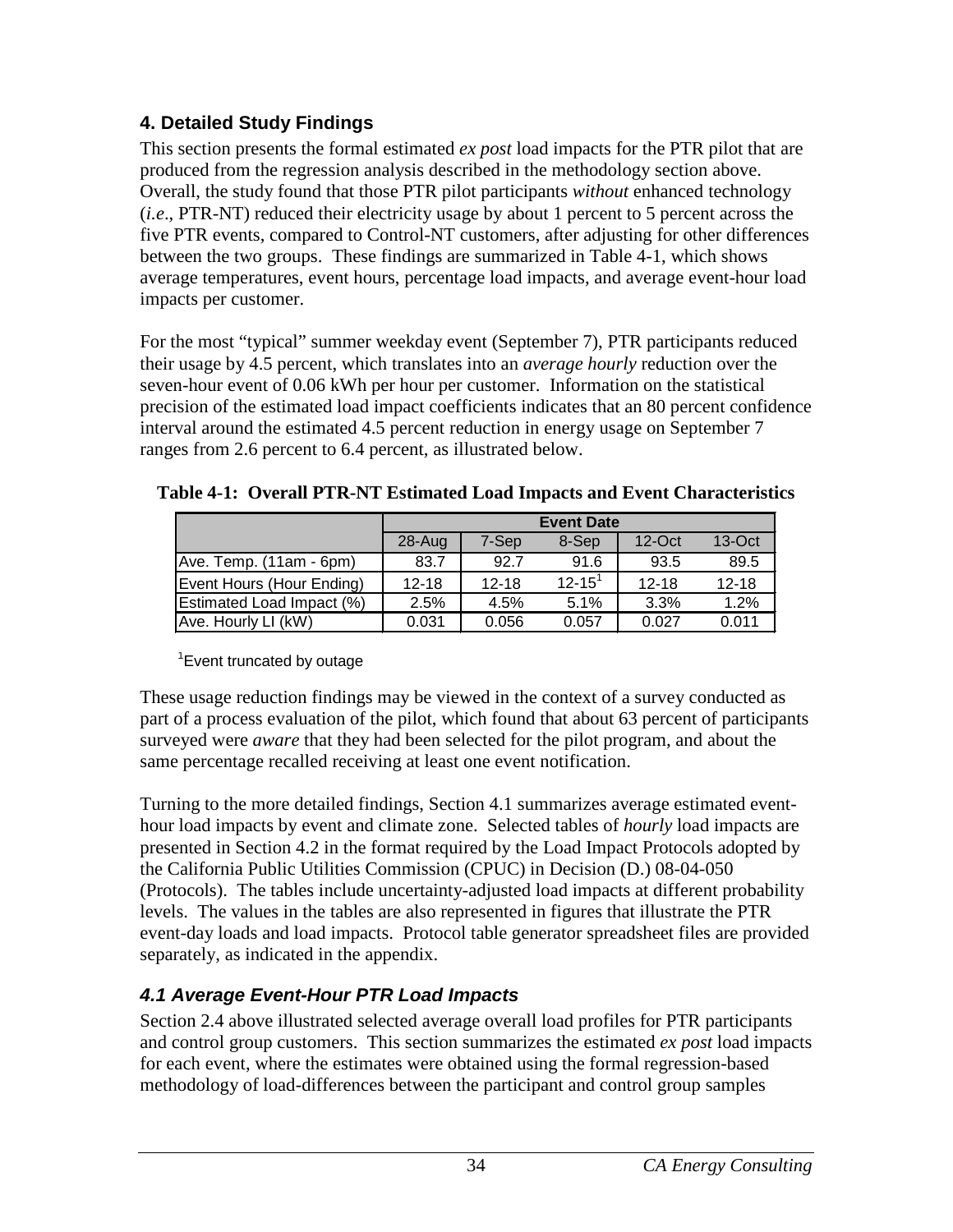described in section 3.2.2. The load impacts in this section are presented in the form of values averaged across the event hours.

## **4.1.1 PTR-NT average event-hour load impacts**

Tables 4-2 and 4-3 summarize the estimated load impacts for the PTR participants without enabling technology (PTR-NT), on a per-customer and pilot-level basis respectively. The first panel in each table reports average hourly estimated load impacts for each PTR event and for each climate zone. [33](#page-39-0) By convention, *positive values represent load reductions*. The second panel reports percentage load impacts relative to the estimated reference loads. [34](#page-39-1) The third panel reports the estimated change in *total energy usage* (kWh) over the event period. The climate zone and total results are calculated by applying appropriate overall population weights to cell-level regression results. Overall percentage load impacts for the PTR-NT portion of the pilot sample, shown in the last line of the second panel, range from about 1 percent to 5 percent across all events, as summarized in Table 4-1 above. Greater variation occurs across climate zones.

| Table 4-2: Estimated PTR-NT Load Impacts – Customer-Level    |
|--------------------------------------------------------------|
| (Positive values reflect reductions in load or energy usage) |

|              | Average Hourly Load Impact (kW) |          |       |           |          |
|--------------|---------------------------------|----------|-------|-----------|----------|
|              | 28-Aug                          | 7-Sep    | 8-Sep | $12$ -Oct | $13-Oct$ |
| Coastal      | 0.026                           | 0.041    | 0.054 | 0.016     | $-0.009$ |
| Mountain I   | 0.112                           | 0.102    | 0.137 | $-0.032$  | $-0.075$ |
| Desert       | $-0.070$                        | $-0.008$ | 0.011 | 0.158     | 0.058    |
| Inland       | 0.037                           | 0.077    | 0.058 | 0.044     | 0.039    |
| <b>Total</b> | 0.031                           | 0.056    | 0.057 | 0.027     | 0.011    |

|               |         |         |       | Average Hourly Load Impact (% of Reference Load) |         |
|---------------|---------|---------|-------|--------------------------------------------------|---------|
|               | 28-Aug  | 7-Sep   | 8-Sep | $12$ -Oct                                        | 13-Oct  |
| Coastal       | 3.0%    | 4.9%    | 6.7%  | 2.5%                                             | $-1.3%$ |
| Mountain      | 4.8%    | 5.2%    | 8.5%  | $-3.2%$                                          | $-7.1%$ |
| <b>Desert</b> | $-3.9%$ | $-0.5%$ | 0.7%  | 16.6%                                            | 6.2%    |
| Inland        | 2.2%    | 4.3%    | 3.8%  | 4.1%                                             | 3.3%    |
| Total         | 2.5%    | 4.5%    | 5.1%  | 3.3%                                             | 1.2%    |

|               | <b>Total Energy Change During Event Hours (kWh)</b> |        |       |        |         |  |  |  |
|---------------|-----------------------------------------------------|--------|-------|--------|---------|--|--|--|
|               | 28-Aug                                              | 7-Sep  | 8-Sep | 12-Oct | 13-Oct  |  |  |  |
| Coastal       | 0.2                                                 | 0.3    | 0.2   | 0.1    | $-0.11$ |  |  |  |
| Mountain      | 0.8                                                 | 0.7    | 0.5   | $-0.2$ | $-0.5$  |  |  |  |
| <b>Desert</b> | $-0.5$                                              | $-0.1$ | 0.0   | 1.1    | 0.4     |  |  |  |
| Inland        | 0.3                                                 | 0.5    | 0.2   | 0.3    | 0.3     |  |  |  |
| Total         | 0.2                                                 | 0.4    | 0.2   | 0.2    | 0.1     |  |  |  |

<span id="page-39-0"></span> $33$  Load impacts for the September 8 event are averaged only over hours-ending  $12 - 15$ , because the outage appears to have begun part way through hour 16 (*i.e.*, 3 p.m. to 4 p.m.).<br><sup>34</sup> Reference loads during the event period are estimated by adding the amount of the estimated load impact

<span id="page-39-1"></span>in a given hour to the *observed load* in that hour.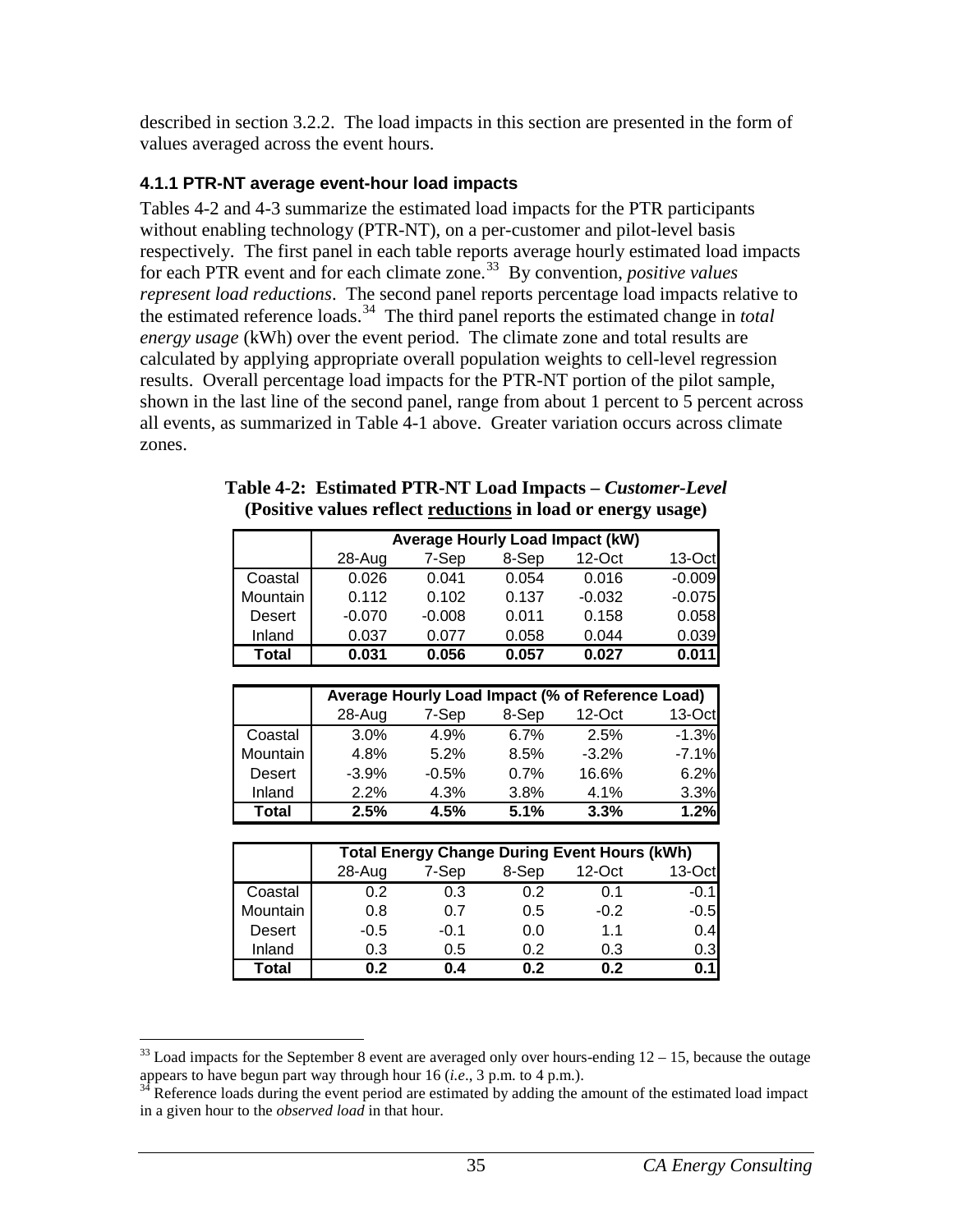It is worth noting that the estimated overall percentage load impacts are generally consistent with the characterization of the load impacts implied by the figures in Section 2.4. This is as expected since the regression-based estimates are based on the same load data that is illustrated in the figures.

Figure 4-1 illustrates confidence intervals around the estimated percent load impacts shown in the middle panel of Table 4.2. The heights of the bars represent the magnitudes of the estimated percent load impacts while the dark lines illustrate 90/10 confidence intervals around those estimates based on the standard errors of the estimated load impact coefficients. It is evident that the load impact for the September 7 event has the smallest confidence interval relative to the magnitude of the load impact, while the estimated load impacts for the two October events have relatively large confidence intervals.



**Figure 4-1: Percent Load Impacts and Ninety Percent Confidence Intervals** 

Table 4-3 aggregates the estimated load impacts in Table 4-2 to the *pilot program level* using appropriate sample weights and scaling to the total number of PTR-NT participants.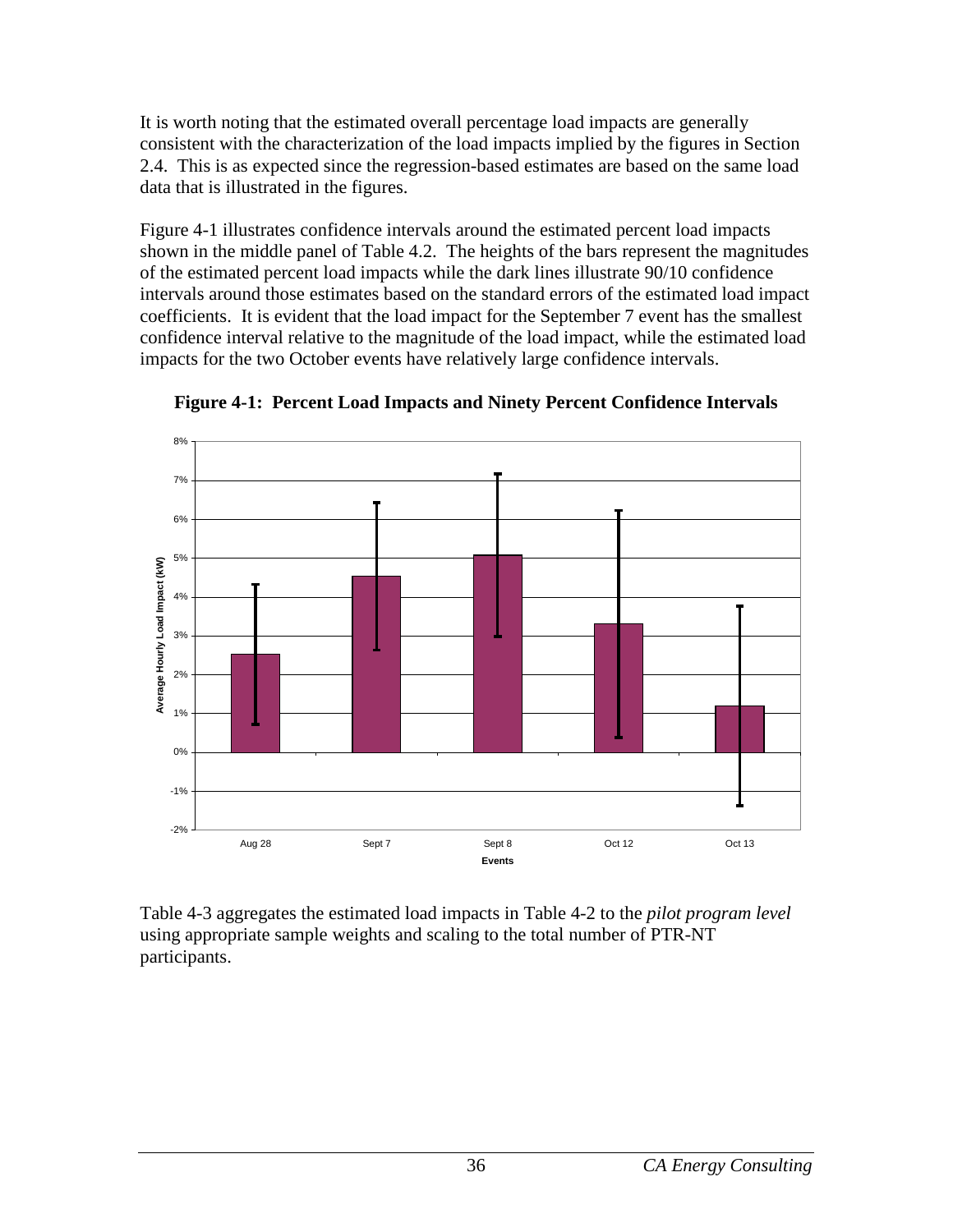|                 |        | <b>Average Hourly Load Impact (kW)</b> |       |           |         |
|-----------------|--------|----------------------------------------|-------|-----------|---------|
|                 | 28-Aug | 7-Sep                                  | 8-Sep | $12$ -Oct | 13-Octl |
| Coastal         | 422    | 67.3                                   | 89.3  | 25.7      | $-14.4$ |
| <b>Mountain</b> | 3.8    | 3.5                                    | 4.7   | $-1.1$    | $-2.6$  |
| Desert          | $-0.5$ | $-0.1$                                 | O 1   | 11        | 0.4     |
| Inland          | 44.8   | 93.2                                   | 70.9  | 53.5      | 47.1    |
| Total           | 90.4   | 163.9                                  | 164.9 | 79.2      | 30.6    |

**Table 4-3: Estimated PTR-NT Load Impacts –** *Pilot Level*  **(Positive values reflect reductions in load or energy usage)**

|               |         |         |       | Average Hourly Load Impact (% of Reference Load) |         |
|---------------|---------|---------|-------|--------------------------------------------------|---------|
|               | 28-Aug  | 7-Sep   | 8-Sep | $12$ -Oct                                        | 13-Oct  |
| Coastal       | $3.0\%$ | 4.9%    | 6.7%  | 2.5%                                             | $-1.3%$ |
| Mountain      | 4.8%    | 5.2%    | 8.5%  | $-3.2\%$                                         | $-7.1%$ |
| <b>Desert</b> | $-3.9%$ | $-0.5%$ | 0.7%  | 16.6%                                            | 6.2%    |
| Inland        | 2.2%    | 4.3%    | 3.8%  | 4.1%                                             | 3.3%    |
| Total         | 2.5%    | 4.5%    | 5.1%  | 3.3%                                             | 1.2%    |

|               | <b>Total Energy Change During Event Hours (kWh)</b> |         |       |           |          |  |  |
|---------------|-----------------------------------------------------|---------|-------|-----------|----------|--|--|
|               | 28-Aug                                              | 7-Sep   | 8-Sep | $12$ -Oct | 13-Oct   |  |  |
| Coastal       | 295.6                                               | 471.1   | 357.4 | 180.2     | $-100.6$ |  |  |
| Mountain      | 26.6                                                | 24.2    | 18.6  | $-7.6$    | $-17.9$  |  |  |
| <b>Desert</b> | $-3.3$                                              | $-0.4$  | 0.3   | 7.5       | 2.8      |  |  |
| Inland        | 313.9                                               | 652.1   | 283.4 | 374.2     | 330.0    |  |  |
| Total         | 632.8                                               | 1.147.1 | 659.7 | 554.4     | 214.3    |  |  |

## **4.1.2 Differences in PTR-NT load impacts by type of mailer**

Upon selection for the pilot, participants were randomly assigned one of two introductory mailings. One focused on potential financial benefits, or *rewards*, of reducing usage during events, while the other focused on the *environmental benefits* of such reductions in consumption. To explore potential differences in PTR load impacts by the two groups, we constructed separate average loads by cell for participants in each of the two groups, and then re-estimated the cell-level difference models, using the same average control group loads in each case.

Results for the "Reward" and "Environmental" subsets of the pilot participants are shown in Table 4-4, in the form of estimated percentage load impacts for the average event hour, as in the middle panel of Table 4-2 for overall PTR-NT participants. Focusing first on the Reward participants, the estimated percent load impacts for the first three events are slightly larger than those for all PTR-NT customers (shown in Table 4-2), while the load impacts for the two October events are smaller. In the case of the Environmental participants, estimated load impacts for the first two events are smaller than the overall average, while those for the two October events are larger. Perhaps importantly, the results for the most "typical" event on September 7 do not differ materially.

While the differences in estimated load impacts are somewhat intriguing, it is difficult to draw any strong overall conclusion regarding the differential effects of the two types of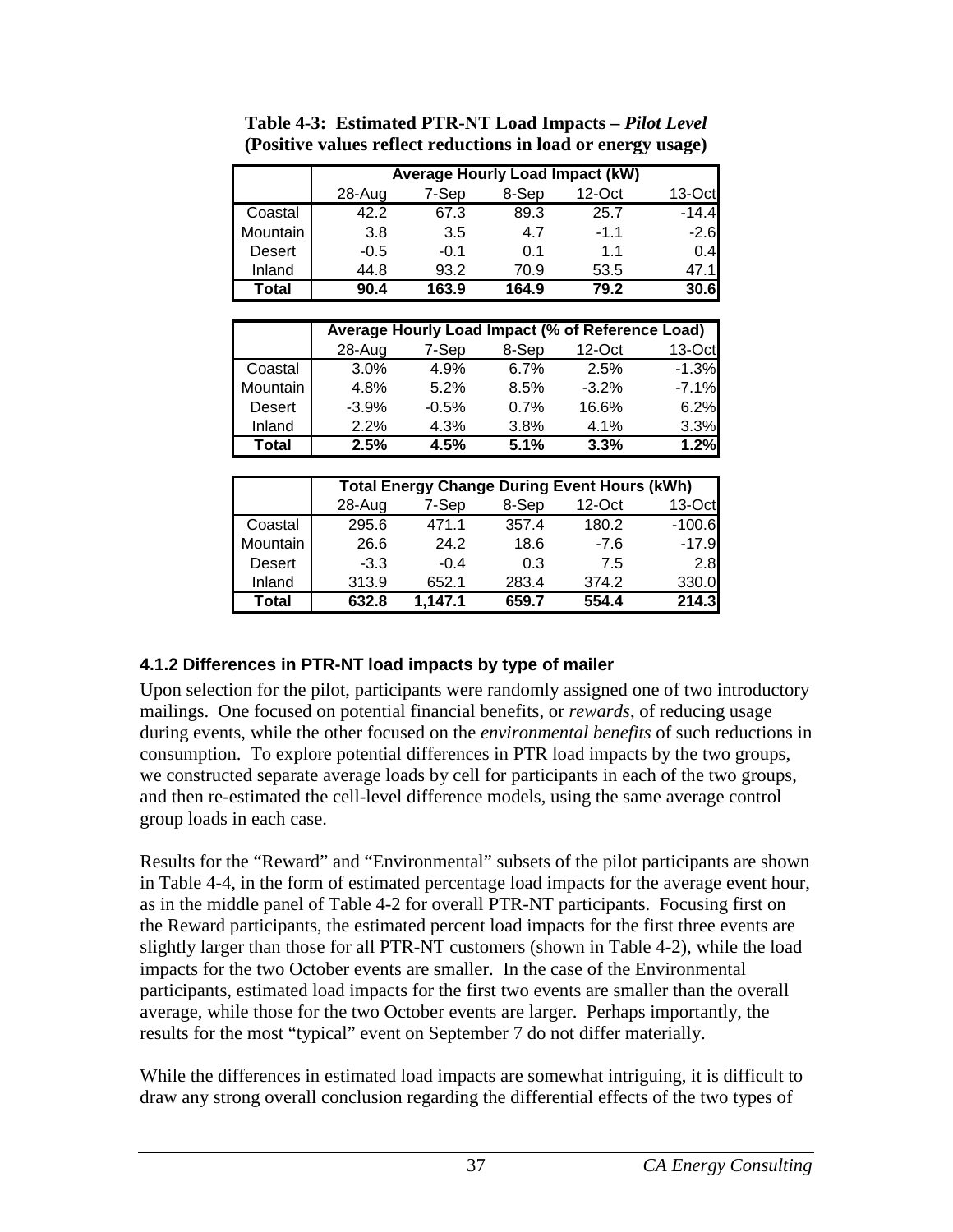introductory material, particularly given the problematic nature of the two October events. These findings are generally consistent with the process evaluation of the pilot, which found few differences in attitudes or performance between the two groups of participants who received the different educational mailers.

| "Reward"        | 28-Aug     | 7-Sep | 8-Sep | $12$ -Oct | $13-Oct$ |
|-----------------|------------|-------|-------|-----------|----------|
| Coastal         | 3.8%       | 6.9%  | 12.2% | 1.9%      | $-0.9%$  |
| Mountain        | 6.2%       | 6.9%  | 5.2%  | $-5.8%$   | $-8.0%$  |
| Desert          | $-3.1%$    | 0.2%  | 2.7%  | 14.5%     | 6.9%     |
| Inland          | 3.0%       | 4.8%  | 5.8%  | 1.1%      | $-2.7%$  |
| Total           | 3.4%       | 5.6%  | 8.4%  | 1.4%      | $-2.0%$  |
|                 |            |       |       |           |          |
|                 |            |       |       |           |          |
| "Environmental" | $28 - Aug$ | 7-Sep | 8-Sep | $12$ -Oct | $13-Oct$ |
| Coastal         | 2.2%       | 3.0%  | 1.0%  | 3.2%      | $-1.7%$  |

Mountain 3.0% 3.2% 12.6% 0.0% -6.3% Desert | -5.0% -0.5% -0.5% 18.6% 4.8% Inland 1.4% 4.0% 2.1% 6.6% 8.7% **Total 1.7% 3.6% 1.8% 5.1% 4.2%**

#### **Table 4-4: Average Event-Hour Percentage Load Impacts – "***Reward" and "Environmental" Mailers*

## **4.1.3 PTR-SS average event-hour load impacts**

Estimated load impacts for the PTR participants who were also Summer Saver customers (PTR-SS) are shown in Tables 4-5 and 4-6. These estimated load impacts are based on the models of differences in loads between the treatment and control group customers described in Section 3. Table 4-5 shows results on a per-customer basis, and differentiates between the Inland high-use and medium-use customers. Table 4-6 expands the per-customer results to the total number of PTR-SS participants in the Inland climate zone (61) that were included in the analysis.

The three panels in Table 4-5 show estimated load impacts, percentage load impacts, and changes in total energy consumption, respectively. The results are differentiated by hours within PTR events which were also SS event hours, and the remaining non-SS PTR hours. The August 28 PTR-only event does not include any SS hours, and the September 8 joint event includes only two non-SS and two SS hours before the outage began. All other events contained four SS hours and three non-SS PTR hours. The results are discussed after presenting information on the confidence intervals associated with the load impact estimates.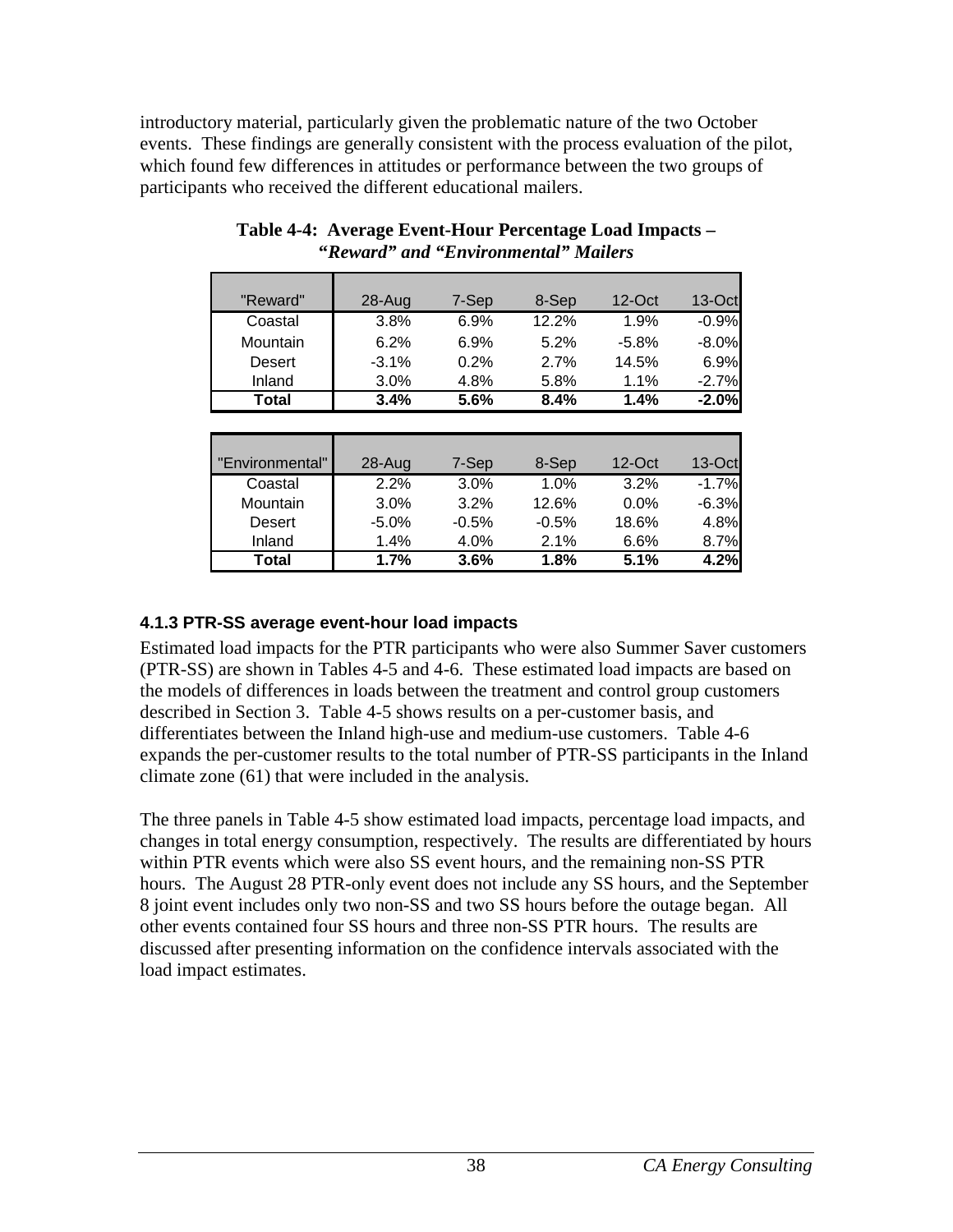|             |               |            | <b>Average Hourly Load Impact (kW)</b> |          |           |          |  |  |
|-------------|---------------|------------|----------------------------------------|----------|-----------|----------|--|--|
| Sample Cell | Event hours   | $28 - Aug$ | 7-Sep                                  | 8-Sep    | $12$ -Oct | $13-Oct$ |  |  |
| Inland,     | <b>SS Hrs</b> | n/a        | 0.387                                  | 0.262    | $-0.229$  | $-0.007$ |  |  |
| High use    | Non-SS Hrs    | 0.762      | 0.677                                  | 0.527    | 0.086     | 0.082    |  |  |
| Inland,     | <b>SS Hrs</b> | n/a        | 0.392                                  | 0.661    | $-0.118$  | $-0.166$ |  |  |
| Medium use  | Non-SS Hrs    | 0.505      | 0.212                                  | $-0.042$ | 0.173     | 0.249    |  |  |
| Total       | SS Hrs        | n/a        | 0.391                                  | 0.560    | $-0.146$  | $-0.126$ |  |  |
| Inland      | Non-SS Hrs    | 0.570      | 0.330                                  | 0.102    | 0.151     | 0.207    |  |  |

#### **Table 4-5: Estimated PTR Load Impacts per Customer –** *Joint PTR-SS (Inland Climate Zone Sub-Sample)* **(Positive values reflect reductions in load or energy usage)**

|             |               |        |       |         | Average Hourly Load Impact (% of Reference Load) |          |
|-------------|---------------|--------|-------|---------|--------------------------------------------------|----------|
| Sample Cell | Event hours   | 28-Aug | 7-Sep | 8-Sep   | $12$ -Oct                                        | $13-Oct$ |
| Inland,     | <b>SS Hrs</b> | n/a    | 12.2% | 9.2%    | $-11.9%$                                         | $-0.3%$  |
| High use    | Non-SS Hrs    | 17.3%  | 19.6% | 14.2%   | 3.8%                                             | 3.5%     |
| Inland,     | <b>SS Hrs</b> | n/a    | 23.5% | 38.4%   | $-16.9%$                                         | $-19.5%$ |
| Medium use  | Non-SS Hrs    | 24.0%  | 14.3% | $-2.7%$ | 17.5%                                            | 19.6%    |
| Total       | <b>SS Hrs</b> | n/a    | 21.5% | 27.9%   | $-15.7%$                                         | $-10.8%$ |
| Inland      | Non-SS Hrs    | 21.2%  | 13.9% | 4.9%    | 11.0%                                            | 13.9%    |

|             |               |            |       |         | <b>Total Energy Change During Event Hous (kWh)</b> |          |
|-------------|---------------|------------|-------|---------|----------------------------------------------------|----------|
| Sample Cell | Event hours   | $28 - Aug$ | 7-Sep | 8-Sep   | $12$ -Oct                                          | $13-Oct$ |
| Inland,     | <b>SS Hrs</b> | n/a        | 1.55  | 0.52    | $-0.92$                                            | $-0.03$  |
| High use    | Non-SS Hrs    | 5.34       | 2.03  | 1.05    | 0.26                                               | 0.25     |
| Inland,     | <b>SS Hrs</b> | n/a        | 1.57  | 1.32    | $-0.47$                                            | $-0.67$  |
| Medium use  | Non-SS Hrs    | 3.54       | 0.64  | $-0.08$ | 0.52                                               | 0.75     |
| Total       | <b>SS Hrs</b> | n/a        | 1.56  | 1.12    | $-0.58$                                            | $-0.50$  |
| Inland      | Non-SS Hrs    | 3.99       | 0.99  | 0.20    | 0.45                                               | 0.62     |

**Table 4-6: Estimated PTR Load Impacts (Pilot Level) –** *Joint PTR-SS (Inland Climate Zone Sub-Sample)* **(Positive values reflect reductions in load or energy usage)**

|             |               | <b>Inland Climate Zone (4)</b> |       |       |          |          |  |
|-------------|---------------|--------------------------------|-------|-------|----------|----------|--|
|             | Event hours   | $28 - Aug$                     | 7-Sep | 8-Sep | 12-Oct   | 13-Oct   |  |
| Ave Hrly LI | <b>SS Hrs</b> | n/a                            | 23.83 | 34.16 | $-8.91$  | $-7.69$  |  |
| (kWh/hr)    | Non-SS Hrs    | 34.79                          | 20.14 | 6.24  | 9.22     | 12.62    |  |
| % LI        | <b>SS Hrs</b> | n/a                            | 21.5% | 27.9% | $-15.7%$ | $-10.8%$ |  |
|             | Non-SS Hrs    | 21.2%                          | 13.9% | 4.9%  | 11.0%    | 13.9%    |  |
| kWh Chg     | <b>SS Hrs</b> | n/a                            | 95.3  | 68.3  | $-35.6$  | $-30.8$  |  |
|             | Non-SS Hrs    | 243.5                          | 60.4  | 12.5  | 27.7     | 37.8     |  |

Figure 4-2 illustrates confidence intervals around the total Inland estimated percent load impacts shown in the middle panel of Table 4-5. Values are shown separately for SS and non-SS hours in each event. The bars represent the magnitudes of the estimated percent  $\frac{1}{2}$  and  $\frac{1}{2}$  and  $\frac{1}{2}$  can be started the subsequence of the subsequences of the confidence load impacts, while the dark lines illustrate  $10<sup>th</sup>$  and  $90<sup>th</sup>$  percentile bounds on confidence intervals around those estimates based on the standard errors of the estimated load impact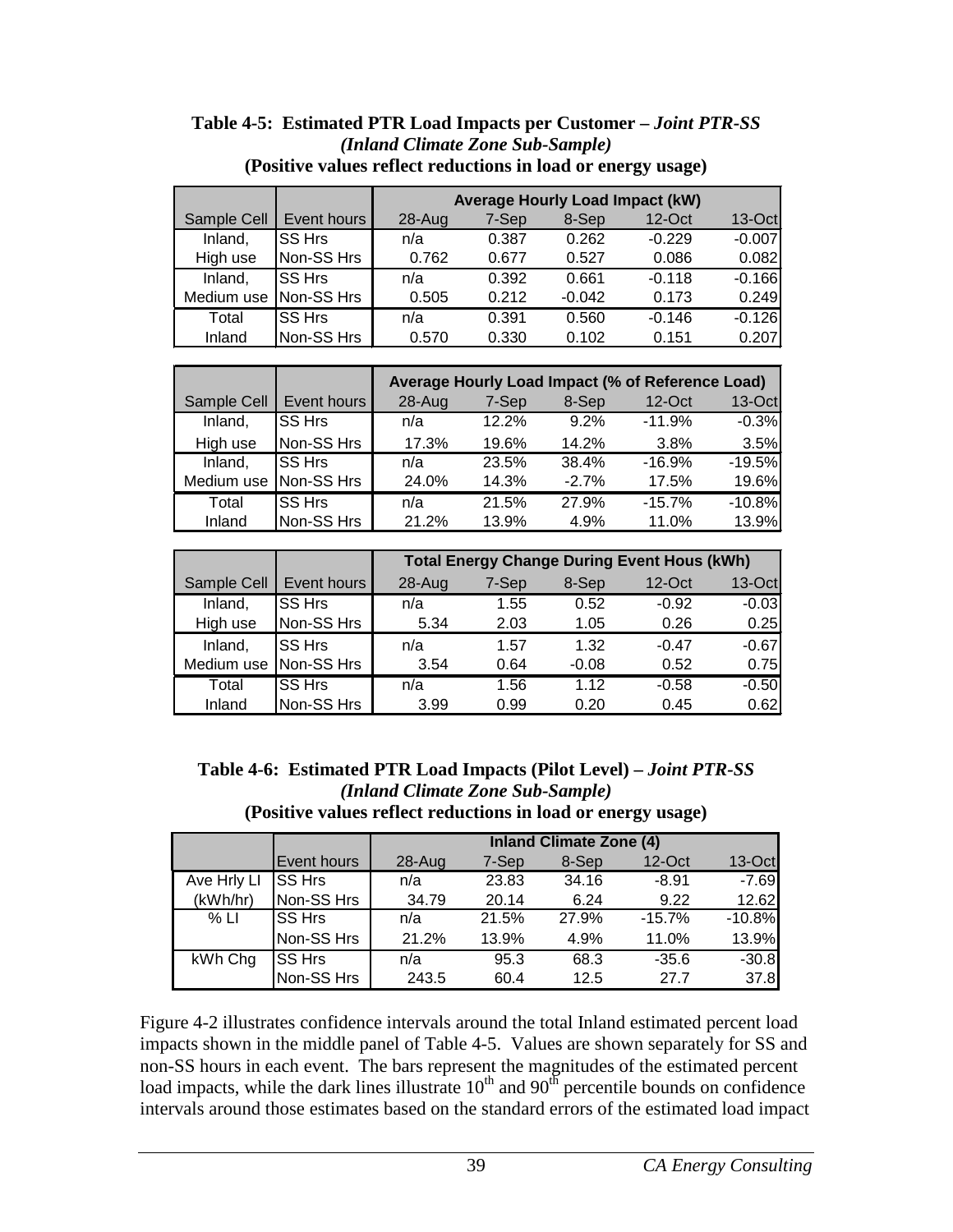coefficients. As with the case for PTR-NT, load impacts are estimated more precisely for the first two events than for the last two events.



Figure 4-2: Percent Load Impacts and  $10^{th}$  &  $90^{th}$  Percentile Confidence Intervals **–** *PTR-SS*

As shown in the figures in Section 2.4 above, the PTR-SS participants clearly reduced usage during SS events as expected, though in varying amounts across events. However, when compared statistically to the loads of the Control-SS customers through the regression analysis, the patterns of estimated PTR load impacts vary substantially across events. On September 7, the one joint PTR/SS event that might be considered "typical", the PTR-SS participants reduced usage during both SS and non-SS event hours by statistically significant amounts, as reflected in the relatively narrow confidence intervals. The average usage reduction on the PTR-only event on Sunday, August 28, also has a narrow confidence interval. For the two October events, however, incremental load impacts relative to the Control-SS customers are negative (higher usage) during SS hours, and positive (lower usage) during non-SS hours, and confidence intervals are wide.

## **4.1.4 Distribution of customer-level load impacts**

Customer-level regression models based on daily observations of average hourly usage in the event window hours, as described in Section 3.2.4 above, were estimated for all PTR participant and control group customers. We focus here on estimated load impact results for the PTR-NT participants for the average of the August 28 and September 7 events.<sup>[35](#page-44-0)</sup>

<span id="page-44-0"></span><sup>&</sup>lt;sup>35</sup> The estimated load impacts for the two October events were not nearly as well-defined as those for the first two events. Only about 100 customers had significant correctly-signed load impact coefficients, and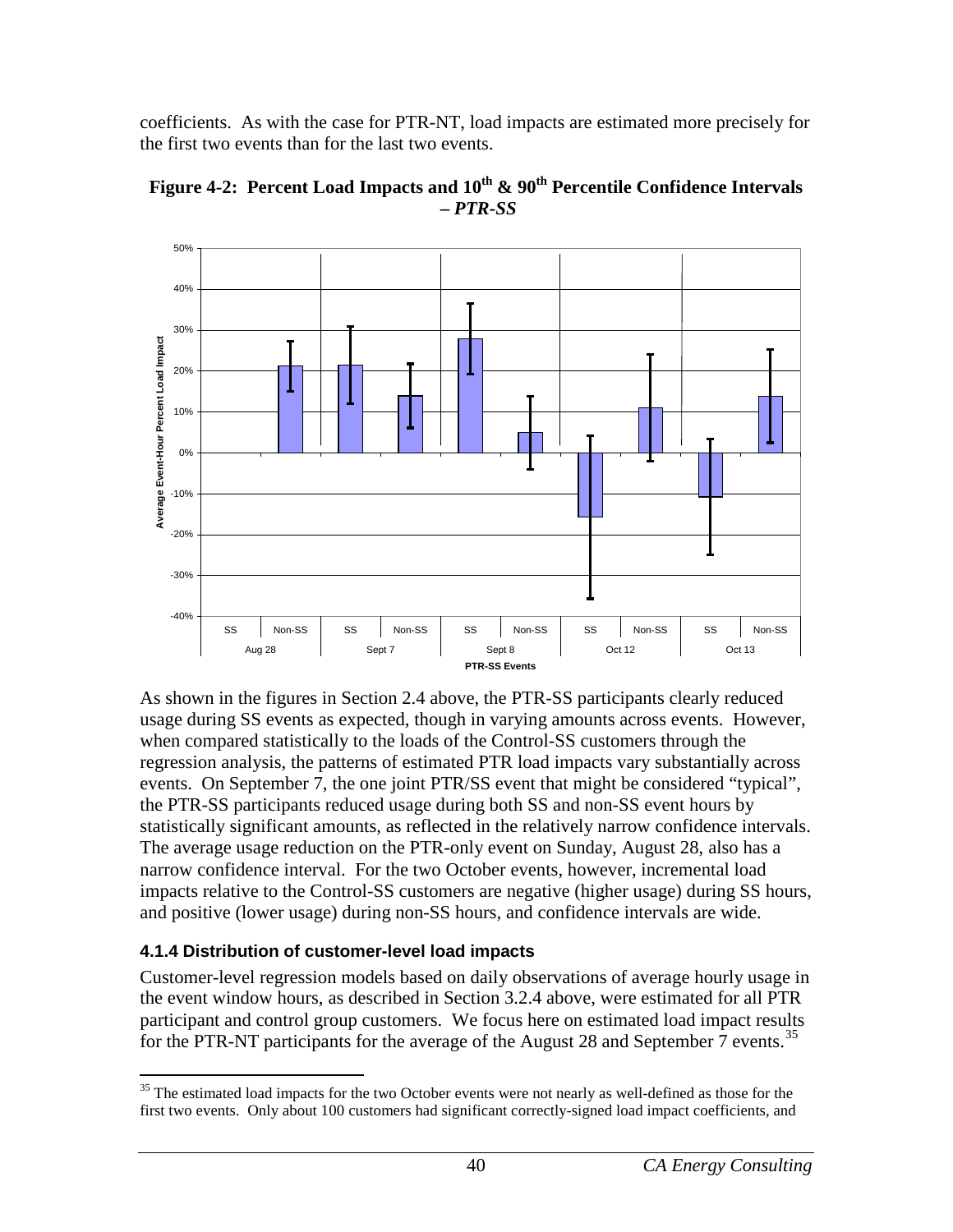Figure 4-3 shows two values for each PTR-NT participant arrayed across the x-axis. One is their estimated average hourly PTR load impact (using the convention that positive values indicate load *reductions*) for the first two events combined. The other is the associated *t*-statistic for that estimate.

The two sets of values are sorted by the *t*-statistic values, which make up the smooth *S*shaped curve. Each point scattered around that curve represents the estimated load impact associated with a given customer's *t*-statistic. A 90 percent confidence level for the *t*-statistic of approximately 1.65 is indicated by the vertical line that lies somewhat to the right of the left axis. This line implies that all load impact estimates that lie to the left of the line represent statistically significant load *reductions*. These represent approximately 330 PTR-NT participants (about 11 percent of the total), who reduced their usage during the first two PTR events by a statistically significant amount. Note that more than half of the participants are estimated to have reduced usage during those two events, even if not by a statistically significant amount.

**Figure 4-3: PTR-NT Customer-Level Estimated Load Impacts and** *t***-Statistics –** *Average of August 28 and Sept. 7 Events* 



Curves of this type showing the range of estimated load impacts across customers have been reported in a number of load impact evaluations in California and elsewhere. Some evaluations show relatively larger or smaller proportions of estimated load *reductions*

 these were often very large. We expect that the customer-level participant-only model cannot successfully distinguish between the weather effects of the isolated hot late-summer days and the October PTR events that were called on those same days. This result is in contrast to the cell-level difference models that are able to leverage off of information on control group loads on those isolated days to assist in estimating PTR event effects.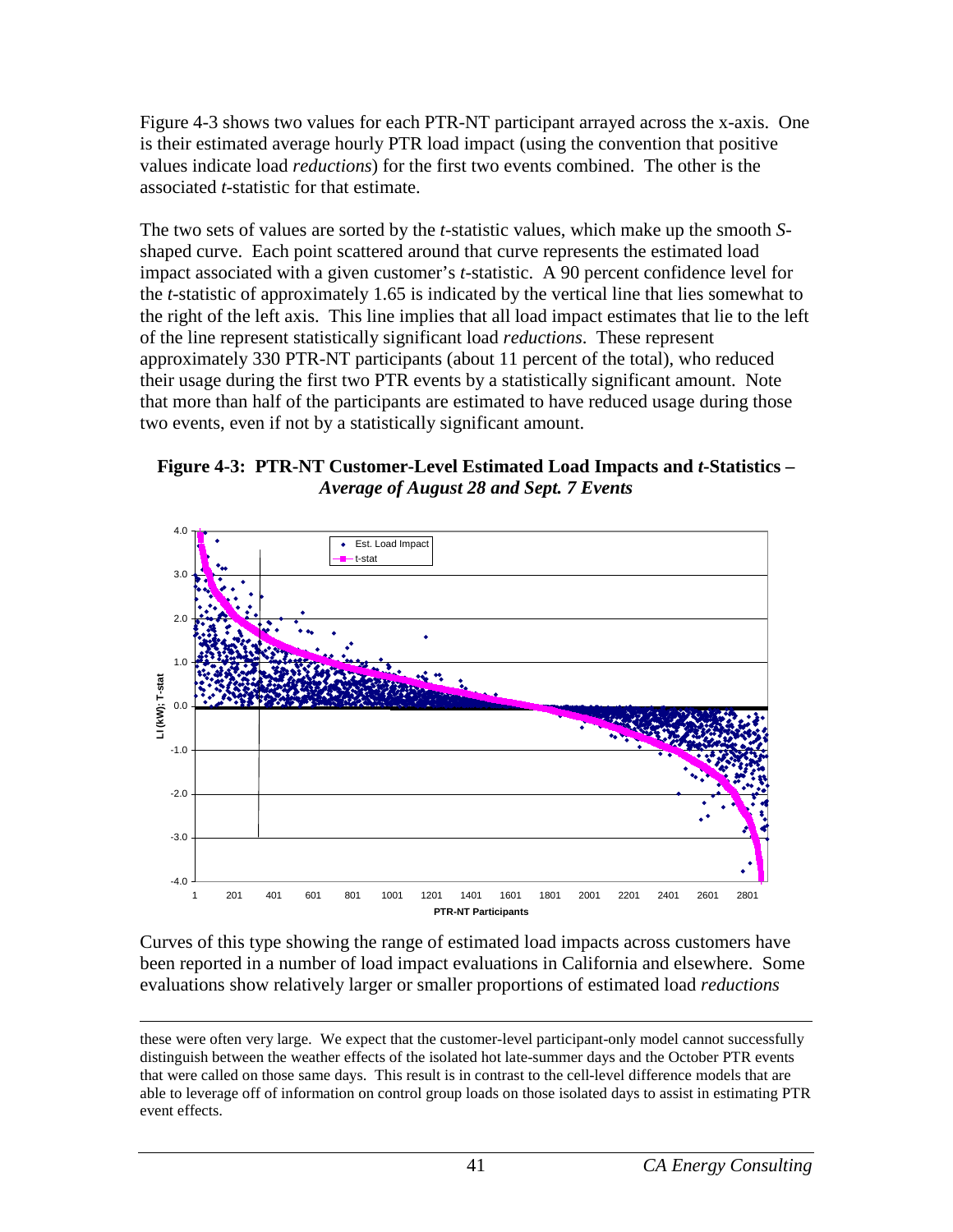relative to estimated load *increases*. There has been considerable discussion of the reasons underlying the significant load *increases* that are often estimated for some portion of customers. In the case of the PTR pilot in 2011, we expect that a major reason for the numerous estimated load increases has to do with the fact that the two events represented in the figure were called on unusually hot days, and the load increases represent the effect of weather and other unexplained changes in usage.

For completeness, the same form of customer-level daily model was also estimated for each of the control group customers. That is, PTR event-day indicators were included in their regressions, even though the control customers received no request to reduce usage during the event window on event days (in fact they were not selected until after all events had taken place). The resulting distribution of estimates of customer-level average event-period load impacts has a similar pattern to that of the PTR participants shown above. That is, similar to the 11 percent of responders among PTR participants, about 10 percent of the control group customers had statistically significant estimates of average event-hour load reductions across the first two PTR events. However, as shown below, their overall reduction in usage during event hours was less than that of the participant "responders," particularly on the September 7 event day, for which it was half as large. These somewhat puzzling findings are discussed in more detail below.

## **4.1.5 Estimated load impacts by event-responders**

After flagging the customers identified as "event responders" on the basis of the significance test described above, we calculated average event-hour load impacts by sample cell, and then an overall weighted average. The overall event-hour load impact for the PTR-NT responders for the average of the August 28 and September 7 events is 0.73 kW per customer, or 41 percent of their overall estimated reference load. In contrast, the estimated overall load impact for *all* PTR-NT participants as reported in Table 4-1 is less than 0.10 kW, representing about 3.5 percent of the estimated reference load averaged across the two events. Scaling the estimated load impacts to the total number of responders produces a total load impact of approximately 394 kW.

To illustrate the pattern of event-day loads for the PTR-NT responders, we constructed cell-level and overall weighted-average loads for those customers flagged as demonstrating significant event-day load reductions. Figure 4-4 compares load profiles for the overall average PTR-NT and average Control-NT customer (top two lines) to the average PTR-NT *responder* (dark dashed line) for the Sunday, August 28 event. As indicated earlier, the overall average PTR-NT participant load differs little from the average control group load.<sup>36</sup> However, the average PTR-NT responder shows a substantial load reduction during the event window, and a recovery of load following the event.

<span id="page-46-0"></span> $36$  As shown in Section 2.4, the average participant load is somewhat higher than the average control group load on the typical Sunday, which implies that the small difference between the two loads on the event day is consistent with a small PTR load reduction.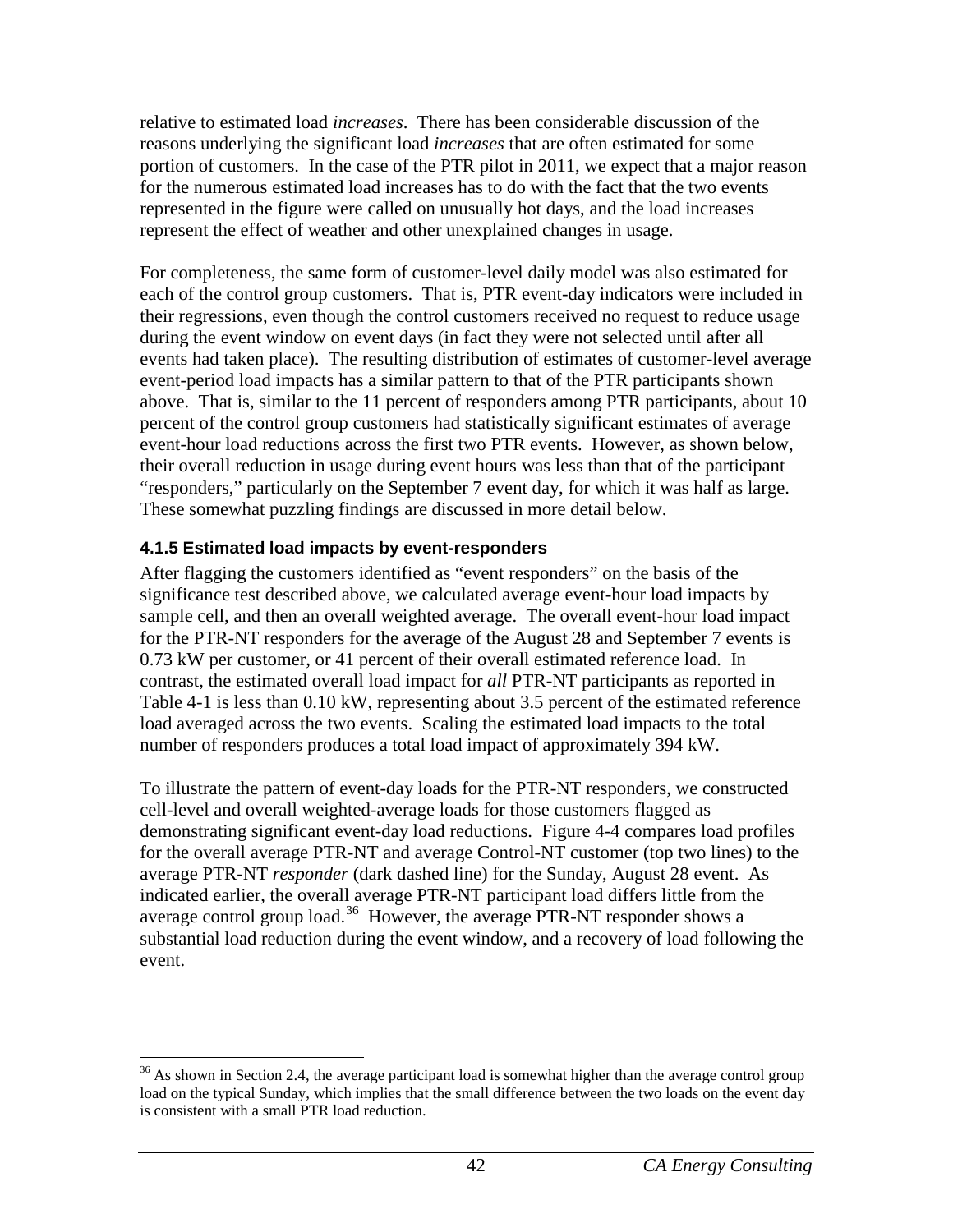

**Figure 4-4: PTR-NT Responders, All PTR-NT, and All Control-NT Loads –** *Average Sunday and August 28 Event*  

Figure 4-5 illustrates a similar comparison for apparent responders found in the control group. The control group responder profile indicates an event-period load reduction similar to the participant responder profile, except that that the post-event load increase (or "rebound") is not present for the control group customers. For this event, the average load reduction compared to all control group customers is somewhat smaller for the control-group responders, at 7.8 percent, versus 8.7 percent for the PTR responders.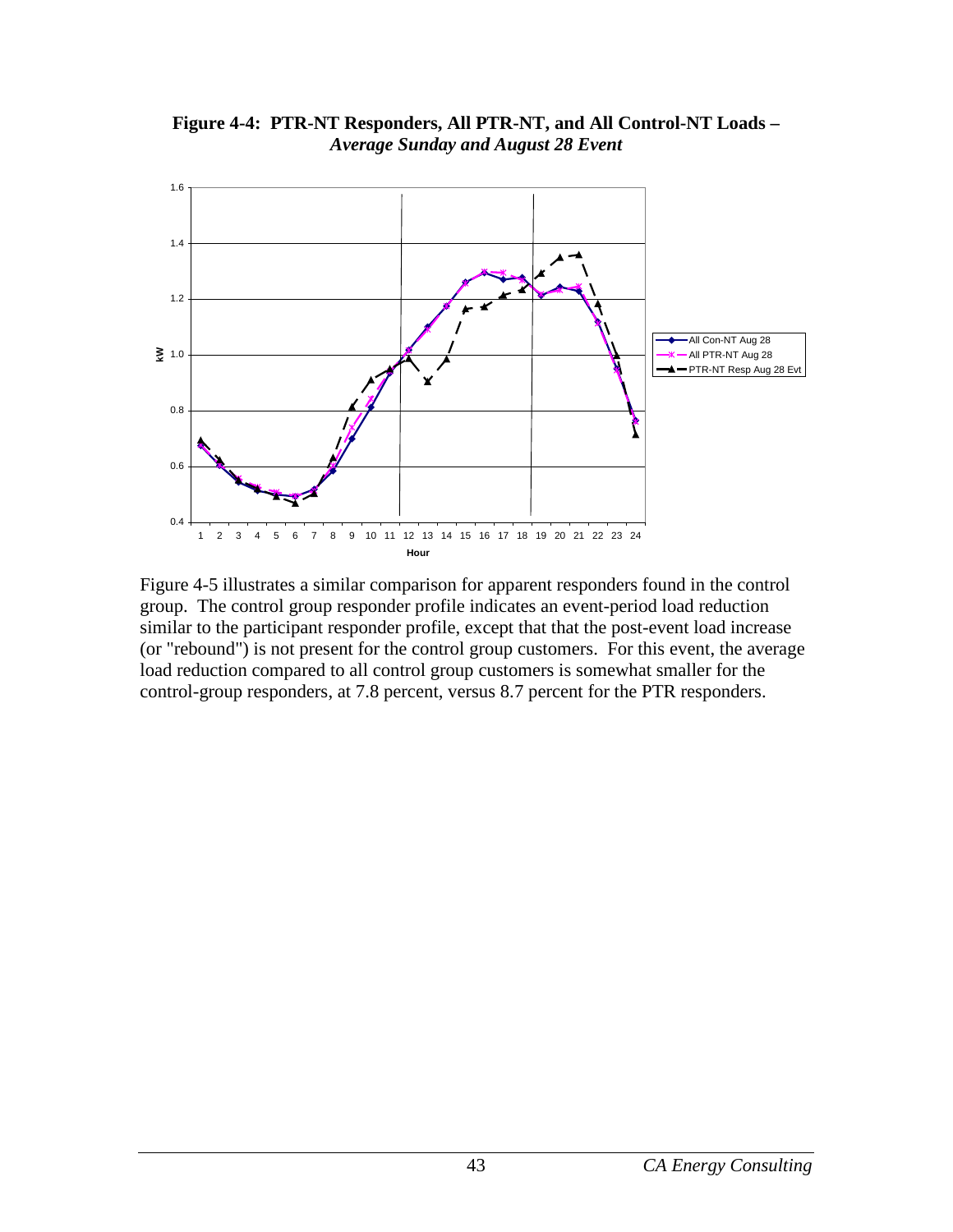

**Figure 4-5: Control-NT Responders and All Control-NT Loads –**  *Average Sunday and August 28 Event* 

Figure 4-6 and 4-7 show comparable information for the September 7 event day. The top two lines of Figure 4-6 show the same overall average PTR-NT participant and Control-NT loads that were shown earlier in Section 2.4. In contrast to the overall participant load, the PTR-NT *responder* load again shows a definitive reduction in usage during the event window, after tracking the other two event-day loads quite closely in the pre-event hours.

Finally, Figure 4-7 shows the load profile for the apparent event-responders found in the control group, along with the overall average control group profile. While there is a similar pattern compared to the participant responders (load reductions relative to all customers during event hours, and with some rebound effect), the average load reduction (relative to the entire control group) is only 8.9 percent for the control responders versus 19.5 percent for the PTR responders, less than half as much.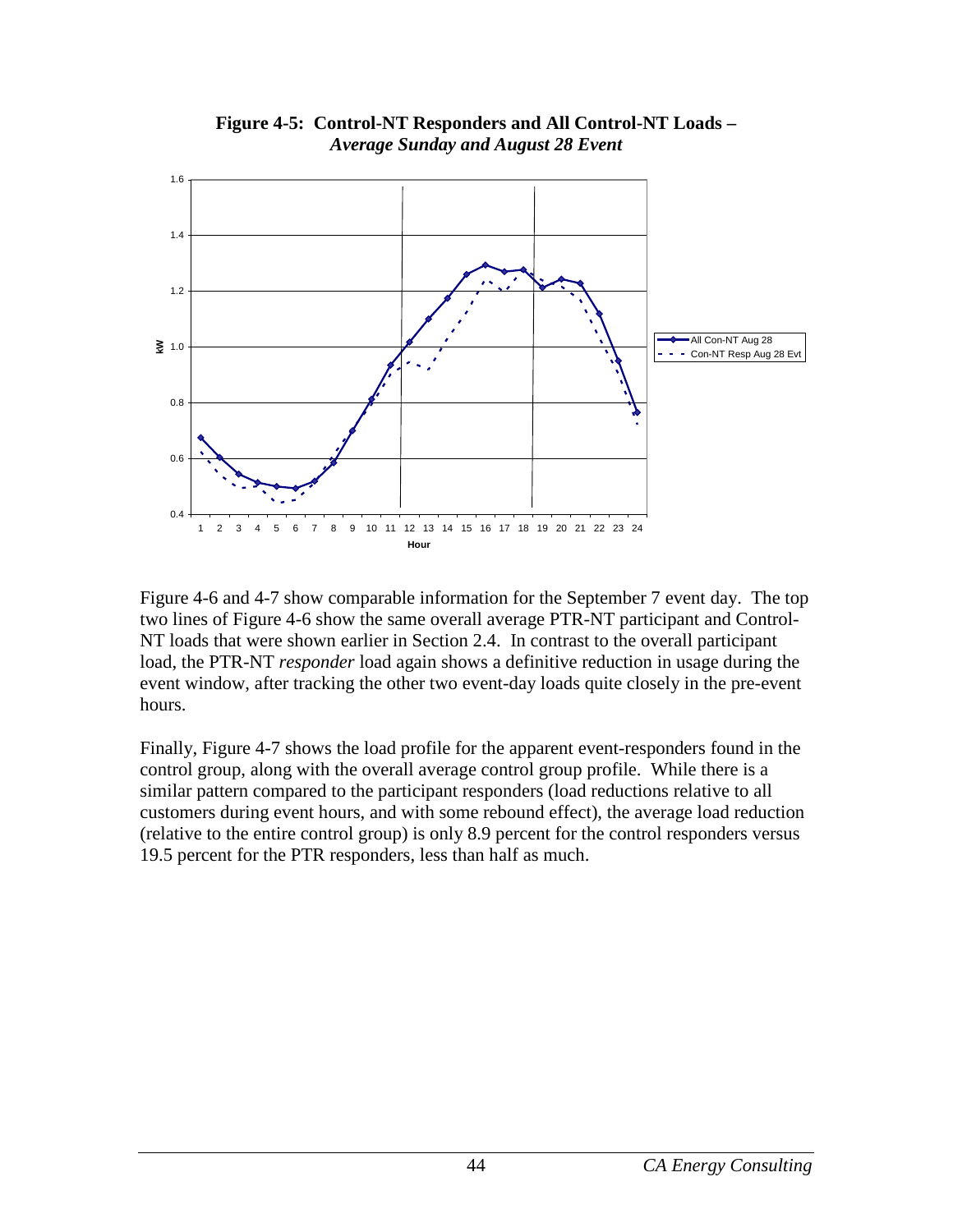

**Figure 4-6: PTR-NT Responders, All PTR-NT, and All Control-NT Loads –** *September 7 Event*

**Figure 4-7: Control-NT Responders All Control-NT Loads –** *September 7 Event* 

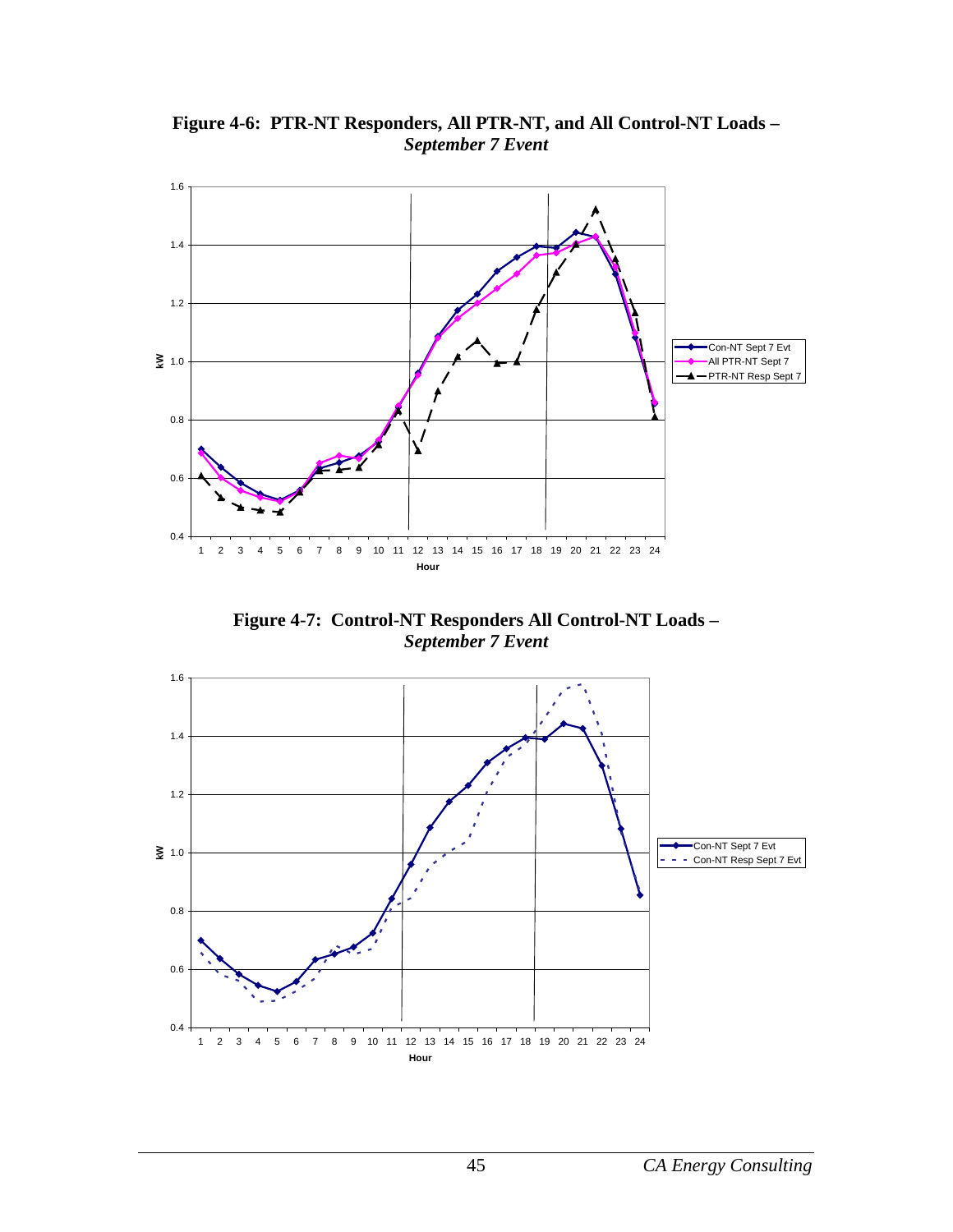We conclude that a subset of approximately 11 percent of the PTR-NT participants responded to the PTR event notification by reducing usage by statistically significant amounts during the first two PTR events, resulting in average usage reductions of about 40 percent. These participants are likely the primary source of the 2.5 and 4.5 percent overall load reductions that were estimated for those events for the entire PTR-NT pilot sample. A parallel analysis conducted for the control-group customers found a similar share of apparent "responders", but with lower levels of usage reductions than were found for responders among the PTR pilot participants.

We can offer two possible explanations for these findings regarding participant and control group responders. One possibility is that the estimated PTR-NT responder load impacts represent something other than customers reducing usage during event periods. For example, the customer-level models estimated a broad distribution of event-day load impacts, and the method used to identify responders from among participants and control group customers may have simply captured the "tail" of a distribution of load changes that is bound to be found regardless of whether customers actually responded to the event. However, the fact that the "notching" of their load (*i.e*., reductions only during event hours) is more pronounced for the PTR participant responders than for the control group "responders" provides some reason to doubt this explanation. It is difficult to develop alternative explanations (other than event response) for why the "responders" have lower loads only during event hours on event days. For example, if the method of identifying responders were simply capturing customers who were on vacation during both events, we might expect loads to be lower throughout the day, and not just during the event hours.<sup>37</sup>

The second explanation has to do with possible reasons for finding control group "responders" that actually reduced usage during afternoon hours on event days. That is, the similarity of PTR and control-group responder findings could be consistent with the findings of the process evaluation of the pilot, which indicated some confusion on the part of PTR participants about whether they should "reduce their use" during peak hours on every day, on days that are unusually hot, or only on days on which they are informed that PTR events are called. Part of the reason for this confusion may have to do with the extensive publicity in California in recent years regarding the importance of reducing usage on hot days that strain the power system. Both the PTR pilot participants and control group customers have been exposed to those messages. Perhaps a subset of control group customers was responding to the occurrence of unusually high temperatures on the PTR event days and previous communications from SDG&E about the importance of reducing peak-period usage on such days, but without being aware of the fact that PTR events were called.

#### **4.1.6 Effect of optional event notification on estimated load impacts**

In addition to default notification by phone, PTR participants were encouraged to sign up to receive electronic notification of events through email, text or cell phone. One

<span id="page-50-0"></span> $37$  Also, for example, customers who set back their thermostat every day during hours ending 12 through 18 (the event window) would not be categorized as "responders" using our method, as there would be no difference between event-day and non-event day loads.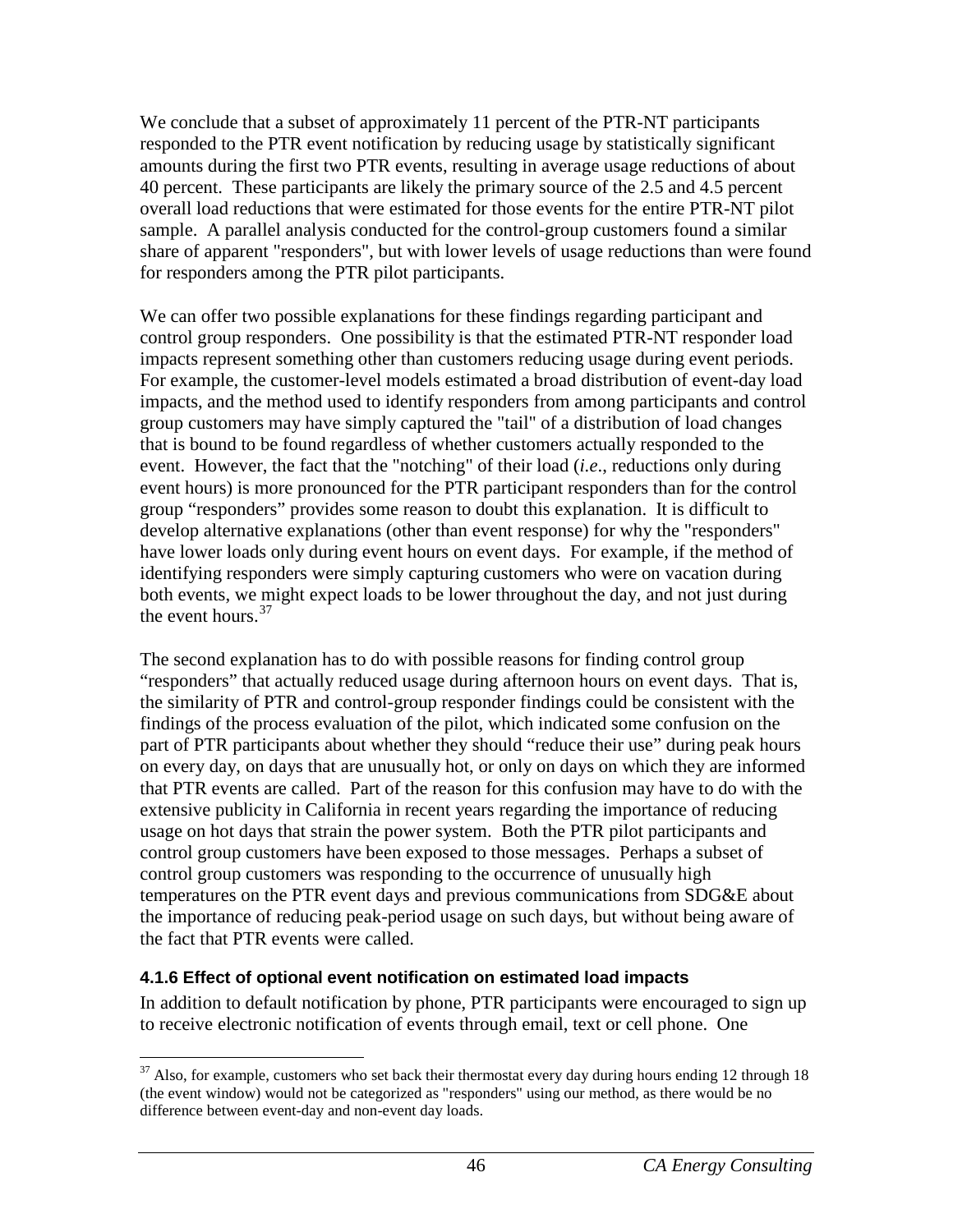hundred forty-nine pilot participants signed up to receive event notifications. To examine potential effects of choice of event notification on participants' usage reductions, or load impacts, we combined customer-level information on dates of signing up for notification with the customer-level estimated load impacts described in Section 4.1.4.

The measure of estimated load impact was the coefficient on the variable indicating the August 28 and September 7 events. Given those dates, we restricted the list of "notified" customers to those PTR-NT participants who signed up prior to the August 28 event. This resulted in a total of 110 notified customers. Of those, 19, or about 17 percent appeared in our list of "event-responders" to those two events. Using information on estimated load impacts and observed loads during the event periods, we find that the 19 customers who requested notification and were classified as event-responders reduced event-period usage by 46 percent relative to the reference load. This is in contrast to the 41 percent load reduction by the overall responder group. Given the small numbers, it is difficult to draw a definitive conclusion regarding whether the small subset of customers who requested optional methods of notification were more or less likely to be classified as event-responders or to have reduced usage by a significantly greater amount than the typical responder.  $38$ 

### **4.1.7 Assessment of CRL-based estimated load impacts**

This section contains an assessment of the relationship between load impacts as estimated by the PTR program CRL baseline method, and as estimated by the *ex post* evaluation regression methods. We begin by summarizing the PTR pilot load impacts and bill credits as calculated by SDG&E. Table 4-7 provides a range of relevant statistics for each event, and across events. As shown, each row in the main body contains results for one of the five PTR events. The three rows at the bottom show totals or averages, as appropriate, across three different sets of events: All five events; all events excluding the September 8 outage event; and the average of the first two events, which is useful in comparing results to our customer-level regression analysis.

<span id="page-51-0"></span><sup>&</sup>lt;sup>38</sup> The process evaluation found little difference between the notified customers and other customers in terms of their event performance or their recollections about receiving notifications.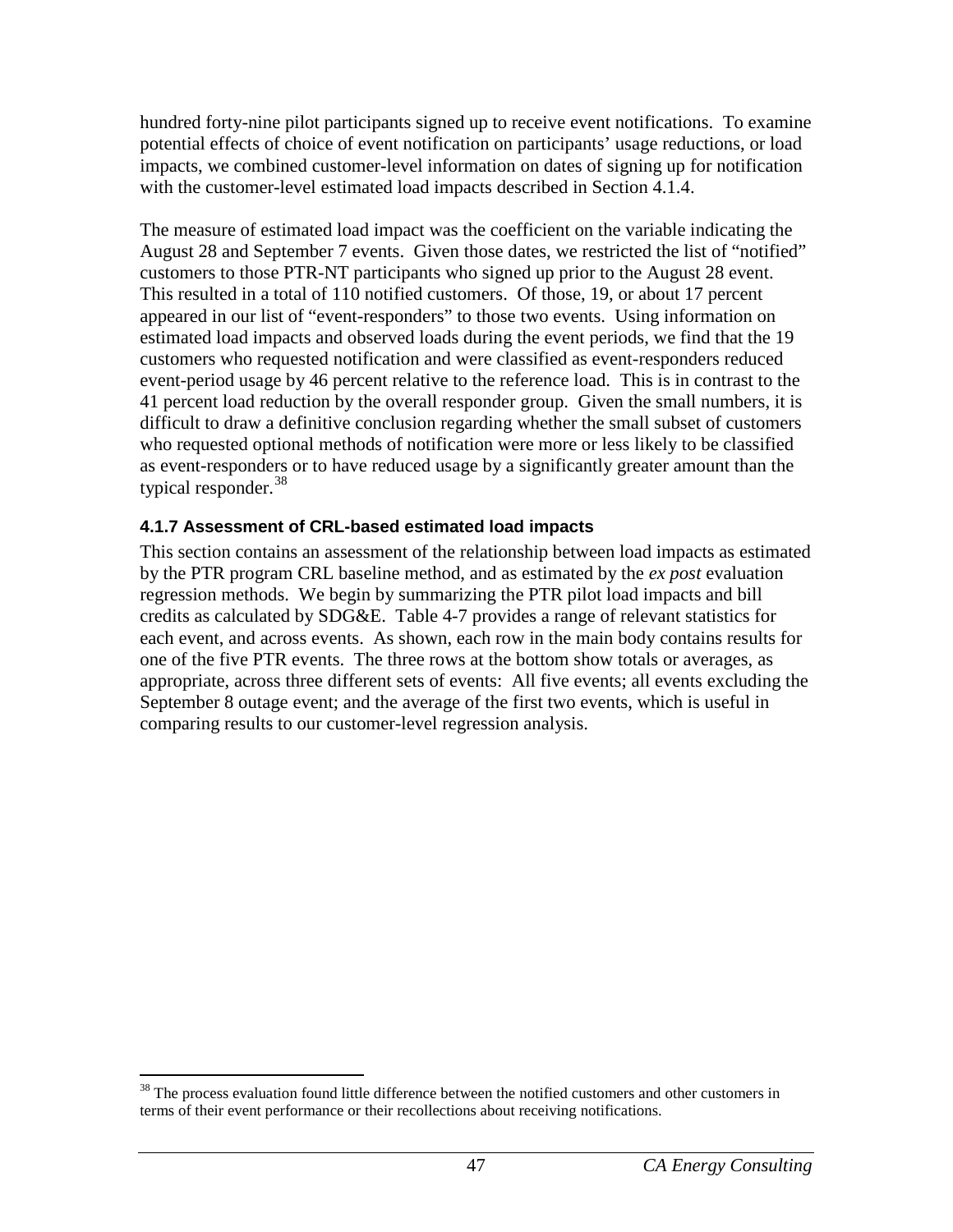The columns of the table show the following information:<sup>[39](#page-52-0)</sup>

- The sum of estimated usage reductions during PTR event hours, across all customers for whom the usage changes relative to the CRL implied reductions rather than increases;
- The number of participants who were found to have reduced usage during the event;
- The amount of reduced usage as a percentage of the CRL baseline load estimate;
- Total bill credits, calculated as \$0.75 times the reduced usage in the first column;
- Bill credits per "reducer";
- The percentage of "reducers" relative to the total number of PTR-NT participants;
- Reduced use per "reducer"; and
- Reduced use per participant.

| Event                 | Reduced<br>Usage<br>per CRL<br>(kWh) | Num. of<br><b>Reducers</b> | <b>% Reduced</b><br><b>Usage</b> | <b>Total Bill</b><br><b>Credits</b> |      | <b>Bill Creditl</b><br>per<br>Reducer | <b>Reducers as</b><br>% of Partic. | Reduced<br>Use per<br>Reducer<br>(kWh) | Reduced<br>Use per<br>Partic.<br>(kWh) |
|-----------------------|--------------------------------------|----------------------------|----------------------------------|-------------------------------------|------|---------------------------------------|------------------------------------|----------------------------------------|----------------------------------------|
| 28-Aug-11             | 3.013                                | 961                        | 28%                              | 2,260<br>\$                         | \$   | 2.35                                  | 34%                                | 3.1                                    | 1.1                                    |
| 07-Sep-11             | 3.801                                | 1,201                      | 27%                              | \$<br>2,851                         | S    | 2.37                                  | 42%                                | 3.2                                    | 1.3                                    |
| 08-Sep-11             | 12,478                               | 2,452                      | 39%                              | \$<br>9,358                         | \$   | 3.82                                  | 86%                                | 5.1                                    | 4.4                                    |
| 12-Oct-11             | 3.119                                | 1,428                      | 28%                              | \$<br>2,339                         | -S   | 1.64                                  | 50%                                | 2.2                                    | 1.1                                    |
| 13-Oct-11             | 3,919                                | 1,564                      | 30%                              | 2,939<br>S                          | - \$ | 1.88                                  | 54%                                | 2.5                                    | 1.4                                    |
| Total/Ave.            | 26,330                               | 7,606                      | 32%                              | \$19.747                            | \$   | 2.60                                  | 53%                                | 3.5                                    | 1.8                                    |
| Total/Ave. (Excl 9/8) | 13,852                               | 5,154                      | 28%                              | \$10,389                            | l \$ | 2.02                                  | 45%                                | 2.7                                    | 1.2                                    |
| Average for 8/28, 9/7 | 3,407                                | 1,081                      | 28%                              | 2,555<br>\$                         | l \$ | 2.36                                  | 38%                                | 3.2                                    | 1.2                                    |

**Table 4-7: PTR-NT Usage Reductions and Bill Credits by CRL Calculations**

The estimated amount of reduced usage and the bill credits are fairly consistent across events, with the exception of the September 8 event, for which the outage caused large usage reductions relative to the CRL levels. Of note are the relatively small average usage reductions and bill credits per reducer, which average \$2.00 per event, or \$2.36 for the first two events.

Also important to keep in mind is that these values represent simple sums or averages across pilot participants, without regard to their sample weights. As such, they represent the observed pilot-level usage reductions and bill credits. However, they are not representative of the population from which the sample was drawn, as the sample contains relatively more high-usage customers and customers in the sparsely populated Mountain and Desert climate zones than their proportion in the population. As a result, the values in the table likely overstate the usage reductions and bill credits that would apply to the actual population. For that reason, we also calculated population-weighted results for a subset of the factors shown in the table. These are shown in Table 4-8.

<span id="page-52-0"></span> $39$  As described below, the values in this table represent simple sums or averages across pilot participants, without regard to sample weights. Following the discussion of the table, we provide selected values that are adjusted for population weights.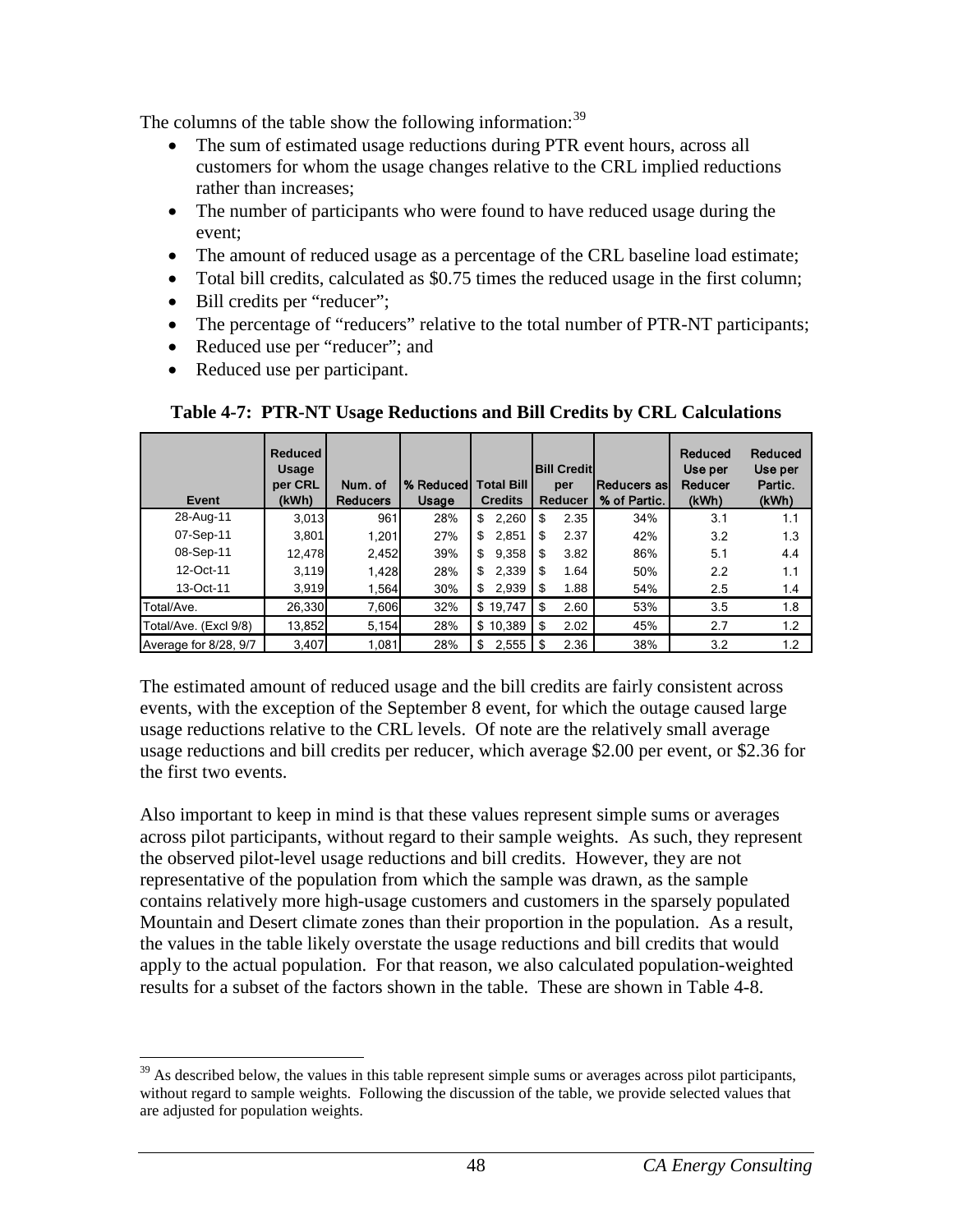|                             | <b>Reduced</b><br>Usage | <b>Reduced</b><br>Usage per<br>Partic. |
|-----------------------------|-------------------------|----------------------------------------|
| CRL-based (Unweighted)      | 3,407                   | 1.20                                   |
| CRL-based (Weighted)        | 2,059                   | 0.72                                   |
| Cust-level Regression (Wtd) | 3,143                   | 1.10                                   |
| Cell-level Regression (Wtd) | 890                     | 0.3                                    |

**Table 4-8: Alternative Estimates of PTR-NT Usage Reductions** 

Three sets of population-weighted usage changes are shown, along with un-weighted values from the last line of Table 4-7, which are repeated in the first row. The two metrics shown are total estimated reduced usage for the average of the first two PTR events, and reduced usage per participant for those events. The second row in the table shows usage reductions obtained by applying appropriate sample weights to the same CRL-based estimates that were used as the basis for the values in Table 4-7. As expected, the population-weighted usage reductions are smaller than the un-weighted values. The third row contains sample-weighted values based on the customer-level regressions described in the previous sub-section. These usage reductions are about fifty percent larger than those estimated by the CRL baseline. The values in both of these rows include results only for those participants who are estimated to have reduced usage during the two events, where that determination is made by the relevant estimation method (*i.e.*, CRL baseline for the second row, and customer-level regression for the third row).

Finally, the last row shows comparable usage reduction estimates based on the cell-level regressions specified in the form of differences between participant and control groups, which were used to develop the *ex post* load impacts described earlier. These are also sample-weighted. However, they implicitly include usage changes for *all* participants, including those who increased usage during PTR events. It is therefore not surprising that the usage changes are smaller than for the cases where only usage reductions were included.

We were also asked to undertake a high-level comparison of the customer-level usage reductions estimated by the PTR program CRL method and those estimated by the customer-level regression methods. Given the nature of the customer-level analysis using daily observations on average hourly usage during the event window, the most readily available metric for comparing the alternative sources of load impact methods is the average event-hour load impact for the average of the August 28 and September 7 events. Values for the CRL method are calculated from the SDG&E pilot program database, and values for the regression-based estimates are drawn from our customer-level regression model results.

Figure 4-8 shows both metrics, sorted by the load impact values based on the CRL baseline method, where positive values represent load reductions. Two values are shown for each participant, whose results are arrayed across the horizontal axis. The scattered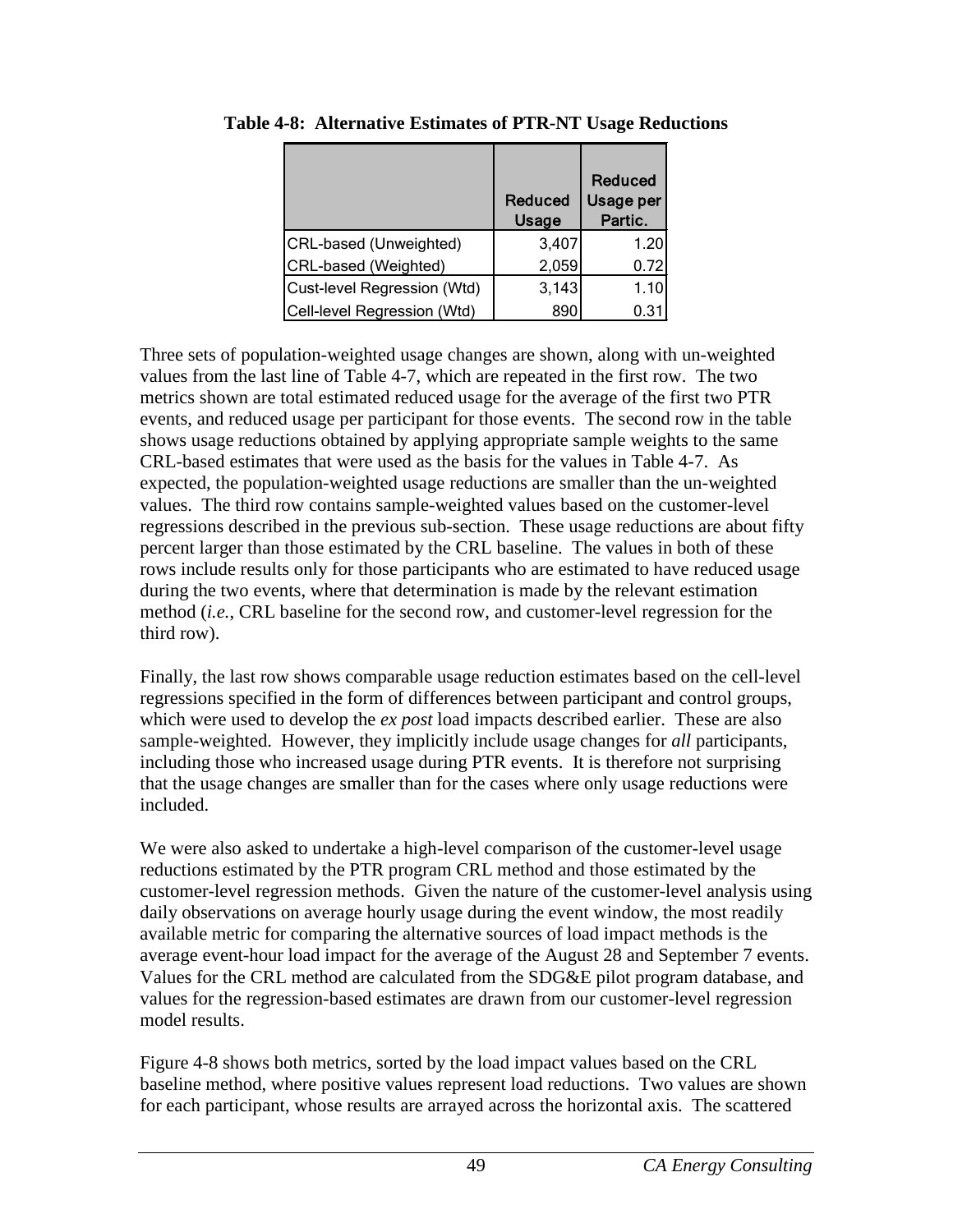points (squares) that surround the smooth curve of program estimates represent load impacts estimated by our customer-level regression models. There is some degree of apparent correlation between the two sources of load impact estimates, which is investigated further in the next figure.



**Figure 4-8: Relationship between PTR-NT load impacts as estimated by program method and M&E** *ex post* **evaluation –** *Average of August 28 and Sept. 7 Events* 

Figure 4-9 shows the same data points as in Figure 4-8, but in a scatter diagram that better clarifies the relationship between the two sets of estimated load impacts. Labels in the four quadrants of the figure indicate agreement or disagreement between the estimated load reductions (positive values) and load increases (negative values). The correlation between the two measures of load impacts is 0.51, which is reflected in the upward-sloping line in the figure. That is, it tends to be the case that when the program measurement indicates a usage reduction, the *ex post* estimate does as well. A comparison of the percentage of cases of agreement and disagreement between the two measures of usage changes produces the following results:

| Regression and CRL baseline both indicate usage Reduction  | 28%  |
|------------------------------------------------------------|------|
| Regression indicates Reduction, but CRL indicates Increase | 30%  |
| Regression indicates Increase, but CRL indicates Reduction | 6%   |
| Regression and CRL baseline both indicate Increase         | 35%. |

In summary, the regression method finds usage reductions for the average of the August 28 and September 7 events for about 58 percent of PTR participants. In about half of those cases, the CRL baseline also indicates a reduction, but in the other half it indicates a usage increase. Finally, in most of the remainder of cases, in which the regression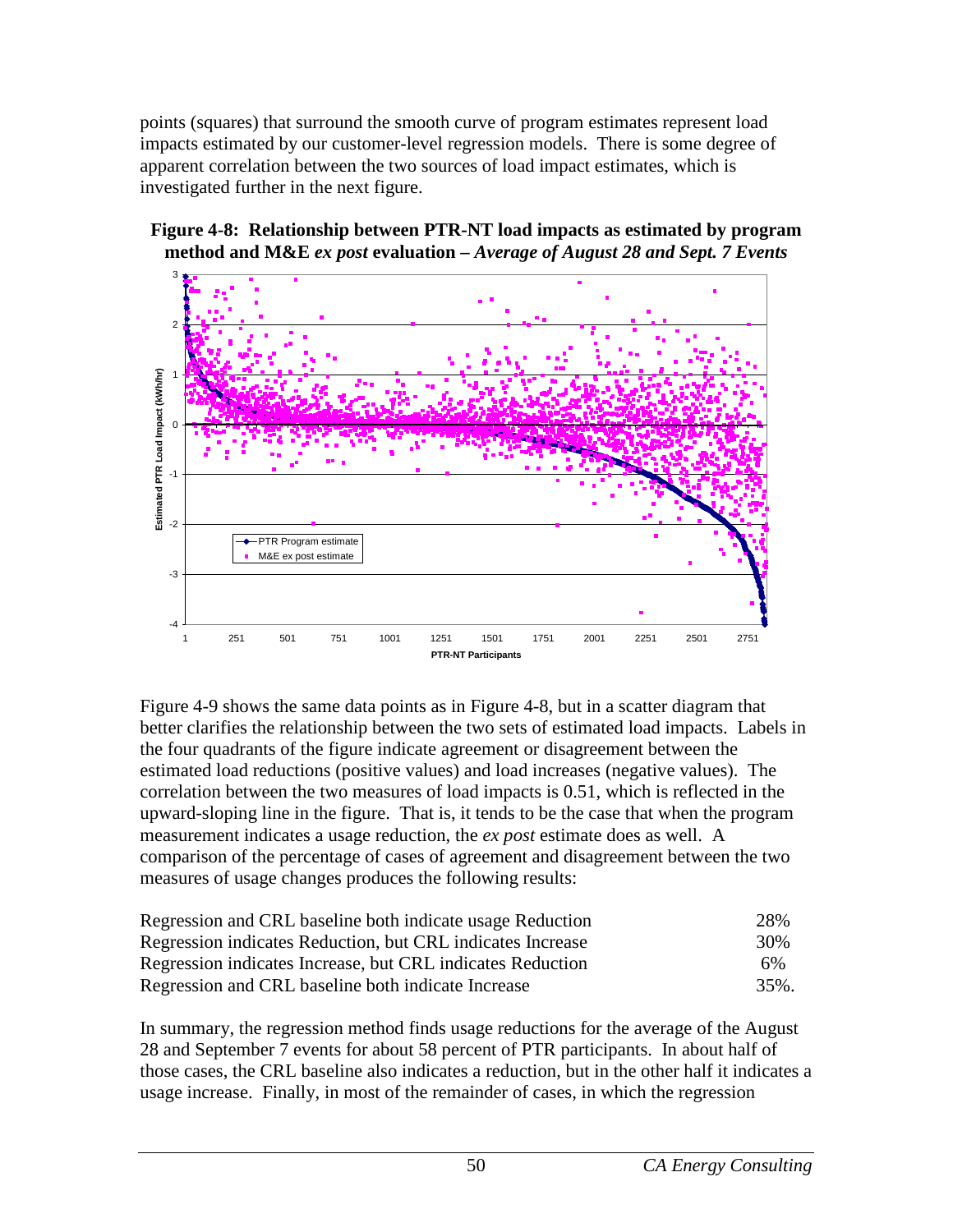method finds usage increases, the CRL baseline shows the same result. These results, combined with the aggregate usage reductions shown in Table 4-8, suggest that the baseline loads implied by the regression-based method are higher than those produced by the CRL baseline method, and thus estimate usage reductions more frequently and in greater amounts than does the CRL baseline method.

#### **Figure 4-9: Scatter plot of PTR-NT load impacts as estimated by PTR program method and M&E** *ex post* **evaluation –** *Average of August 28 and Sept. 7 Events*



## *4.2 Hourly PTR Load Impacts*

The following tables and figures illustrate hourly estimated load impacts for the PTR-NT and PTR-SS participants for selected events, in the format required by the Protocols. Spreadsheet-based table generators that display loads and load impacts for each event and climate zone, on a per-customer and aggregate basis, are included as appendices. Table 4-9 shows results for the August 28 Sunday event, while Table 4-10 shows results for the September 7 event, which can be considered a "typical" mid-summer weekday event. The tables show estimated reference loads, observed loads and estimated load impacts, temperature, and uncertainty-adjusted load impacts. PTR event hours are shaded.

Figures 4-10 and 4-11 illustrate the tabular results in graphic form, where load impacts are shown against the right vertical axis, and positive values represent load reductions. PTR event hours are indicated by the vertical lines. As reported above, the estimated load impacts over the seven-hour PTR events averaged 2.5 percent of the reference load for the August 28 event, and 4.5 percent for the September 7 event.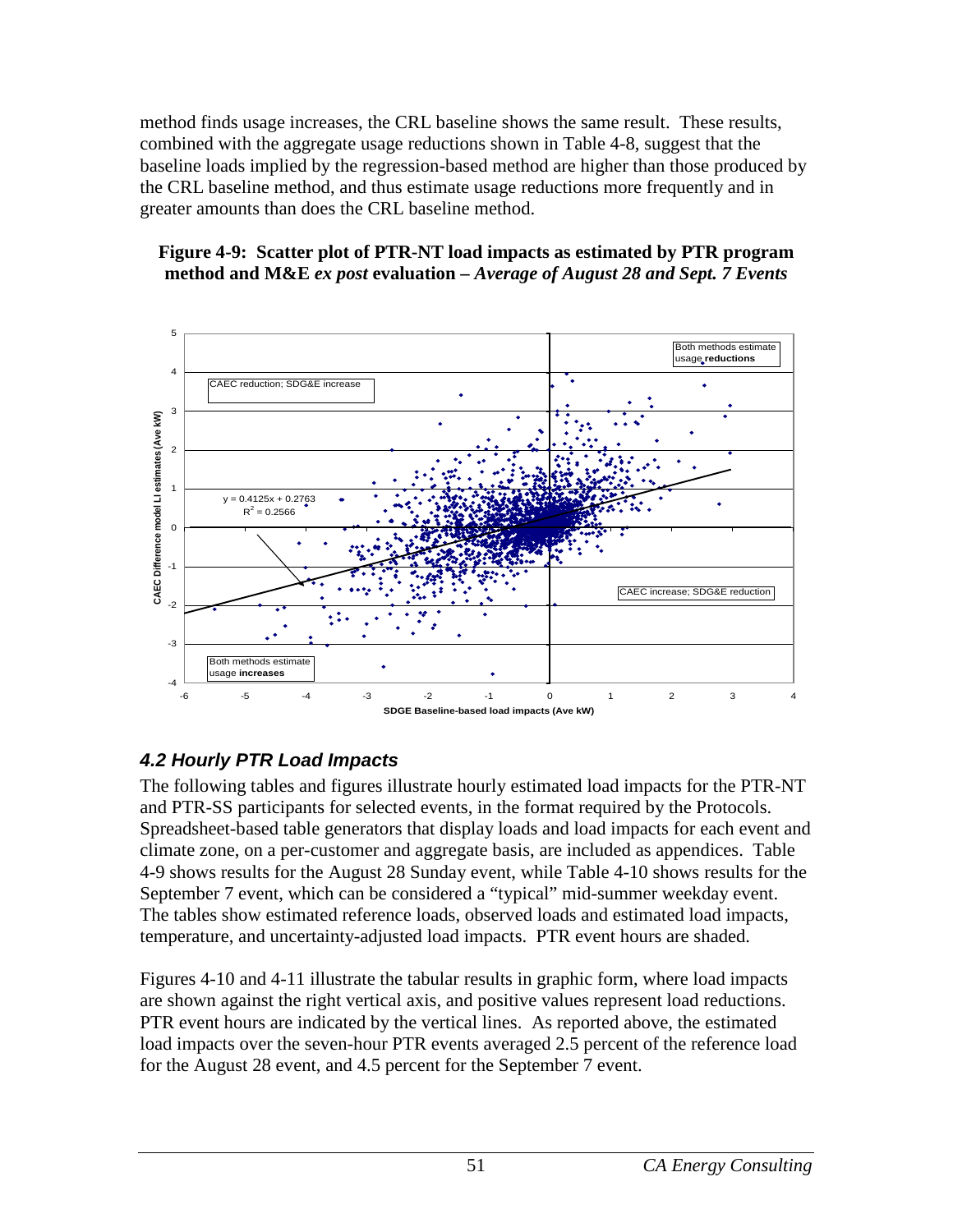| Hour           | <b>Estimated</b><br><b>Reference Load</b> | <b>Observed</b><br><b>Event Day</b><br>Load               | <b>Estimated</b><br><b>Load Impact</b> | Weighted<br>Average                     |                |          | Uncertainty Adjusted Impact (kWh/ hr)- Percentiles   |          |                |
|----------------|-------------------------------------------|-----------------------------------------------------------|----------------------------------------|-----------------------------------------|----------------|----------|------------------------------------------------------|----------|----------------|
| Ending         | (kWh/hour)                                | (kWh/hour)                                                | (kWh/hour)                             | Temperature (°F)                        | 10th%ile       | 30th%ile | 50th%ile                                             | 70th%ile | 90th%ile       |
| 1              | 1.969                                     | 1.972                                                     | $-2$                                   | 70                                      | $-75$          | $-32$    | $-2$                                                 | 28       | 71             |
| $\overline{2}$ | 1.736                                     | 1.762                                                     | $-26$                                  | 70                                      | $-98$          | $-56$    | $-26$                                                | 3        | 45             |
| 3              | 1,553                                     | 1,623                                                     | $-70$                                  | 70                                      | $-142$         | $-100$   | $-70$                                                | $-41$    | $\overline{2}$ |
| 4              | 1,455                                     | 1,534                                                     | $-79$                                  | 69                                      | $-149$         | $-108$   | $-79$                                                | $-50$    | $-8$           |
| 5              | 1.417                                     | 1.480                                                     | $-62$                                  | 68                                      | $-131$         | $-90$    | $-62$                                                | $-34$    | $\overline{7}$ |
| 6              | 1,424                                     | 1,438                                                     | $-14$                                  | 68                                      | $-84$          | $-43$    | $-14$                                                | 14       | 55             |
| $\overline{7}$ | 1,517                                     | 1.495                                                     | 22                                     | 69                                      | $-45$          | $-5$     | 22                                                   | 49       | 89             |
| 8              | 1.732                                     | 1.757                                                     | $-24$                                  | 72                                      | $-92$          | $-52$    | $-24$                                                | 3        | 43             |
| 9              | 2,108                                     | 2,154                                                     | $-46$                                  | 75                                      | $-112$         | $-73$    | $-46$                                                | $-18$    | 21             |
| 10             | 2,482                                     | 2,450                                                     | 32                                     | 78                                      | $-33$          | 5        | 32                                                   | 58       | 96             |
| 11             | 2.819                                     | 2.735                                                     | 84                                     | 80                                      | 20             | 58       | 84                                                   | 110      | 147            |
| 12             | 3.052                                     | 2.956                                                     | 96                                     | 80                                      | 33             | 70       | 96                                                   | 122      | 159            |
| 13             | 3,359                                     | 3,174                                                     | 186                                    | 83                                      | 121            | 159      | 186                                                  | 212      | 250            |
| 14             | 3,539                                     | 3,417                                                     | 121                                    | 83                                      | 56             | 95       | 121                                                  | 148      | 186            |
| 15             | 3,769                                     | 3,654                                                     | 114                                    | 83                                      | 49             | 87       | 114                                                  | 141      | 180            |
| 16             | 3,816                                     | 3,774                                                     | 41                                     | 82                                      | $-23$          | 15       | 41                                                   | 68       | 106            |
| 17             | 3,730                                     | 3,765                                                     | $-35$                                  | 80                                      | $-99$          | $-61$    | $-35$                                                | $-9$     | 29             |
| 18             | 3,796                                     | 3,687                                                     | 109                                    | 78                                      | 45             | 83       | 109                                                  | 136      | 174            |
| 19             | 3,584                                     | 3,541                                                     | 43                                     | 75                                      | $-21$          | 17       | 43                                                   | 69       | 107            |
| 20             | 3,646                                     | 3.583                                                     | 63                                     | 72                                      | $-3$           | 36       | 63                                                   | 89       | 128            |
| 21             | 3,631                                     | 3.622                                                     | 9                                      | 71                                      | $-56$          | $-18$    | 9                                                    | 36       | 74             |
| 22             | 3,295                                     | 3.237                                                     | 58                                     | 70                                      | $-7$           | 31       | 58                                                   | 85       | 123            |
| 23             | 2.818                                     | 2.749                                                     | 68                                     | 69                                      | 3              | 42       | 68                                                   | 95       | 134            |
| 24             | 2,284                                     | 2,212                                                     | 72                                     | 68                                      | $\overline{1}$ | 46       | 72                                                   | 99       | 137            |
|                | <b>Reference Energy</b>                   | <b>Estimated</b><br><b>Event Day</b><br><b>Energy Use</b> | Change in<br><b>Energy Use</b>         | <b>Cooling Degree</b><br>Hours (Base 75 |                |          | Uncertainty Adjusted Impact (kWh/hour) - Percentiles |          |                |
|                | Use (kWh)                                 | (kWh)                                                     | (kWh)                                  | oF)                                     | 10th           | 30th     | 50th                                                 | 70th     | 90th           |
| Daily          | 64,531                                    | 63,771                                                    | 760                                    | 52.2                                    | n/a            | n/a      | n/a                                                  | n/a      | n/a            |

#### **Table 4-9: Hourly Pilot-Level PTR-NT Loads and Load Impacts –** *August 28 Event*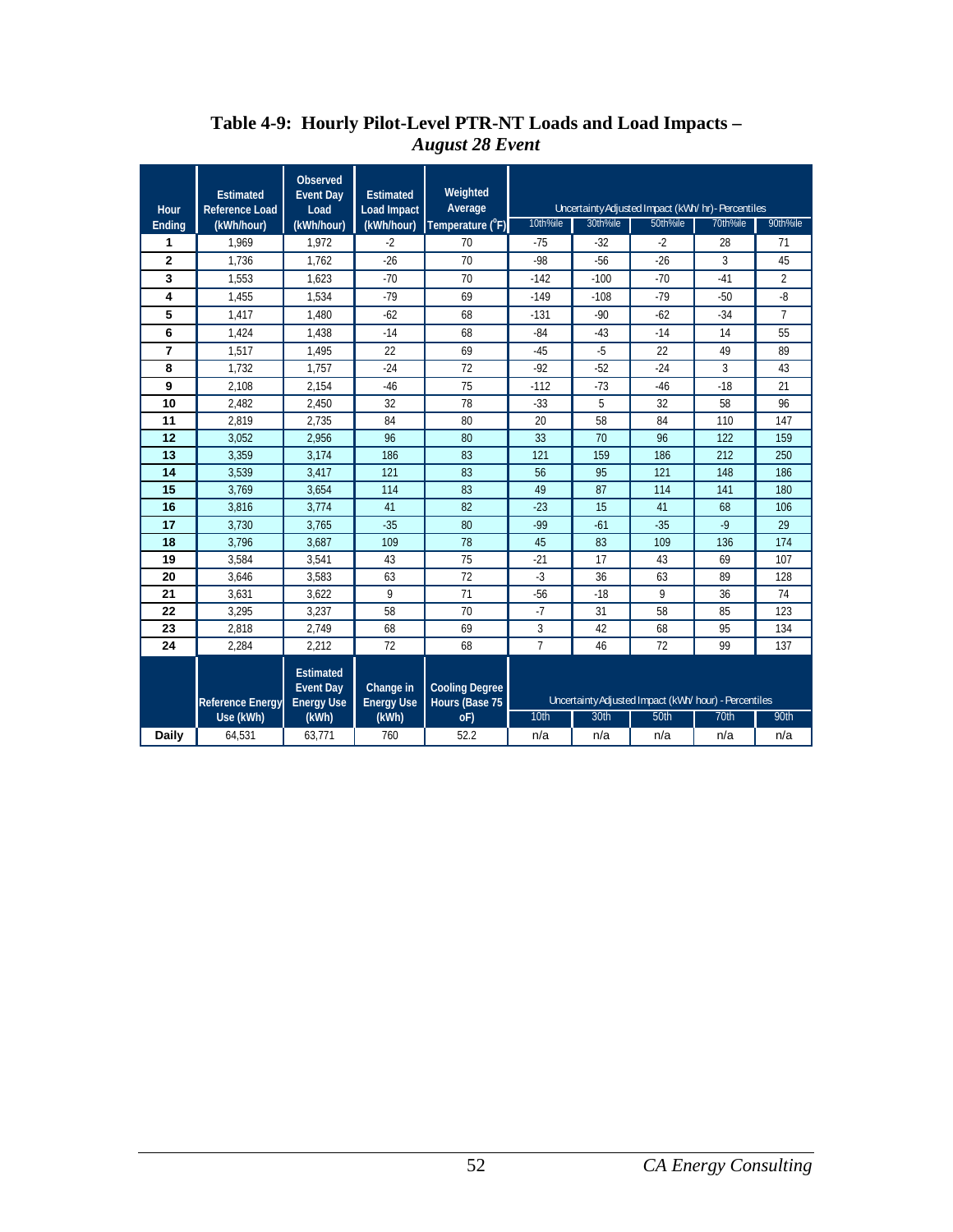

**Figure 4-10: Hourly Pilot-Level PTR-NT Loads and Load Impacts –** *August 28 Event*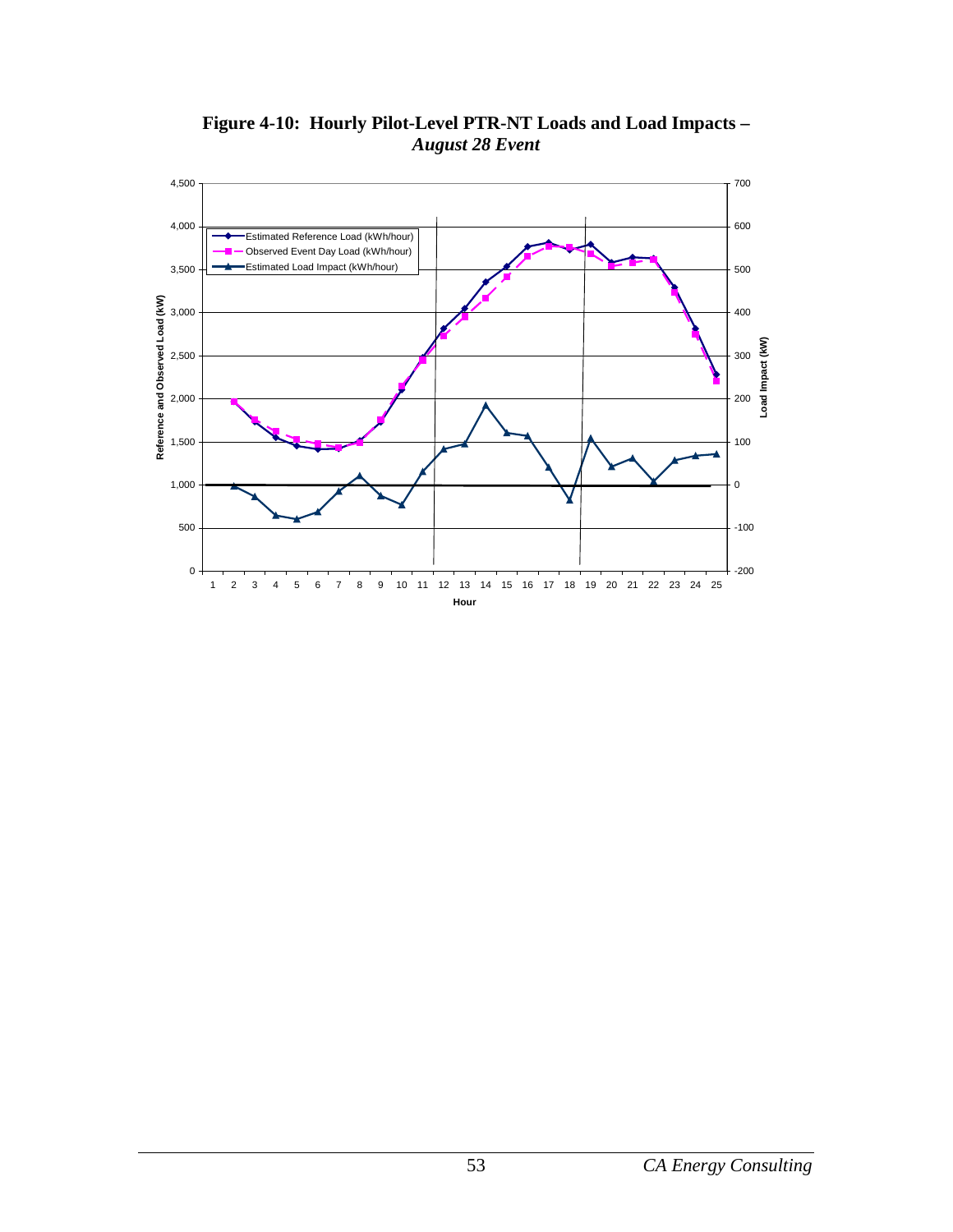| Hour         | <b>Estimated</b><br><b>Reference Load</b> | Observed<br><b>Event Day</b><br>Load                      | <b>Estimated</b><br>Load Impact | Weighted<br>Average                     |              |          | Uncertainty Adjusted Impact (kWh/ hr)- Percentiles    |          |                |
|--------------|-------------------------------------------|-----------------------------------------------------------|---------------------------------|-----------------------------------------|--------------|----------|-------------------------------------------------------|----------|----------------|
| Ending       | (kWh/hour)                                | (kWh/hour)                                                | (kWh/hour)                      | Temperature (°F)                        | 10th%ile     | 30th%ile | 50th%ile                                              | 70th%ile | 90th%ile       |
| 1            | 2.075                                     | 1.996                                                     | 80                              | 72                                      | $\mathbf{0}$ | 47       | 80                                                    | 113      | 160            |
| $\mathbf{2}$ | 1.846                                     | 1.750                                                     | 96                              | 72                                      | 22           | 66       | 96                                                    | 127      | 170            |
| 3            | 1.682                                     | 1,622                                                     | 60                              | 72                                      | $-16$        | 29       | 60                                                    | 91       | 137            |
| 4            | 1,546                                     | 1,554                                                     | $-8$                            | 71                                      | $-83$        | $-39$    | $-8$                                                  | 23       | 67             |
| 5            | 1,504                                     | 1,513                                                     | $-8$                            | 70                                      | $-83$        | $-39$    | $-8$                                                  | 22       | 67             |
| 6            | 1,623                                     | 1,612                                                     | 10                              | 70                                      | $-60$        | $-18$    | 10                                                    | 39       | 80             |
| 7            | 1.869                                     | 1.896                                                     | $-27$                           | 71                                      | $-93$        | $-54$    | $-27$                                                 | 0        | 39             |
| 8            | 1,953                                     | 1.971                                                     | $-18$                           | 77                                      | $-91$        | $-48$    | $-18$                                                 | 12       | 55             |
| 9            | 2,031                                     | 1,940                                                     | 91                              | 82                                      | 20           | 62       | 91                                                    | 120      | 162            |
| 10           | 2,217                                     | 2,128                                                     | 89                              | 87                                      | 16           | 59       | 89                                                    | 119      | 162            |
| 11           | 2.573                                     | 2.467                                                     | 105                             | 89                                      | 37           | 77       | 105                                                   | 134      | 174            |
| 12           | 2.925                                     | 2.774                                                     | 151                             | 90                                      | 80           | 122      | 151                                                   | 180      | 222            |
| 13           | 3.322                                     | 3,145                                                     | 177                             | 89                                      | 109          | 149      | 177                                                   | 205      | 245            |
| 14           | 3,518                                     | 3,339                                                     | 179                             | 89                                      | 111          | 151      | 179                                                   | 206      | 246            |
| 15           | 3.630                                     | 3.491                                                     | 139                             | 87                                      | 73           | 112      | 139                                                   | 166      | 205            |
| 16           | 3.860                                     | 3.638                                                     | 222                             | 88                                      | 156          | 195      | 222                                                   | 250      | 289            |
| 17           | 3.954                                     | 3.784                                                     | 170                             | 88                                      | 99           | 141      | 170                                                   | 199      | 240            |
| 18           | 4.077                                     | 3.968                                                     | 109                             | 86                                      | 39           | 81       | 109                                                   | 138      | 180            |
| 19           | 4.072                                     | 3.993                                                     | 80                              | 83                                      | 8            | 50       | 80                                                    | 109      | 151            |
| 20           | 4.232                                     | 4.086                                                     | 146                             | 81                                      | 63           | 112      | 146                                                   | 180      | 228            |
| 21           | 4.227                                     | 4.157                                                     | 69                              | 79                                      | $-20$        | 33       | 69                                                    | 106      | 158            |
| 22           | 3,775                                     | 3,853                                                     | $-78$                           | 78                                      | $-163$       | $-113$   | $-78$                                                 | $-43$    | $\overline{7}$ |
| 23           | 3,213                                     | 3,193                                                     | 20                              | 74                                      | $-51$        | $-9$     | 20                                                    | 49       | 91             |
| 24           | 2,526                                     | 2,503                                                     | 23                              | 71                                      | $-43$        | $-4$     | 23                                                    | 50       | 89             |
|              | <b>Reference Energy</b>                   | <b>Estimated</b><br><b>Event Day</b><br><b>Energy Use</b> | Change in<br><b>Energy Use</b>  | <b>Cooling Degree</b><br>Hours (Base 75 |              |          | Uncertainty Adjusted Impact (kWh/ hour) - Percentiles |          |                |
|              | Use (kWh)                                 | (kWh)                                                     | (kWh)                           | oF)                                     | 10th         | 30th     | 50th                                                  | 70th     | 90th           |
| <b>Daily</b> | 68,252                                    | 66,374                                                    | 1,877                           | 146.7                                   | n/a          | n/a      | n/a                                                   | n/a      | n/a            |

#### **Table 4-10: Hourly Pilot-Level PTR-NT Loads and Load Impacts –** *September 7 Event*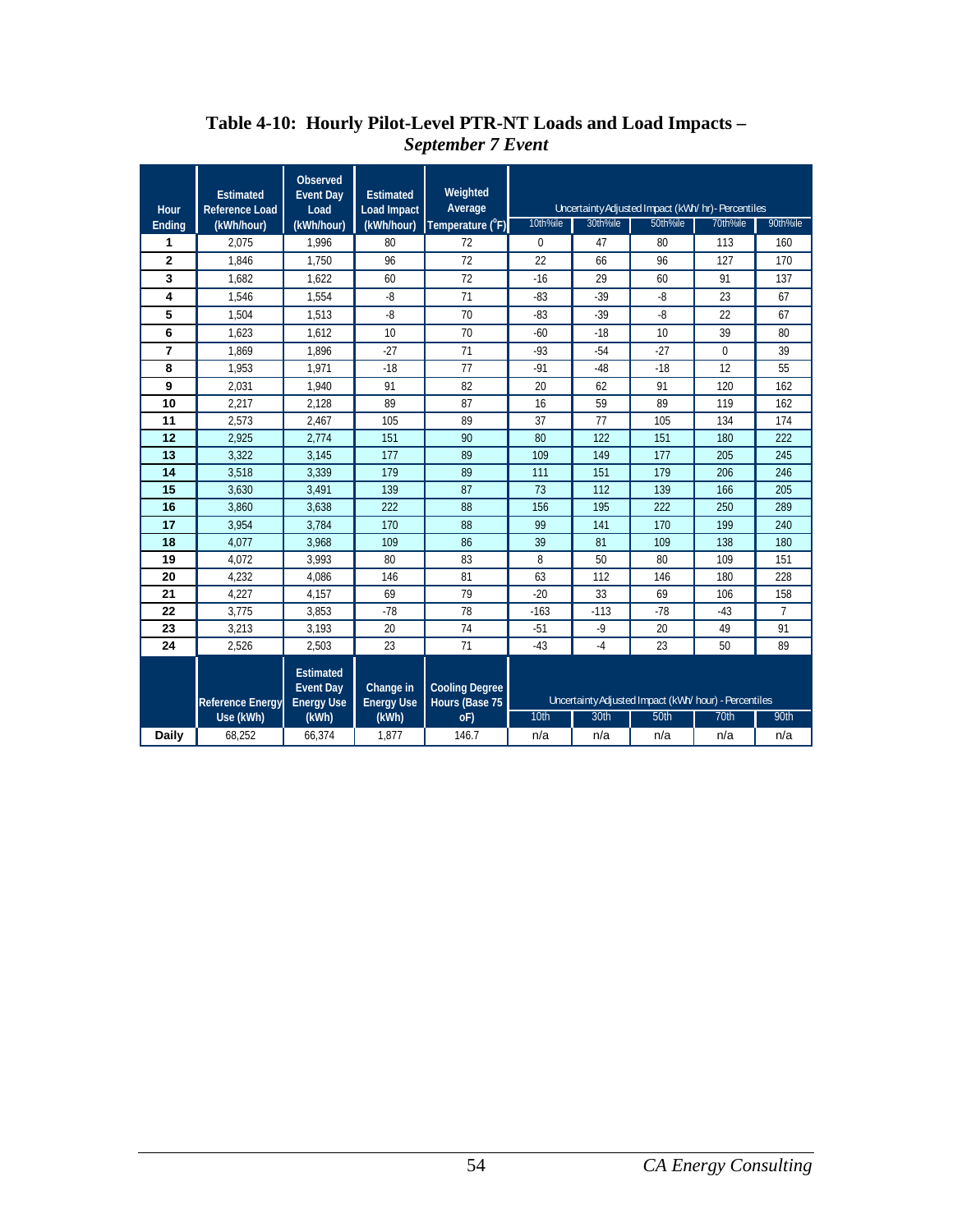

**Figure 4-11: Hourly Pilot-Level PTR-NT Loads and Load Impacts –** *September 7 Event*

Table 4-11 shows loads and load impacts for the PTR-SS participants in the Inland climate zone for the August 28 PTR-only event, while Table 4-12 shows results for the September 7 joint PTR and SS event. Figures 4-12 and 4-13 illustrate the tabular results in graphic form.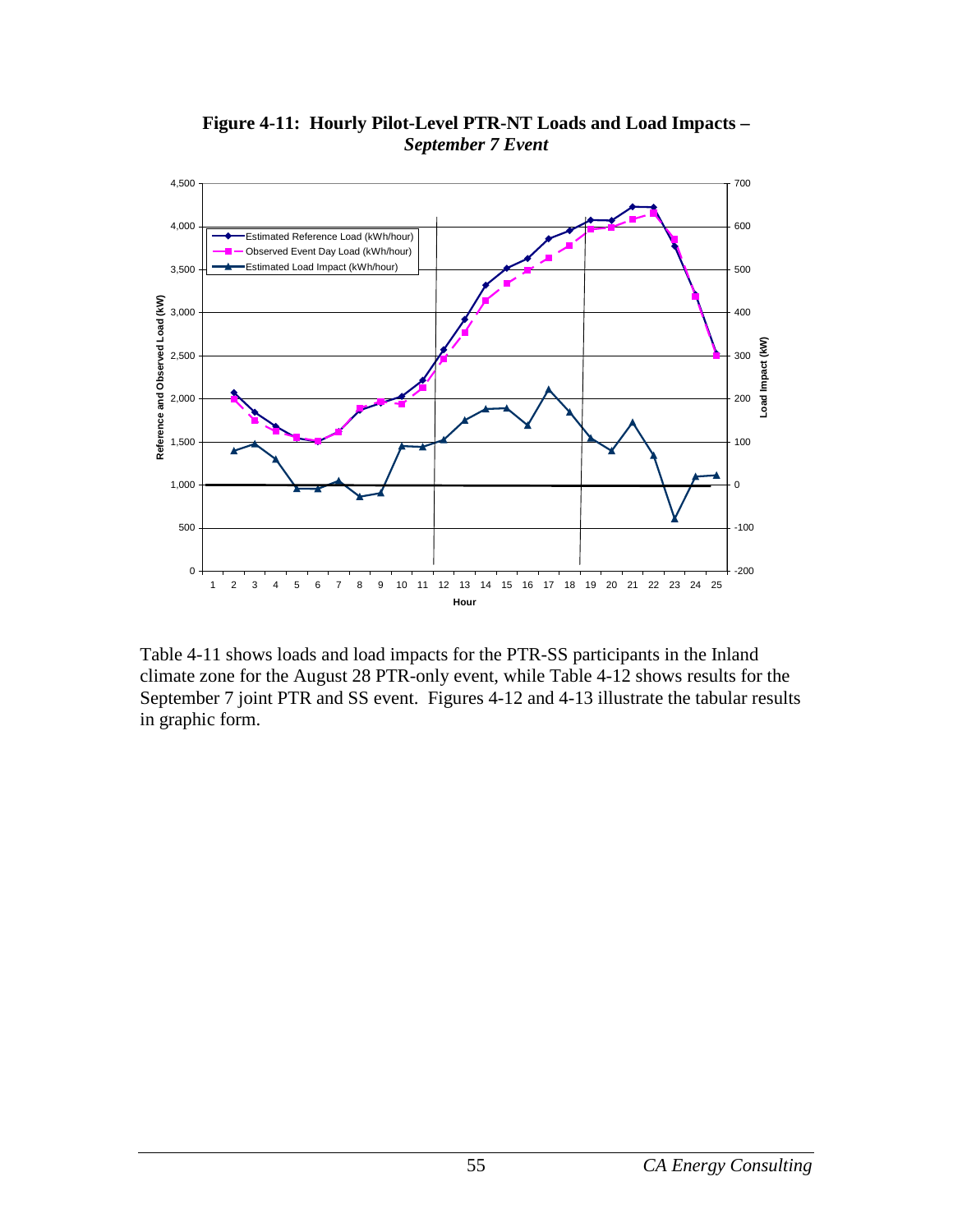| Hour           | <b>Estimated</b><br><b>Reference Load</b> | Observed<br><b>Event Day</b><br>Load                      | <b>Estimated</b><br><b>Load Impact</b> | Weighted<br>Average                     |                |              | Uncertainty Adjusted Impact (kWh/ hr)- Percentiles   |                |          |
|----------------|-------------------------------------------|-----------------------------------------------------------|----------------------------------------|-----------------------------------------|----------------|--------------|------------------------------------------------------|----------------|----------|
| Ending         | (kWh/hour)                                | (kWh/hour)                                                | (kWh/hour)                             | Temperature (°F)                        | 10th%ile       | 30th%ile     | 50th%ile                                             | 70th%ile       | 90th%ile |
| 1              | 62                                        | 69                                                        | $-7$                                   | 69                                      | $-19$          | $-12$        | $-7$                                                 | $-2$           | 6        |
| $\overline{2}$ | 49                                        | 57                                                        | $-7$                                   | 69                                      | $-19$          | $-12$        | $-7$                                                 | $-2$           | 5        |
| 3              | 48                                        | 50                                                        | $-2$                                   | 68                                      | $-14$          | $-7$         | $-2$                                                 | 3              | 10       |
| 4              | 45                                        | 45                                                        | $\mathbf 0$                            | 67                                      | $-12$          | $-5$         | 0                                                    | 5              | 12       |
| 5              | 45                                        | 42                                                        | 3                                      | 68                                      | $-9$           | $-2$         | 3                                                    | 8              | 16       |
| 6              | 51                                        | 45                                                        | 6                                      | 68                                      | $-7$           | $\mathbf{1}$ | 6                                                    | 11             | 19       |
| 7              | 51                                        | 46                                                        | 5                                      | 69                                      | $-7$           | $\Omega$     | 5                                                    | 10             | 16       |
| 8              | 77                                        | 51                                                        | 26                                     | 72                                      | 15             | 22           | 26                                                   | 31             | 37       |
| 9              | 76                                        | 69                                                        | $\overline{7}$                         | 78                                      | $-4$           | 3            | $\overline{7}$                                       | 11             | 18       |
| 10             | 107                                       | 94                                                        | 14                                     | 80                                      | $\overline{4}$ | 10           | 14                                                   | 18             | 24       |
| 11             | 122                                       | 109                                                       | 13                                     | 83                                      | $\overline{2}$ | 8            | 13                                                   | 17             | 23       |
| 12             | 131                                       | 132                                                       | $-1$                                   | 83                                      | $-10$          | $-5$         | $-1$                                                 | 3              | 9        |
| 13             | 148                                       | 134                                                       | 14                                     | 88                                      | $\overline{4}$ | 10           | 14                                                   | 18             | 24       |
| 14             | 158                                       | 120                                                       | 38                                     | 87                                      | 28             | 34           | 38                                                   | 42             | 48       |
| 15             | 166                                       | 122                                                       | 44                                     | 88                                      | 34             | 40           | 44                                                   | 48             | 54       |
| 16             | 180                                       | 127                                                       | 53                                     | 86                                      | 43             | 49           | 53                                                   | 57             | 63       |
| 17             | 182                                       | 126                                                       | 56                                     | 84                                      | 46             | 52           | 56                                                   | 60             | 66       |
| 18             | 183                                       | 143                                                       | 39                                     | 81                                      | 29             | 35           | 39                                                   | 43             | 49       |
| 19             | 140                                       | 159                                                       | $-19$                                  | 77                                      | $-29$          | $-23$        | $-19$                                                | $-15$          | $-9$     |
| 20             | 137                                       | 148                                                       | $-11$                                  | 74                                      | $-22$          | $-16$        | $-11$                                                | $-7$           | $-1$     |
| 21             | 116                                       | 128                                                       | $-11$                                  | 72                                      | $-22$          | $-15$        | $-11$                                                | $-7$           | $-1$     |
| 22             | 100                                       | 100                                                       | $\mathbf 0$                            | 69                                      | $-10$          | $-4$         | 0                                                    | $\overline{4}$ | 10       |
| 23             | 83                                        | 86                                                        | $-3$                                   | 69                                      | $-13$          | $-7$         | $-3$                                                 | $\mathbf{1}$   | 8        |
| 24             | 77                                        | 67                                                        | 10                                     | 67                                      | $-1$           | 5            | 10                                                   | 14             | 20       |
|                | <b>Reference Energy</b>                   | <b>Estimated</b><br><b>Event Day</b><br><b>Energy Use</b> | Change in<br><b>Energy Use</b>         | <b>Cooling Degree</b><br>Hours (Base 75 |                |              | Uncertainty Adjusted Impact (kWh/hour) - Percentiles |                |          |
|                | Use (kWh)                                 | (kWh)                                                     | (kWh)                                  | oF)                                     | 10th           | 30th         | 50th                                                 | 70th           | 90th     |
| Daily          | 2,534                                     | 2,268                                                     | 266                                    | 89.7                                    | n/a            | n/a          | n/a                                                  | n/a            | n/a      |

#### **Table 4-11: Hourly Pilot-Level PTR-SS Loads and Load Impacts (Inland) –** *August 28 Event*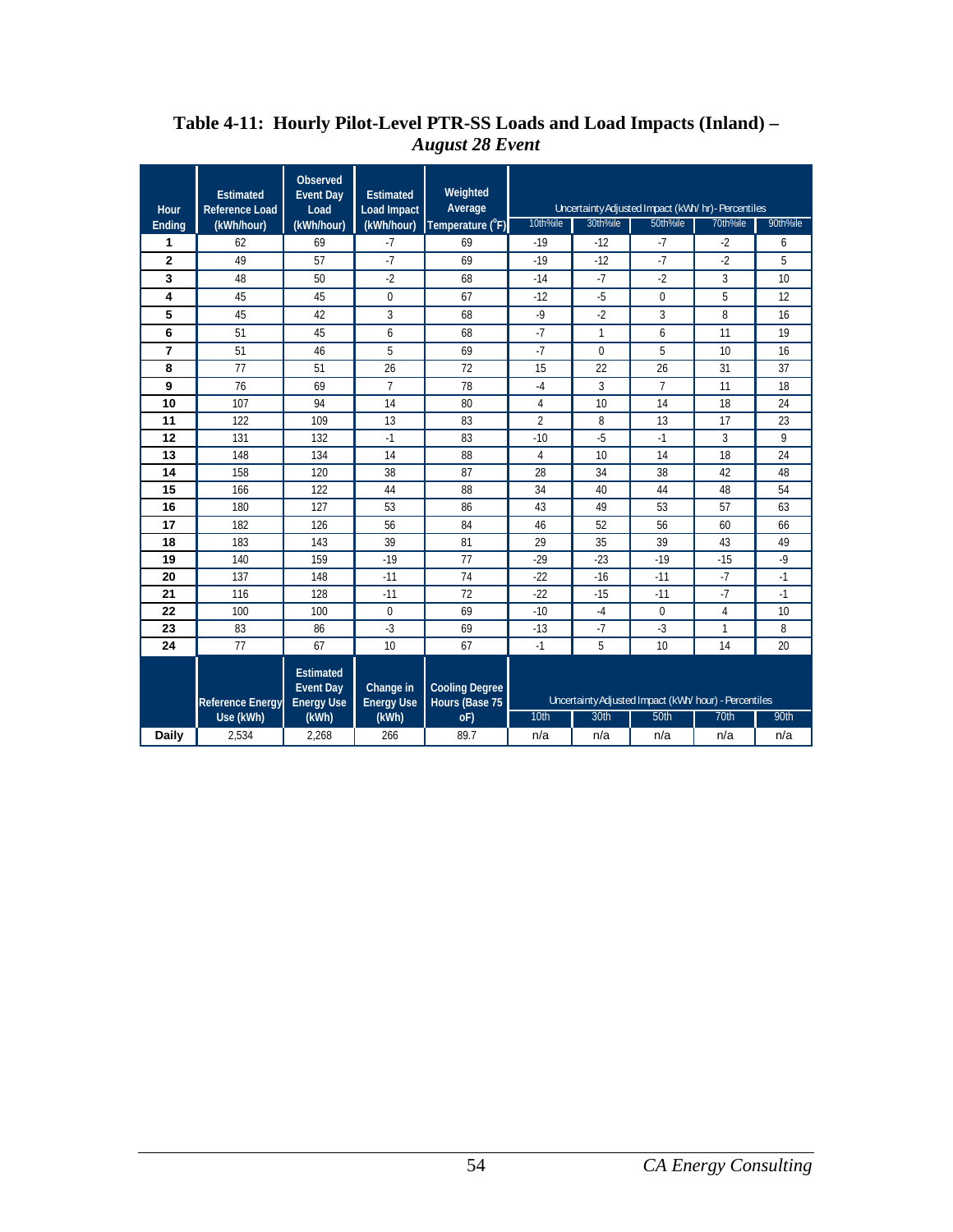**Figure 4-12: Hourly Pilot-Level PTR-SS Loads and Load Impacts (Inland) –** *August 28 Event*

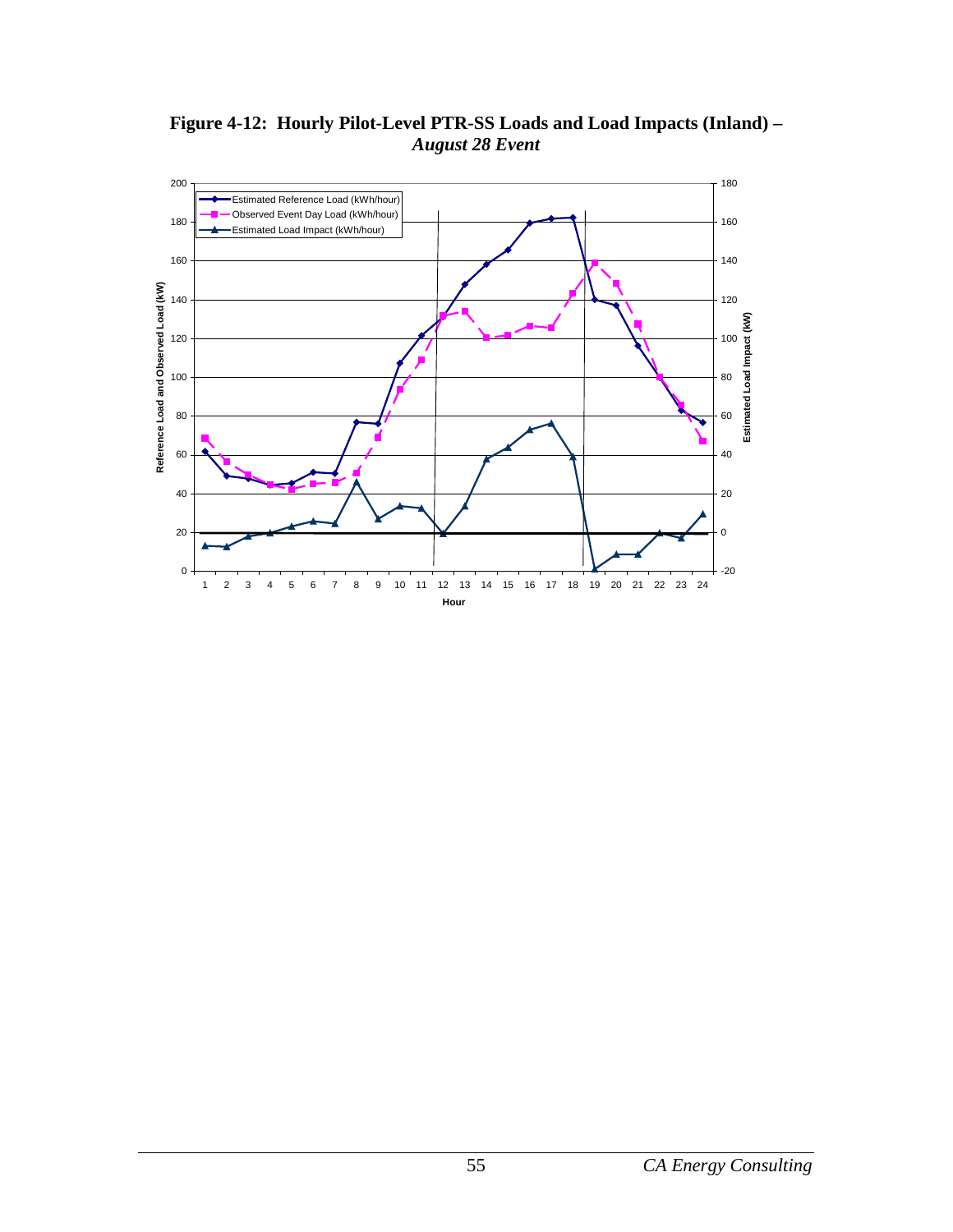| Hour           | <b>Estimated</b><br><b>Reference Load</b> | <b>Observed</b><br><b>Event Day</b><br>Load               | <b>Estimated</b><br><b>Load Impact</b> | Weighted<br>Average                     |              |                | Uncertainty Adjusted Impact (kWh/ hr)- Percentiles   |                |                |
|----------------|-------------------------------------------|-----------------------------------------------------------|----------------------------------------|-----------------------------------------|--------------|----------------|------------------------------------------------------|----------------|----------------|
| Ending         | (kWh/hour)                                | (kWh/hour)                                                | (kWh/hour)                             | Temperature $(^{\circ}F)$               | 10th%ile     | 30th%ile       | 50th%ile                                             | 70th%ile       | 90th%ile       |
| 1              | 58                                        | 58                                                        | $-1$                                   | 71                                      | $-13$        | $-6$           | $-1$                                                 | 5              | 12             |
| $\mathbf{2}$   | 55                                        | 55                                                        | 0                                      | 71                                      | $-11$        | $-4$           | $\boldsymbol{0}$                                     | 5              | 12             |
| 3              | 56                                        | 54                                                        | $\overline{2}$                         | 71                                      | $-10$        | $-3$           | $\overline{2}$                                       | $\overline{7}$ | 15             |
| 4              | 49                                        | 45                                                        | 5                                      | 70                                      | $-8$         | $-1$           | 5                                                    | 10             | 17             |
| 5              | 50                                        | 42                                                        | $\overline{7}$                         | 70                                      | $-6$         | $\overline{2}$ | $\overline{7}$                                       | 13             | 21             |
| 6              | 54                                        | 46                                                        | 9                                      | 68                                      | $-3$         | $\overline{4}$ | 9                                                    | 13             | 20             |
| $\overline{7}$ | 53                                        | 56                                                        | $-2$                                   | 70                                      | $-13$        | $-7$           | $-2$                                                 | $\overline{2}$ | 8              |
| 8              | 67                                        | 60                                                        | $\overline{7}$                         | 77                                      | $-4$         | $\overline{2}$ | $\overline{7}$                                       | 11             | 17             |
| 9              | 62                                        | 69                                                        | $-7$                                   | 83                                      | $-18$        | $-12$          | $-7$                                                 | $-3$           | $\overline{4}$ |
| 10             | 81                                        | 80                                                        | $\mathbf{1}$                           | 89                                      | $-11$        | $-4$           | $\mathbf{1}$                                         | 6              | 13             |
| 11             | 113                                       | 102                                                       | 11                                     | 92                                      | $\mathbf 0$  | $\overline{7}$ | 11                                                   | 16             | 23             |
| 12             | 139                                       | 118                                                       | 21                                     | 96                                      | 9            | 16             | 21                                                   | 26             | 33             |
| 13             | 149                                       | 122                                                       | 27                                     | 95                                      | 16           | 23             | 27                                                   | 32             | 38             |
| 14             | 145                                       | 133                                                       | 12                                     | 95                                      | $\mathbf{1}$ | 8              | 12                                                   | 16             | 23             |
| 15             | 109                                       | 91                                                        | 18                                     | 93                                      | 8            | 14             | 18                                                   | 22             | 28             |
| 16             | 122                                       | 85                                                        | 37                                     | 92                                      | 27           | 33             | 37                                                   | 41             | 47             |
| 17             | 122                                       | 82                                                        | 40                                     | 91                                      | 30           | 36             | 40                                                   | 45             | 51             |
| 18             | 90                                        | 90                                                        | $\Omega$                               | 88                                      | $-11$        | $-4$           | $\Omega$                                             | $\overline{4}$ | 11             |
| 19             | 156                                       | 134                                                       | 21                                     | 82                                      | 11           | 17             | 21                                                   | 26             | 32             |
| 20             | 159                                       | 172                                                       | $-13$                                  | 80                                      | $-24$        | $-17$          | $-13$                                                | $-8$           | $-1$           |
| 21             | 154                                       | 169                                                       | $-15$                                  | 77                                      | $-27$        | $-20$          | $-15$                                                | $-11$          | $-4$           |
| 22             | 138                                       | 127                                                       | 11                                     | 76                                      | $-1$         | 6              | 11                                                   | 16             | 23             |
| 23             | 110                                       | 90                                                        | 20                                     | 74                                      | 9            | 16             | 20                                                   | 25             | 31             |
| 24             | 88                                        | 70                                                        | 18                                     | 69                                      | 8            | 14             | 18                                                   | 22             | 29             |
|                | <b>Reference Energy</b>                   | <b>Estimated</b><br><b>Event Day</b><br><b>Energy Use</b> | Change in<br><b>Energy Use</b>         | <b>Cooling Degree</b><br>Hours (Base 75 |              |                | Uncertainty Adjusted Impact (kWh/hour) - Percentiles |                |                |
|                | Use (kWh)                                 | (kWh)                                                     | (kWh)                                  | oF)                                     | 10th         | 30th           | 50th                                                 | 70th           | 90th           |
| Daily          | 2,379                                     | 2.149                                                     | 230                                    | 181.9                                   | n/a          | n/a            | n/a                                                  | n/a            | n/a            |

### **Table 4-12: Hourly Pilot-Level PTR-SS Loads and Load Impacts (Inland) –** *September 7 Event*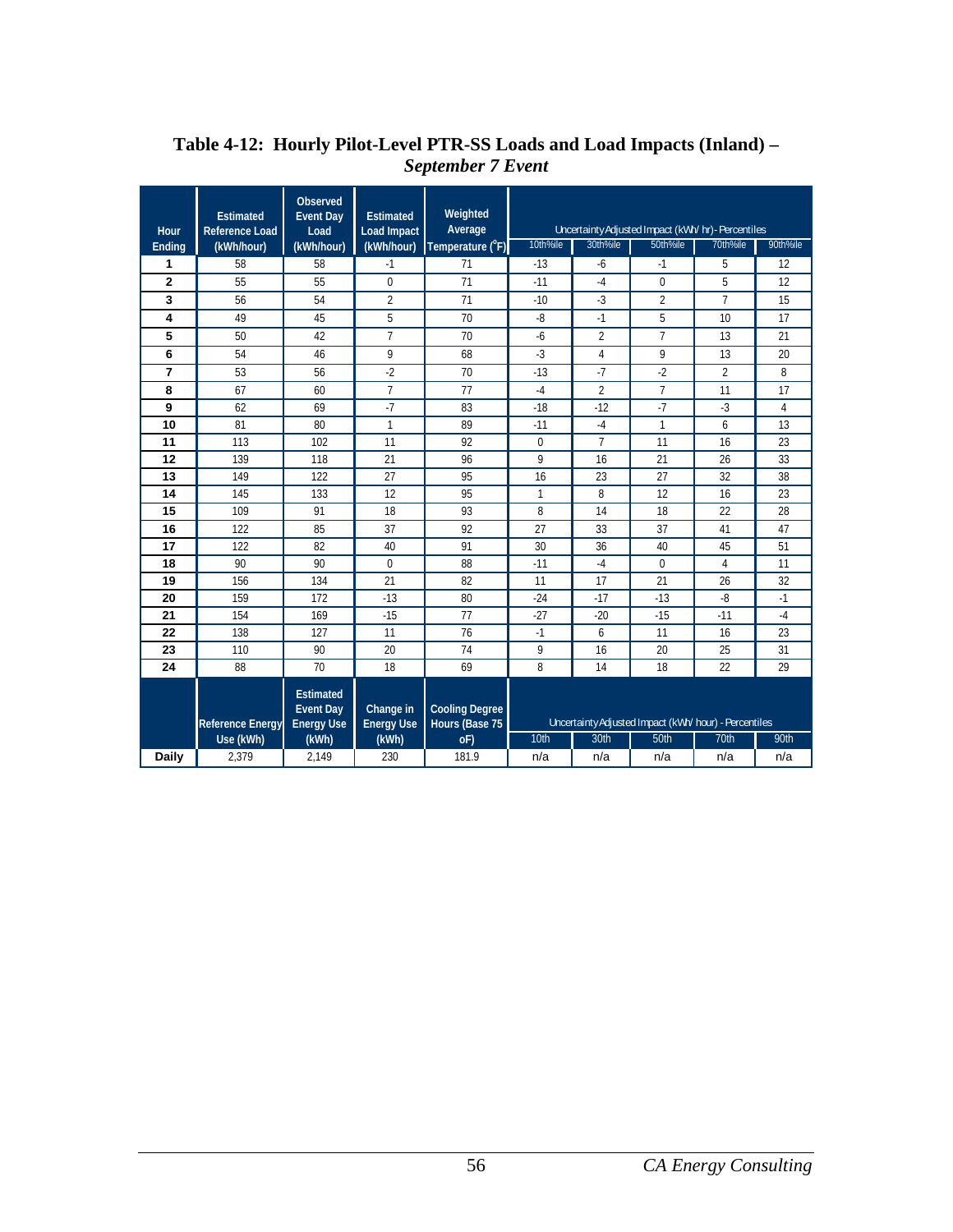#### **Figure 4-13: Hourly Pilot-Level PTR-SS Loads and Load Impacts (Inland) –** *September 7 Event*



## **5. Validity Assessment**

We examined several methods for estimating *ex post* load impacts. First, we estimated the typical customer-level regression models in which each customer's non-event day loads (controlling for differences in day-type and weather conditions) serve as the eventday reference loads. Because of the absence of hot non-event days, this approach produced results that were not reasonable based on our review of the raw observed load data. The presence of a control group gave us the flexibility to try alternative approaches. We first examined whether we could estimate load impacts by simply comparing PTR and control-group customer loads. Because of some persistent differences in non-event day loads between the two groups, we determined that this approach was not ideal.

In our implemented approach, we estimate load impacts based on the difference between PTR and control-group customer loads, controlling for differences in usage levels and patterns across day types, months, and varying weather conditions. The remainder of this section describes the performance of these models.

Table 5-1 shows the R-squared values for each of the cell-level models used to estimate *ex post* load impacts. Many of these values appear somewhat low compared to the R-squared values obtained in models of the *level* of customer usage. In those models, the daily patterns and effects of weather are somewhat regular, so R-squared values in excess of 0.95 are common. In this case, where we estimate drivers of the *difference* between the level of treatment and control usage, the effects are less regular. Even so, it is clear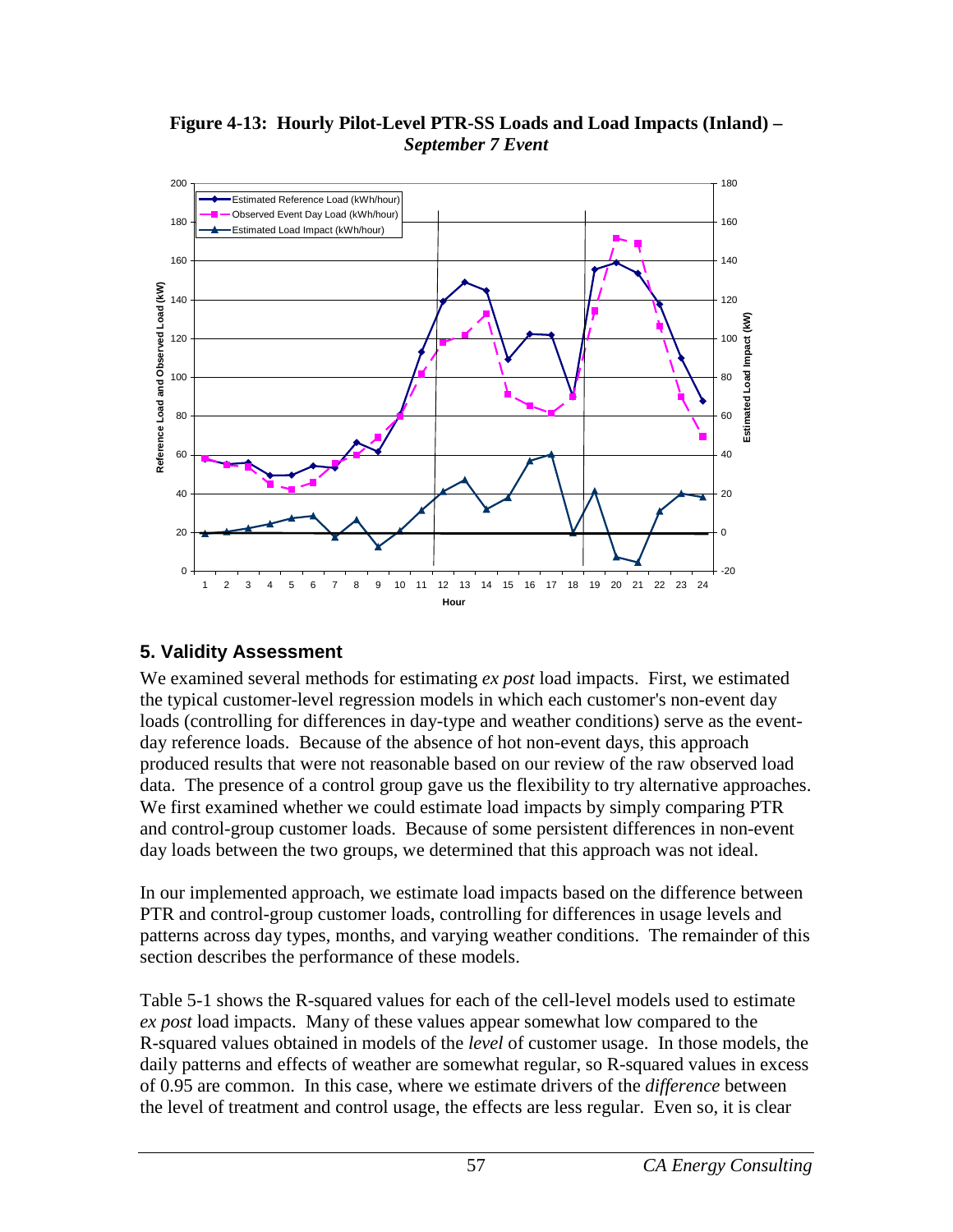from the results that the models are effective in controlling for differences between PTR and control-group usage patterns, as the R-squared value (averaged across cells using population weights) is 0.346 with the non-event variables included, but 0.063 with only the event variables in the model.

| <b>Sample Cell</b>   | $R^2$ , NT Model | $R^2$ , SS Model |
|----------------------|------------------|------------------|
| Coastal, High Use    | 0.535            | n/a              |
| Coastal, Medium Use  | 0.249            | n/a              |
| Coastal, Low Use     | 0.345            | n/a              |
| Mountain, High Use   | 0.499            | n/a              |
| Mountain, Medium Use | 0.280            | n/a              |
| Mountain, Low Use    | 0.269            | n/a              |
| Desert, High Use     | 0.740            | n/a              |
| Desert, Medium Use   | 0.327            | n/a              |
| Desert, Low Use      | 0.753            | n/a              |
| Inland, High Use     | 0.328            | 0.396            |
| Inland, Medium Use   | 0.419            | 0.373            |
| Inland, Low Use      | 0.343            | n/a              |

#### **Table 5-1: R-squared Values from** *Ex post* **Load Impact Regression Models of Differences between Participant and Control Group Loads**

We conducted additional tests in order to demonstrate the predictive accuracy of the regression models. To do so, we selected five hot non-event days to serve as proxies for event days.<sup>40</sup> That is, the ability of the model to accurately predict the difference between PTR and control-group loads on these days may be indicative of its ability to perform well on event days (for which we do not have the "true" answer).

For each cell (of which there are 12 for NT and 2 for SS), we estimate five models. In each of these models, one of the five "test" days is withheld from the sample, and the estimated model parameters are used to predict the usage difference (*i.e.*, the dependent variable) for that day. The difference between the observed value and the predicted value for the test days provides a means of assessing the model's accuracy.

Figure 5-1 graphs the predicted versus actual values for differences between PTR-NT and Control-NT (*i.e.*, non-Summer Saver) customers, where the results are averaged across the five test days and all cells (using sample weights). The same information is presented in tabular form in Table 5-2. The average prediction error during the event window is 0.003 kW. This error is quite small compared to the average estimated load impact from September 7 of 0.056 kW.

<span id="page-64-0"></span><sup>&</sup>lt;sup>40</sup> The selected days are: July 7, July 25, August 1, August 2, and August 25. As noted in Section 2.3, the hottest days were all event days, so these "test" days were selected from the next-hottest group of days.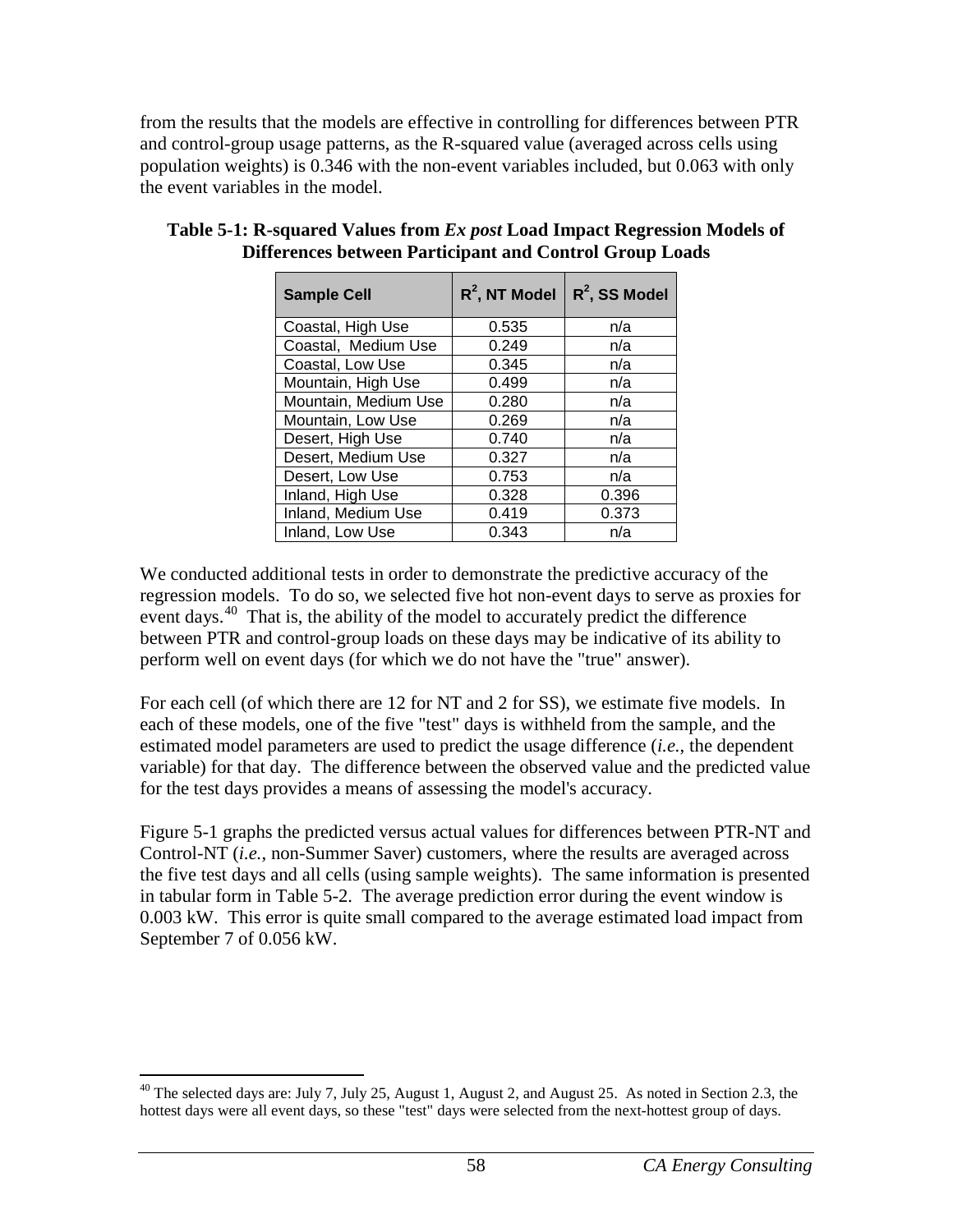

**Figure 5-1: Predicted versus actual difference between PTR and control-group usage, NT customers**

**Table 5-2: Predicted versus actual difference between PTR and control-group usage, NT customers**

| <b>Hour Ending</b>            | <b>Observed</b>      | <b>Predicted</b> |  |  |  |  |
|-------------------------------|----------------------|------------------|--|--|--|--|
| 12                            | 0.033                | 0.036            |  |  |  |  |
| 13                            | 0.046                | 0.049            |  |  |  |  |
| 14                            | 0.035                | 0.039            |  |  |  |  |
| 15                            | 0.018                | 0.027            |  |  |  |  |
| 16                            | 0.017                | 0.024            |  |  |  |  |
| 17                            | 0.021                | 0.021            |  |  |  |  |
| 18                            | 0.026                | 0.018            |  |  |  |  |
| Average                       | 0.028                | 0.031            |  |  |  |  |
| Number of customers by group: |                      |                  |  |  |  |  |
| $PTR-NT = 2,907$              |                      |                  |  |  |  |  |
|                               | Control-NT = $2,240$ |                  |  |  |  |  |

Figure 5-2 presents the results for the medium- and high-use Summer Saver customers in the Inland region. The same information is presented in tabular form in Table 5-3. In this case, the results indicate a larger error rate during the event window of 0.029 kW. However, the average error is still low compared to the estimated load impact on September 7 of 0.36 kW. In addition, a substantial portion of the error appears to be due to a bad prediction on only one of the test days (August 2). In the absence of this day, the average event-hour error is reduced to 0.006 kW.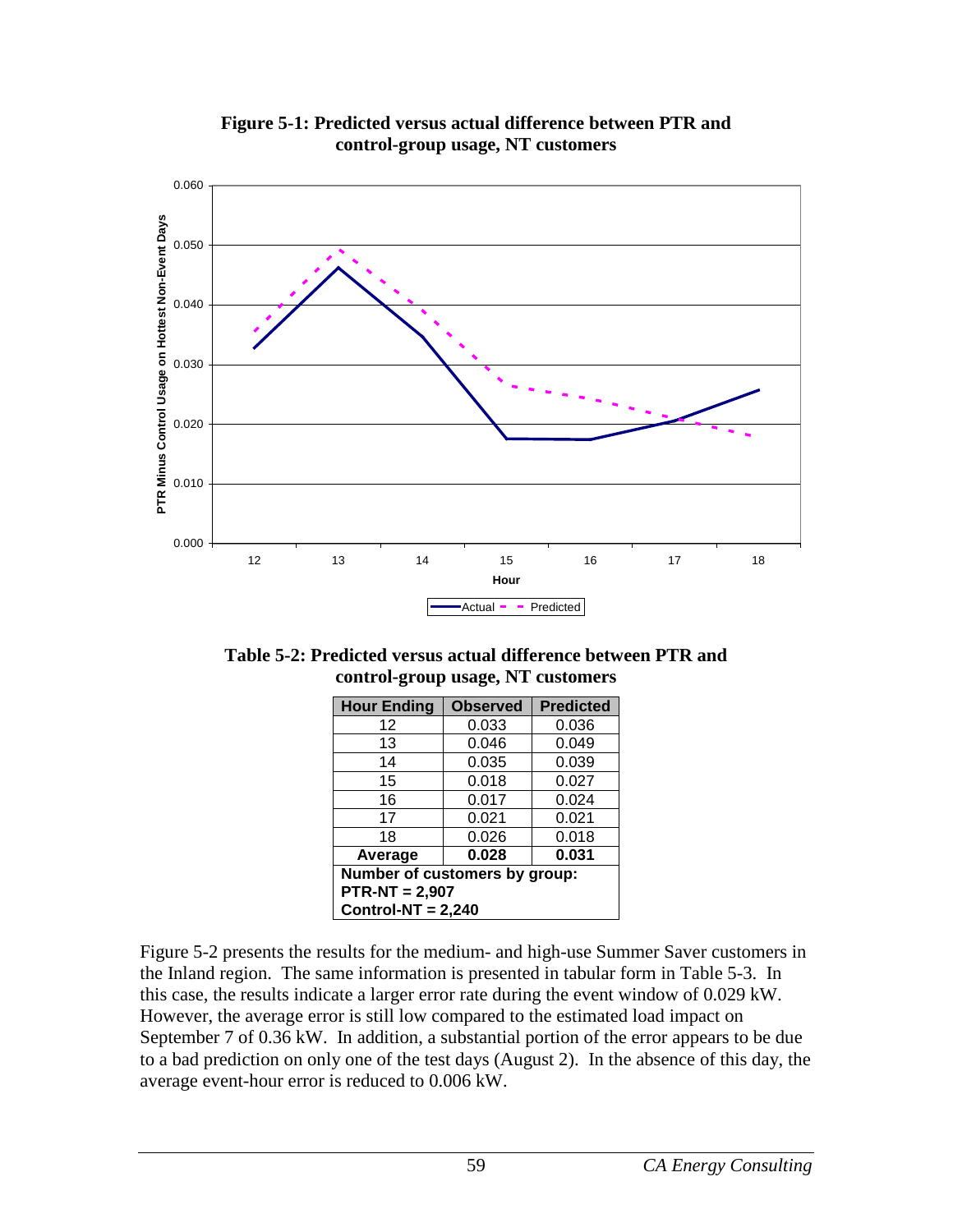

**Figure 5-2: Predicted versus actual difference between PTR and control-group usage, SS customers**

**Table 5-3: Predicted versus actual difference between PTR and control-group usage, SS customers**

| <b>Hour Ending</b>            | <b>Observed</b> | <b>Predicted</b> |  |  |  |
|-------------------------------|-----------------|------------------|--|--|--|
| 12                            | 0.180           | 0.146            |  |  |  |
| 13                            | 0.176           | 0.093            |  |  |  |
| 14                            | 0.110           | 0.130            |  |  |  |
| 15                            | 0.071           | 0.047            |  |  |  |
| 16                            | $-0.087$        | $-0.016$         |  |  |  |
| 17                            | $-0.145$        | 0.005            |  |  |  |
| 18                            | $-0.156$        | $-0.055$         |  |  |  |
| Average                       | 0.021           | 0.050            |  |  |  |
| Number of customers by group: |                 |                  |  |  |  |
| $PTR-SS = 61$                 |                 |                  |  |  |  |
| $Control-SS = 50$             |                 |                  |  |  |  |

The specification tests described in this section indicate that the methods used to estimate the *ex post* load impacts are reliable.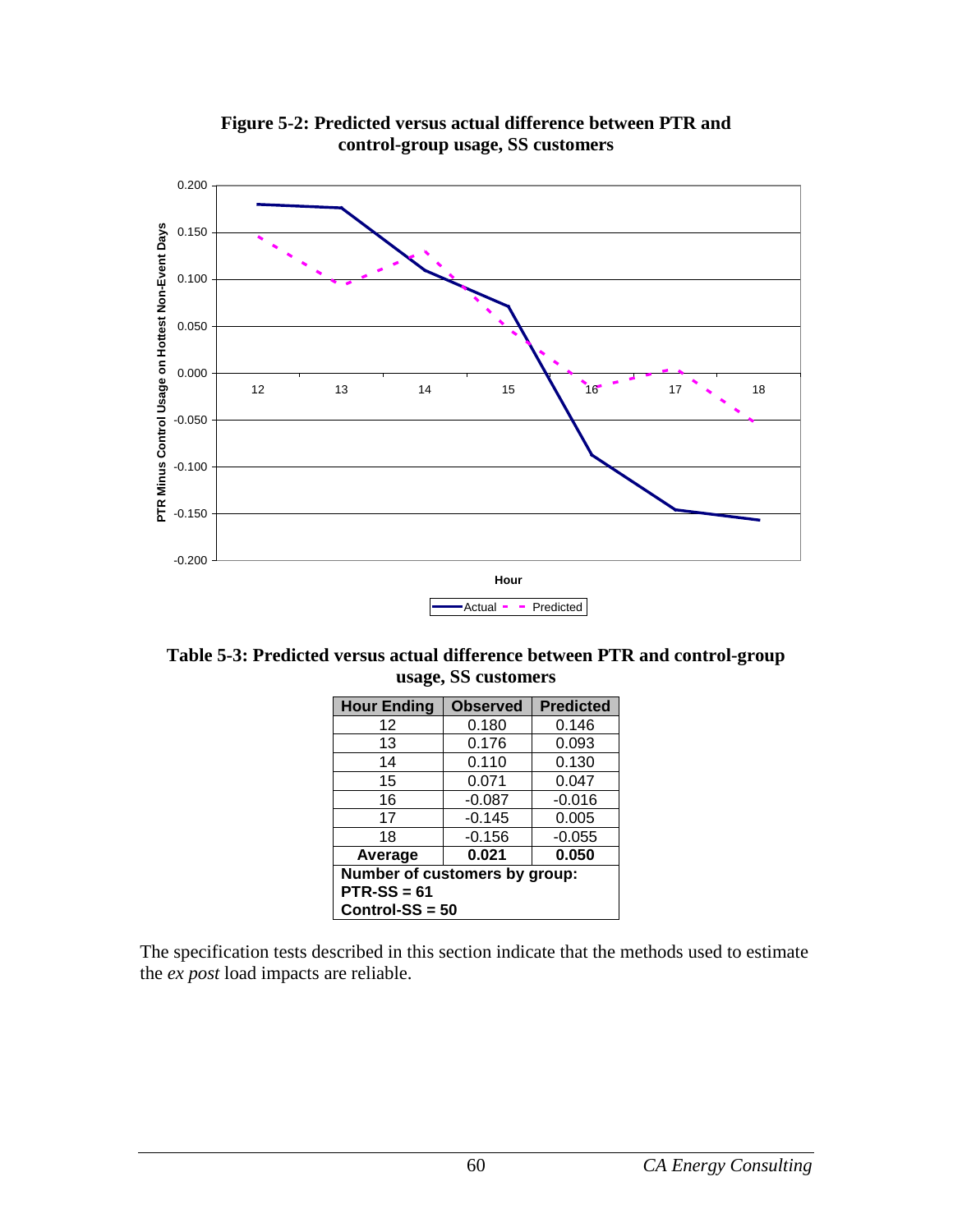## **6.** *Ex Ante* **Load Impact Forecasts**

The ex-ante forecast for PTR in 2011 is unique due to SDG&E's plans to automatically enroll all of its approximately 1.2 million residential customers (with limited exceptions) in the program beginning in June 2012, under the name "Reduce Your Use Rewards." In this first *ex ante* forecast for the program, SDG&E is assuming that half of the enrolled customers will become *aware* of the program, and thus be likely to reduce usage when events are called. This section provides load impact forecasts under those assumptions, using information from the ex post evaluation and, in some cases, the California Statewide Pricing Pilot (SPP) conducted in 2003 and 2004. This section describes the *ex ante* load impact requirements, methods used, assumptions made, and the resulting load impact forecasts.<sup>[41](#page-67-0)</sup>

## *6.1 Ex Ante Load Impact Requirements*

The DR Load Impact Evaluation Protocols require that hourly load impact forecasts for event-based DR resources must be reported at the program level and by Local Capacity Area  $(LCA)^{42}$  $(LCA)^{42}$  $(LCA)^{42}$  for the following scenarios:

- For a typical event day in each year; and
- For the monthly system peak load day in each month for which the resource is available;

under both:

- 1-in-2 weather-year conditions, and
- 1-in-10 weather-year conditions.

at both:

- the program level *(i.e.,* in which only the program in question is called), and
- the portfolio level *(i.e.*, in which all demand response programs are called).

## *6.2 Description of Methods*

This section describes the methods used to develop reference loads for the relevant customer base and event day-types, and to develop percentage load impacts for a typical event day.

## **6.2.1 Development of Reference Loads and Load Impacts**

Reference loads and load impacts for all of the required factors were developed in the following series of steps:

1. Define data sources

<span id="page-67-0"></span> $41$  Ex ante load impacts are provided only for PTR-NT customers due to the small number of PTR-SS customers that participated in the pilot, and the fact that a separate evaluation of Summer Saver is conducted.

<span id="page-67-1"></span> $^{42}$  SDG&E's entire service area is considered to be one LCA.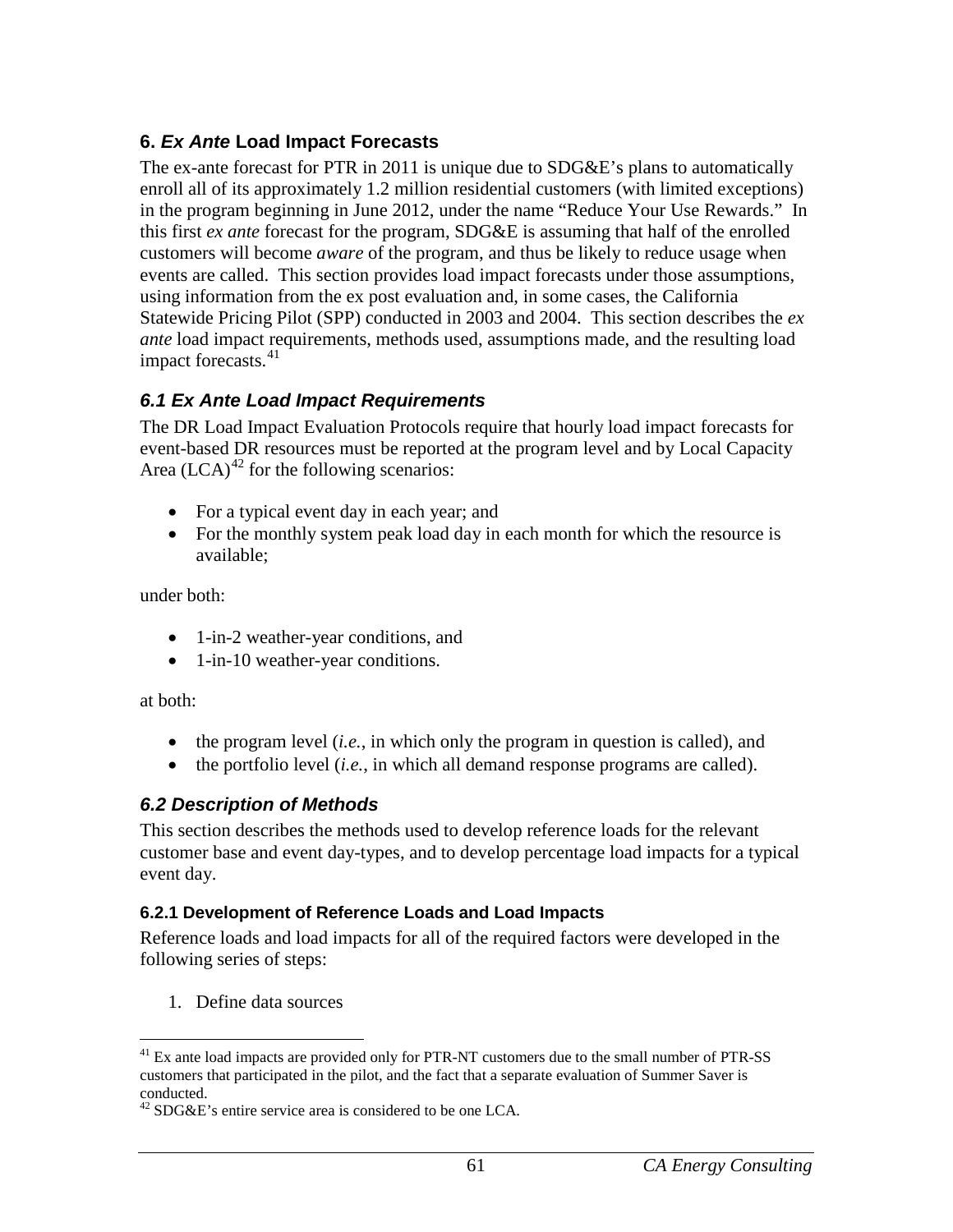- 2. Estimate ex ante regressions and simulate reference loads by cell and scenario
- 3. Calculate percentage load impacts by cell
- 4. Apply percentage load impacts to the reference loads
- 5. Scale the reference loads using enrollment forecasts

Each of these steps is described below.

#### *Define data sources*

Reference loads are developed using data for customers enrolled in the PTR pilot during 2011. The percentage load impacts that are applied to the reference loads to create hourly load impacts are based upon a combination of the *ex post* load impacts from the 2011 ex post evaluation and simulations using the SPP load impact models.<sup>[43](#page-68-0)</sup>

#### *Simulate reference loads*

In order to develop reference loads, we first re-estimated regression equations for the average customer in each cell defined by climate zone. Separate equations were estimated for the summer months of May through October, and for the remaining nonsummer months. These equations were then used to simulate reference loads by customer type under the various scenarios required by the Protocols (*e.g.*, the typical event day in a 1-in-2 weather year).

For the summer months, the re-estimated regression equations were similar in design to the *ex post* load impact equations described in Section 3.2, except that they were estimated for levels of hourly usage by participants rather than for differences relative to control group customers.

Because PTR events may be called in any month of the year, we estimated separate regression models to allow us to simulate non-summer reference loads. The non-summer model is shown below.

$$
\begin{split} &Q_{t}=a+\sum_{i=1}^{24}(b_{i}^{CDD}\times h_{i,t}\times CDD_{t})+\sum_{i=1}^{24}(b_{i}^{HDD}\times h_{i,t}\times HDD_{t})+\sum_{i=2}^{24}(b_{i}^{MON}\times h_{i,t}\times MON_{t})+\sum_{i=2}^{24}(b_{i}^{FRI}\times h_{i,t}\times FRI_{t})\\ &+\sum_{i=2}^{24}(b_{i}^{h}\times h_{i,t})+\sum_{i=2}^{7}(b_{i}^{DTYPE}\times DTYPE_{i,t})+\sum_{i=1-5,12}(b_{i}^{MONTH}\times MONTH_{i,t})+e_{t} \end{split}
$$

In this equation,  $Q_t$  represents the demand in hour  $t$  for a customer enrolled in PTR prior to the last event date; the *b*'s are estimated parameters;  $h_{i,t}$  is a dummy variable for hour *i*; *CDD<sub>t</sub>* is cooling degree days; *HDD<sub>t</sub>* is heating degree days;<sup>[44](#page-68-1)</sup> *MON<sub>t</sub>* is a dummy variable for Monday;  $FRI_t$  is a dummy variable for Friday;  $DTYPE_{i,t}$  is a series of dummy

<span id="page-68-0"></span><sup>&</sup>lt;sup>43</sup> The California SPP included a voluntary CPP rate for residential and small commercial customers, as well as a TOU rate, an information-only component, and a residential enabling technology component. Customers' price response was modeled by a demand model for which an elasticity of substitution and overall elasticity were estimated. In this study, we used the relevant model for voluntary CPP.

<span id="page-68-1"></span><sup>&</sup>lt;sup>44</sup> Heating degree days (HDD) was defined as  $MAX[0, 60 - (MaxT + MinT)/2]$ , where MaxT is the daily maximum temperature and MinT is the daily minimum temperature, both expressed in degrees Fahrenheit. Customer-specific HDD values are calculated using data from the most appropriate weather station.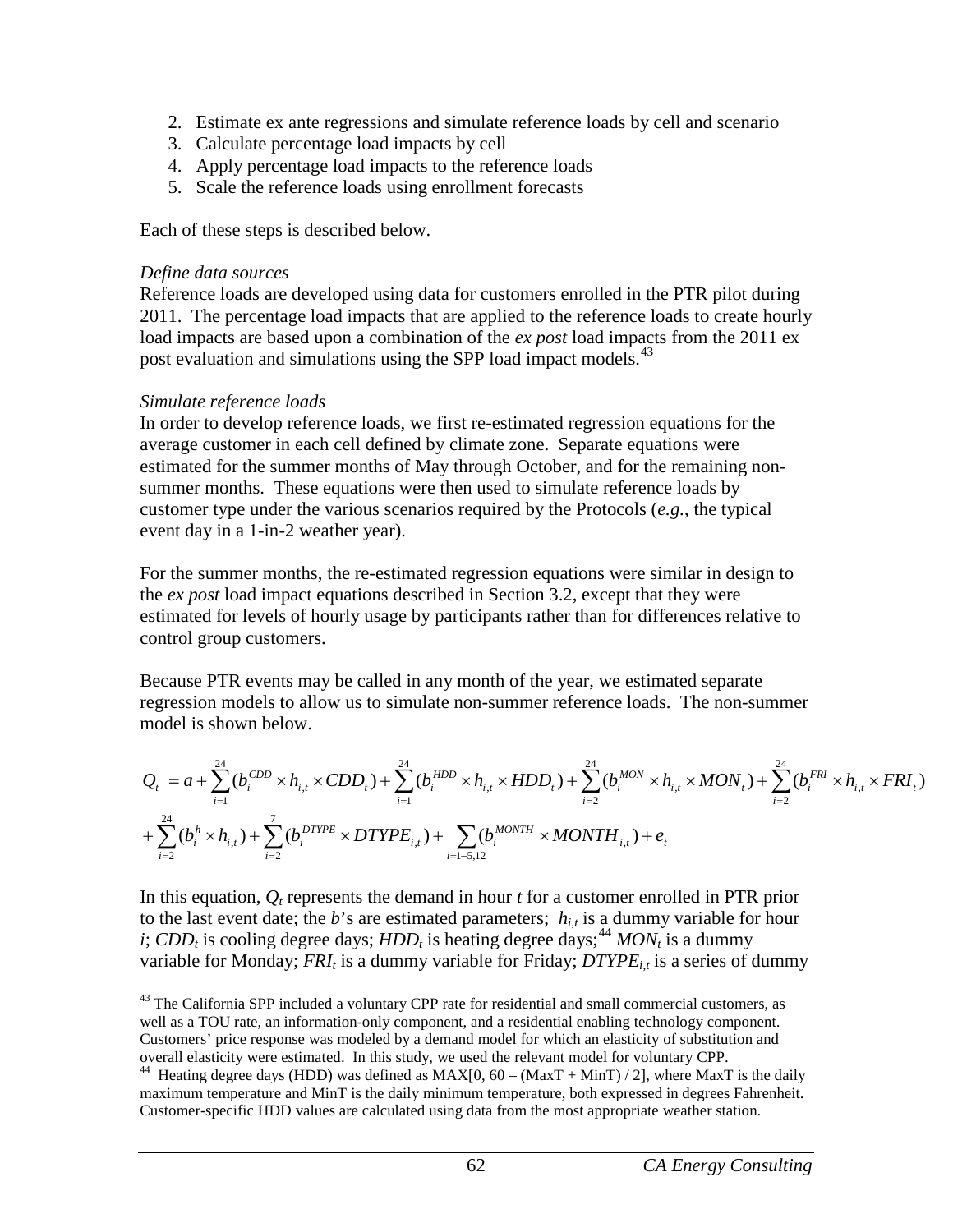variables for each day of the week;  $MONTH_{i,t}$  is a series of dummy variables for each month; and  $e_t$  is the error term.

Once these models were estimated, we simulated 24-hour load profiles for each required scenario. The typical event day was assumed to occur in August. Much of the differences across scenarios can be attributed to varying weather conditions.

## *Calculate forecast percentage load impacts*

The primary basis for the ex ante percentage load impacts is the ex post load impacts from the September  $7<sup>th</sup>$  event day. This event day is most representative of our expectation for future event days. The other event days were unusual for various reasons (occurring on a weekend, during an outage, or during an unusually hot period in October).

To account for the effect of changing weather conditions and seasons on customer price responsiveness, we varied the hourly percentage load impacts from September  $7<sup>th</sup>$  using the estimated elasticity of substitution equations from the SPP. In those equations, the elasticity of substitution varies with the weather conditions (the difference between peak and off-peak cooling degree hours), the central air conditioning saturation rate, and season (summer, winter, and "inner" winter).

Using these SPP equations, we simulated the elasticity of substitution for the September  $7<sup>th</sup>$  event day using the conditions from that day. We then performed the same calculation for each of the Protocol scenarios. The hourly percentage load impacts for each Protocol scenario were then calculated as the ex post September  $7<sup>th</sup>$  percentage load impacts multiplied by the ratio of the SPP elasticity of substitution for the Protocol day divided by the value for September  $7<sup>th</sup>$ .

In addition, the percentage load impacts were adjusted to account for differences in historical and forecast customer awareness. To do this, we multiplied the percentage load impact by the ratio of forecast awareness (which is 50 percent throughout the forecast period) to the awareness rate of 63 percent estimated by Research Into Action in the process evaluation of the pilot.

In equation form:

$$
\%LI_h^P = (\varepsilon_s^P / \varepsilon_s^{Sep7}) \times (Aware^F / Aware^{2011}) \times \%LI_h^{Sep7}
$$

In this equation,  $\mathscr{D}LI_{h}^{P}$  is the percentage load impact in hour *h* of Protocol scenario *P*;  $\varepsilon_{s}^{P}$ is the elasticity of substitution calculated from the SPP for Protocol scenario *P*;  $\varepsilon_s^{Sep7}$  is the elasticity of substitution calculated from the SPP for the conditions on the September  $7<sup>th</sup>$  event day; *Aware<sup>F</sup>* is the forecast awareness rate; *Aware*<sup>2011</sup> is the awareness rate estimated for 2011; and  $\frac{\partial}{\partial L_l}$ <sup>Sep7</sup> is the ex post percentage load impact estimated for hour *h* of the September  $7<sup>th</sup>$  event day. During the summer months, the adjustment factor ( $\varepsilon_s^P$  /  $\varepsilon_s^{Sep7}$ ) ranges from 0.777 to 1.032. During the non-summer months, it ranges from 0.258 to 0.559.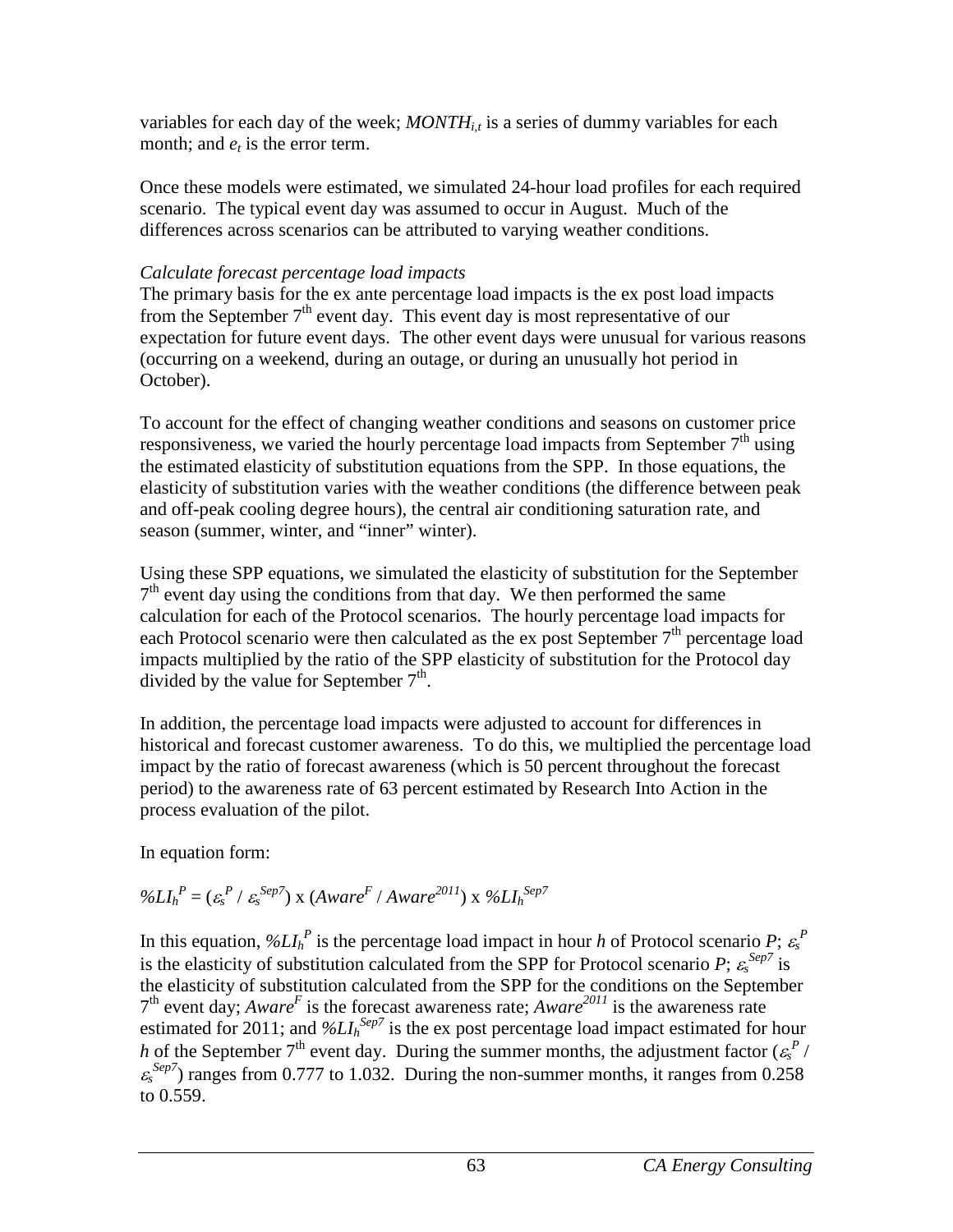The uncertainty-adjusted scenarios of load impacts were developed directly from the ex post load impacts scenarios from the September  $7<sup>th</sup>$  event. That is, the percentage load impacts for each of the  $10^{th}$ ,  $30^{th}$ ,  $50^{th}$ ,  $70^{th}$ , and  $90^{th}$  scenarios from that event day were adjusted using the <sup>ε</sup>*<sup>s</sup>* ratio method described above.

Finally, the percentage load impacts are shifted to account for the event windows required by the Protocols, which are 1:00 to 6:00 p.m. from April through October and 4:00 to 9:00 p.m. in all other months. The event window is reduced from the historical window of seven hours to the forecast window of five hours as follows: the  $2<sup>nd</sup>$  and  $3<sup>rd</sup>$ hours of the historical window are averaged together to form the  $2<sup>nd</sup>$  hour of the forecast window; and the  $4<sup>th</sup>$  and  $5<sup>th</sup>$  hours of the historical window are averaged together to form the  $3<sup>rd</sup>$  hour of the forecast window. To account for the timing of the window, the load impacts are shifted back two hours (for April through October) to four hours (for all other months), with zero load impact values inserted at the beginning of the day.

*Apply percentage load impacts to reference loads for each event scenario*. In this step, the percentage load impacts were applied to the reference loads for each scenario to produce all of the required reference loads, estimated event-day loads, and scenarios of load impacts.

*Apply forecast enrollments to produce program-level load impacts*. SDG&E provided enrollment forecasts representing the eligible residential customers who will be automatically enrolled in PTR, and assumptions regarding the percentage of "aware" customers (50%). Program-level results were obtained by aggregating results across cells.

## *6.3 Enrollment Forecasts*

Table 6-1 shows enrollment forecasts provided by SDG&E, which represent forecasts of numbers of residential customers. The following section describes the resulting reference loads and ex ante load impact forecasts. Detailed tables of all results required by the Protocols are provided in associated appendices.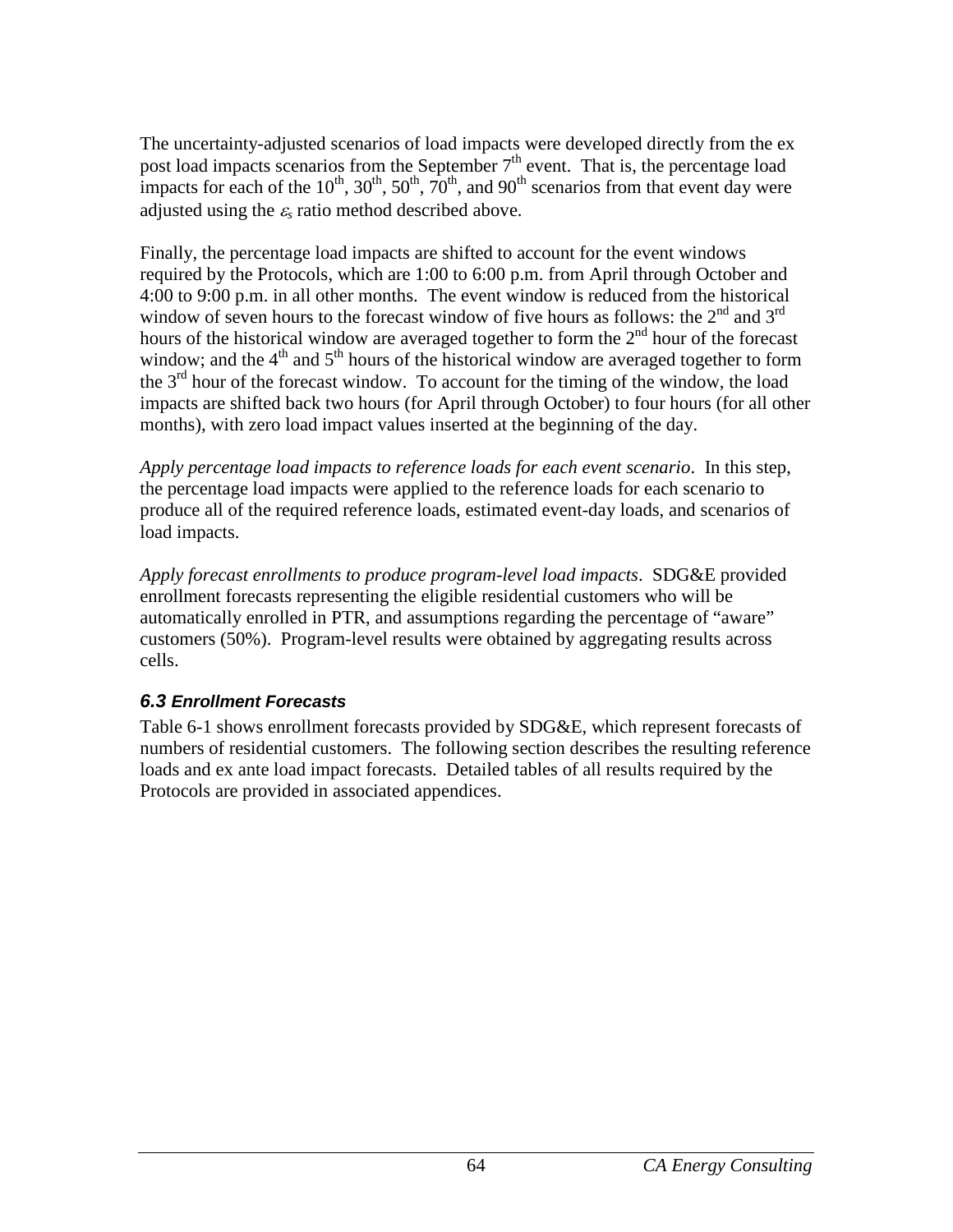| Year | Residential<br><b>Customers</b> | Awareness<br>forecast PTR | Aware<br><b>Customers</b> |
|------|---------------------------------|---------------------------|---------------------------|
| 2012 | 1,242,221                       | 50%                       | 621.111                   |
| 2013 | 1,253,235                       | 50%                       | 626,617                   |
| 2014 | 1,267,145                       | 50%                       | 633.572                   |
| 2015 | 1,282,580                       | 50%                       | 641,290                   |
| 2016 | 1,298,021                       | 50%                       | 649,010                   |
| 2017 | 1,313,097                       | 50%                       | 656,549                   |
| 2018 | 1,327,797                       | 50%                       | 663,898                   |
| 2019 | 1,342,345                       | 50%                       | 671,173                   |
| 2020 | 1,356,822                       | 50%                       | 678,411                   |
| 2021 | 1,371,138                       | 50%                       | 685,569                   |

**Table 6-1: PTR Enrollment Forecast**

#### *6.4 Reference Loads and Load Impacts*

We provide the following illustrative information regarding the load impact forecasts, including the hourly profile of reference loads and load impacts for typical event days; and the pattern of estimate load impacts across months. Figure 6-1 shows estimated reference load, event-day load, and load impacts (right axis) for the average enrolled PTR customer on the August peak day in 2014 in the 1-in-2 weather scenario. Following the pattern of *ex post* load impacts, the estimated load reductions extend somewhat beyond the *ex ante* event window of 1 p.m. to 6 p.m. (shown by the vertical lines).

**Figure 6-1: PTR Reference Load and Load Impacts per Enrolled Customer –** *(August Peak Day; 2014; 1-in-2 Weather Scenario)*

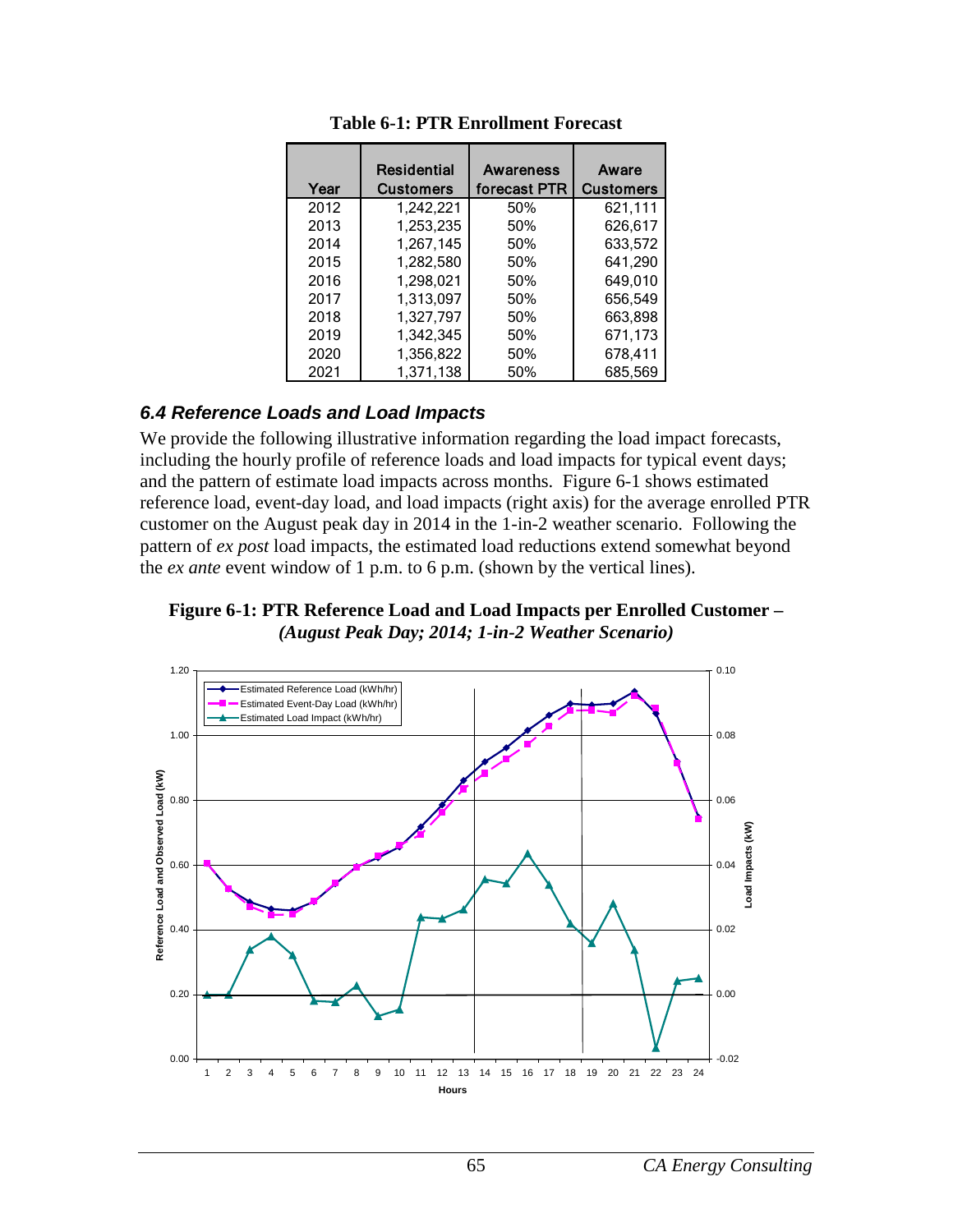Table 6-2 reports program-level average event-hour usage reductions by month and year, for 1-in-2 weather years, in units of MW. Usage reductions are greatest during the summer months set off by the top two horizontal lines.<sup>[45](#page-72-0)</sup> Aggregate usage reductions grow somewhat over time along with numbers of residential customers. Figure 6-2 illustrates the pattern of average event-hour load impacts across months in 2014 in a 1-in-2 weather year. As noted above, estimated load impacts are greatest during summer months, reaching their highest level in September.

| Table 6-2: PTR Program-Level Average Event-Hour Load Impacts -- |
|-----------------------------------------------------------------|
| by Month and Year; 1-in-2 Weather Scenario (MW)                 |

| <b>Month / Year</b>      | 2012 | 2013 | 2014 | 2015 | 2016 | 2017 | 2018 | 2019 | 2020 | 2021 |
|--------------------------|------|------|------|------|------|------|------|------|------|------|
| January Peak             | 15.0 | 15.1 | 15.3 | 15.5 | 15.7 | 15.8 | 16.0 | 16.2 | 16.4 | 16.5 |
| <b>February Peak</b>     | 15.8 | 16.0 | 16.1 | 16.3 | 16.5 | 16.7 | 16.9 | 17.1 | 17.3 | 17.5 |
| March Peak               | 11.6 | 11.7 | 11.8 | 11.9 | 12.1 | 12.2 | 12.4 | 12.5 | 12.6 | 12.8 |
| <b>April Peak</b>        | 14.4 | 14.5 | 14.7 | 14.9 | 15.1 | 15.2 | 15.4 | 15.6 | 15.7 | 15.9 |
| May Peak                 | 26.2 | 26.5 | 26.7 | 27.1 | 27.4 | 27.7 | 28.0 | 28.3 | 28.6 | 28.9 |
| <b>June Peak</b>         | 26.1 | 26.3 | 26.6 | 27.0 | 27.3 | 27.6 | 27.9 | 28.2 | 28.5 | 28.8 |
| <b>July Peak</b>         | 40.4 | 40.8 | 41.2 | 41.7 | 42.2 | 42.7 | 43.2 | 43.7 | 44.2 | 44.6 |
| <b>August Peak</b>       | 42.1 | 42.5 | 42.9 | 43.5 | 44.0 | 44.5 | 45.0 | 45.5 | 46.0 | 46.5 |
| September Peak           | 44.8 | 45.2 | 45.7 | 46.3 | 46.8 | 47.4 | 47.9 | 48.4 | 48.9 | 49.5 |
| <b>October Peak</b>      | 36.8 | 37.2 | 37.6 | 38.0 | 38.5 | 38.9 | 39.4 | 39.8 | 40.2 | 40.7 |
| November Peak            | 8.8  | 8.9  | 9.0  | 9.1  | 9.2  | 9.3  | 9.4  | 9.5  | 9.6  | 9.7  |
| December Peak            | 18.0 | 18.2 | 18.4 | 18.6 | 18.9 | 19.1 | 19.3 | 19.5 | 19.7 | 19.9 |
| <b>Typical Event Day</b> | 41.4 | 41.8 | 42.2 | 42.7 | 43.3 | 43.8 | 44.3 | 44.7 | 45.2 | 45.7 |





<span id="page-72-0"></span> <sup>45</sup> Averages are taken over hours 1 p.m. to 6 p.m. in summer months, and 4 p.m. to 9 p.m. in non-summer months.

<span id="page-72-1"></span> $46$  *Ex ante* event hours are 1 p.m. – 6 p.m. in summer and 4 p.m. – 9 p.m. in non-summer months.